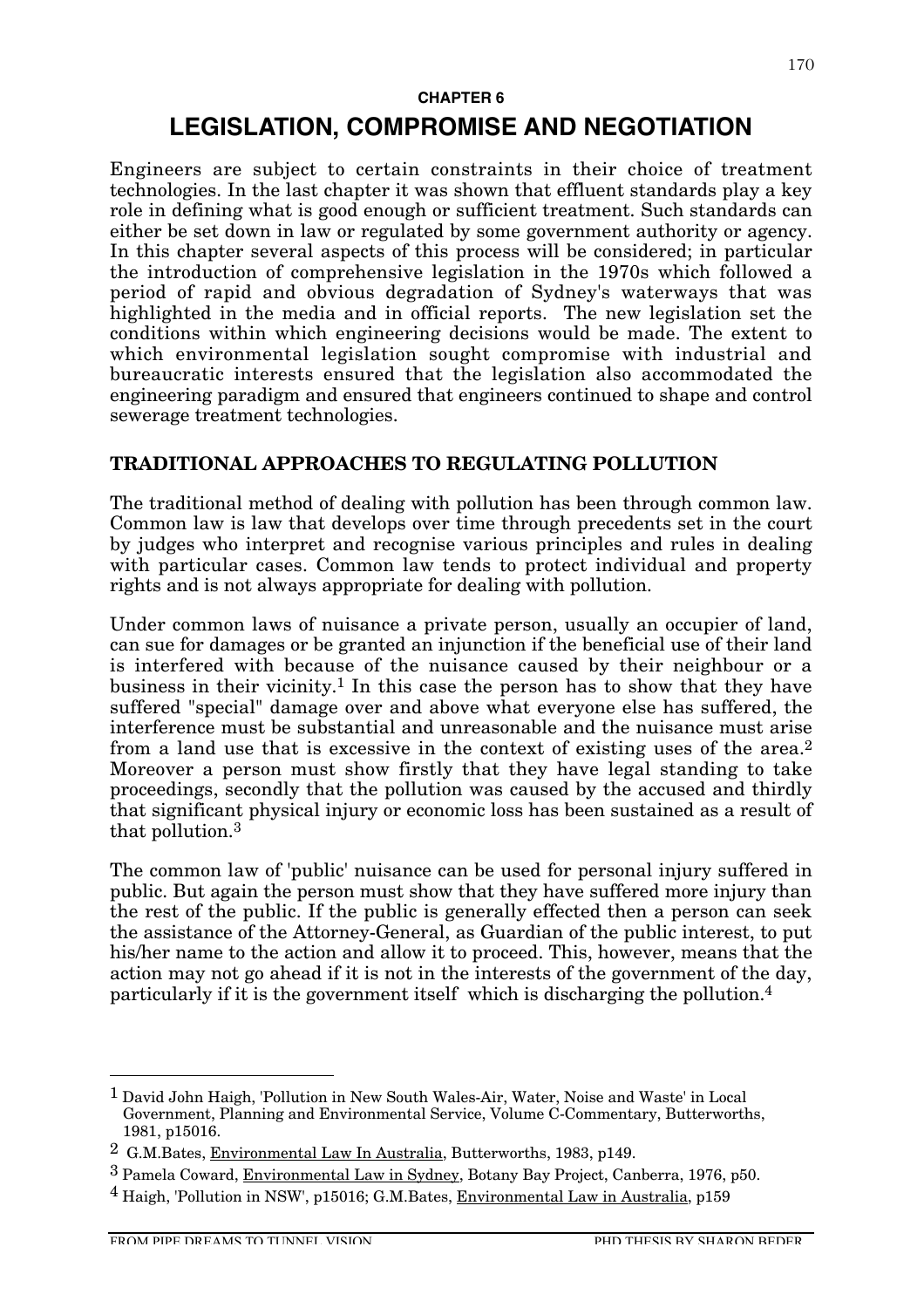Finally, an individual may take the polluter to court for negligence under common law but this too has its problems. The person has to prove that the polluter acted negligently and was able to foresee the consequences of those actions and that damage or injury resulted.5

All these laws offer remedies once the damage is done. They can involve legal battles that can be expensive and time consuming for private citizens who may be battling against industrial opponents who are better funded and resourced. Pollution is never easy to prove. The law of nuisance, in particular, attempts to balance competing interests in land usage and development and therefore individual cases are settled on a basis of reasonableness and findings tend to support the right of businesses to exist as long as damage to others is not too excessive.6 For all these reasons, common law is an ineffective way of controlling pollution.

The other type of legislation that has been used for pollution control is through statute law. Early legislation of this type was aimed at protecting water supplies and prescribed penalties for nominated acts; the "don't-throw-dead-dogs-in-thedam" approach. The effectiveness of statute law was also limited, partly because it depended on a "policeman hiding in the bushes" approach to enforcement.7

Statute laws tended to be included in more general legislation in areas such as public health, local government, mining, water supply and water resources and were secondary considerations to the main thrust of the legislation.<sup>8</sup> This meant a large number of government bodies had some power to prevent or control pollution but none of them saw this as being a top priority.9 For example, in 1936 the Maritime Services Board was established and given responsibility for all navigable waters in NSW. The definition of 'navigable' was wide enough to include any waterway in which any craft could float and therefore covered inland rivers, streams and canals. It was therefore the Maritime Services Board which was primarily responsible for water pollution throughout NSW.10

The main function of the Maritime Services Board, however, was, as its name suggests, to look after shipping interests and it therefore was only really concerned with the pollution of port and harbour waters, flotsam and jetsam, which would impede shipping traffic. To cope with other water pollution the Board established the Pollution of Navigable Waters Regulations in 1941. These regulations prohibited the dumping of animals into any navigable waterways and the dumping of industrial wastes, by owners or occupants of industrial establishments, into navigable waterways near a city, town or municipality.11

 <sup>5</sup> Pamela Coward, Environmental Law in Sydney, pp50-51.

<sup>6</sup> Bates, Environmental Law In Australia, p148; Butlin, Sydney's Environmental Amenity, p

<sup>&</sup>lt;sup>7</sup> Sandford D. Clark, 'The Philosophy of Australian Water Legislation - Part III', Water 8(1), March 1981, p14.

<sup>8</sup> ibid.; Bates, Environmental Law In Australia, p150.

 $9$  ibid.

<sup>10</sup> N.G. Butlin, Sydney's Environmental Amenity, Botany Bay Project, Canberra, 1976, p21.  $11$  ibid., p22.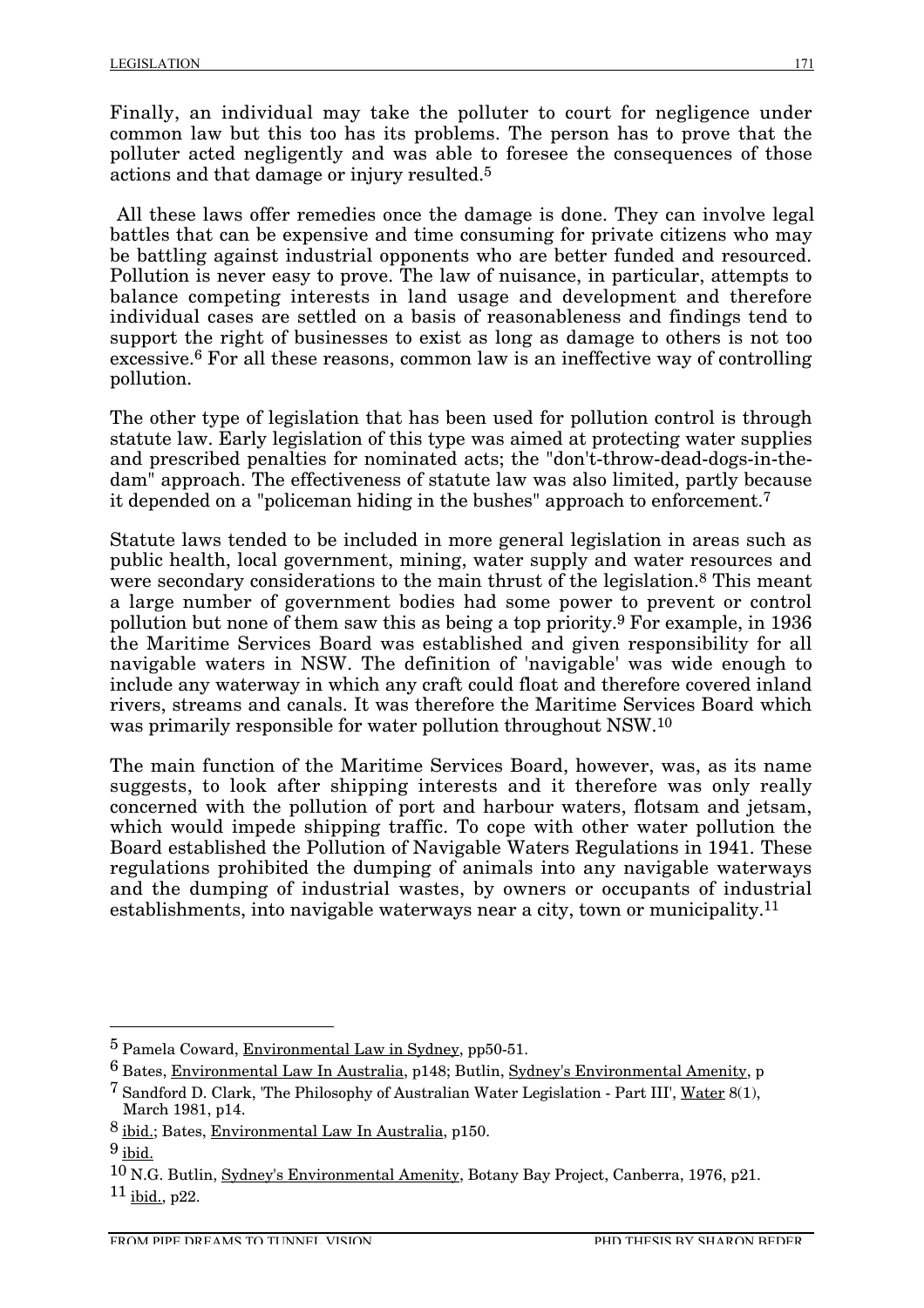New regulations were introduced in 1955 (Navigable Waters (Anti-Pollution) Regulations) which "were a recognition of the era of chemicals".12 These regulations prohibited the dumping of any inflammable, dangerous or toxic substance into waterways or their shores and they set maximum effluent standards for biochemical oxygen demand, acidity, alkalinity, sulphur, ammonia and heavy metal concentrations. The Board had total flexibility in the enforcement of these regulations and could vary the standards according to the state of the waterway, or the inconvenience the standards might cause an industry. This was provided that the Board considered the effect on the waters, the 'comfort, convenience or health' of water users and aquatic life.13

The philosophy behind the 1955 regulations shows the change in attitude towards pollution of waterways. Until then the orientation of pollution control efforts had been towards protection of human health and keeping the waterways free from obstruction. The authorities were especially concerned about the disposal of human excrement and animal products which were likely to be a source of infectious diseases. The new philosophy was oriented towards protecting the waterways so that they remained suitable for a number of uses.14

A second aspect of the changed philosophy towards pollution control was "an acceptance of the principle of management of the medium into which wastes were discharged".15 Previously emphasis had been placed on the wastes and waste sources, now the emphasis was on controlling the quality of the waterways.

## **DETERIORATING ENVIRONMENTAL QUALITY AND IMPROVING AWARENESS**

During the 1960's the public became increasingly pollution-conscious. Not only were they directly experiencing the results of pollution in the local rivers and on the beaches and reading or hearing about more distant pollution in the media but overseas concern was growing as industrialised countries faced more intolerable environmental conditions and attempts were made to legislate and control the excesses of uncontrolled growth. Moreover the new science of ecology was having its impact, environmental and conservationist groups were becoming active with the growth of the counter-culture and several key books were published at this time including Rachel Carson's "Silent Spring" (1962).16

It was also becoming apparent that existing mechanisms for control of pollution were inadequate. Common law was ineffective but so was ad hoc statute law. Local government bodies lacked the financial resources, the will and the geographical jurisdiction to cope with problems occurring in their areas.17 The Health Department was only able to act after the event, in the wake of offences

 $12$  ibid.

 $13$  ibid.

<sup>14</sup> D.D.Moore & J.J.Wright, `Water and Wastewater Monitoring in the Sydney Estuaries', in Industrial Waste Water - A symposium on Recent Developments, UNSW, 1972, p1.

<sup>15</sup> Butlin, Sydney's Environmental Amenity, p23.

<sup>16</sup> ibid., p23.

<sup>17</sup> ibid., p27.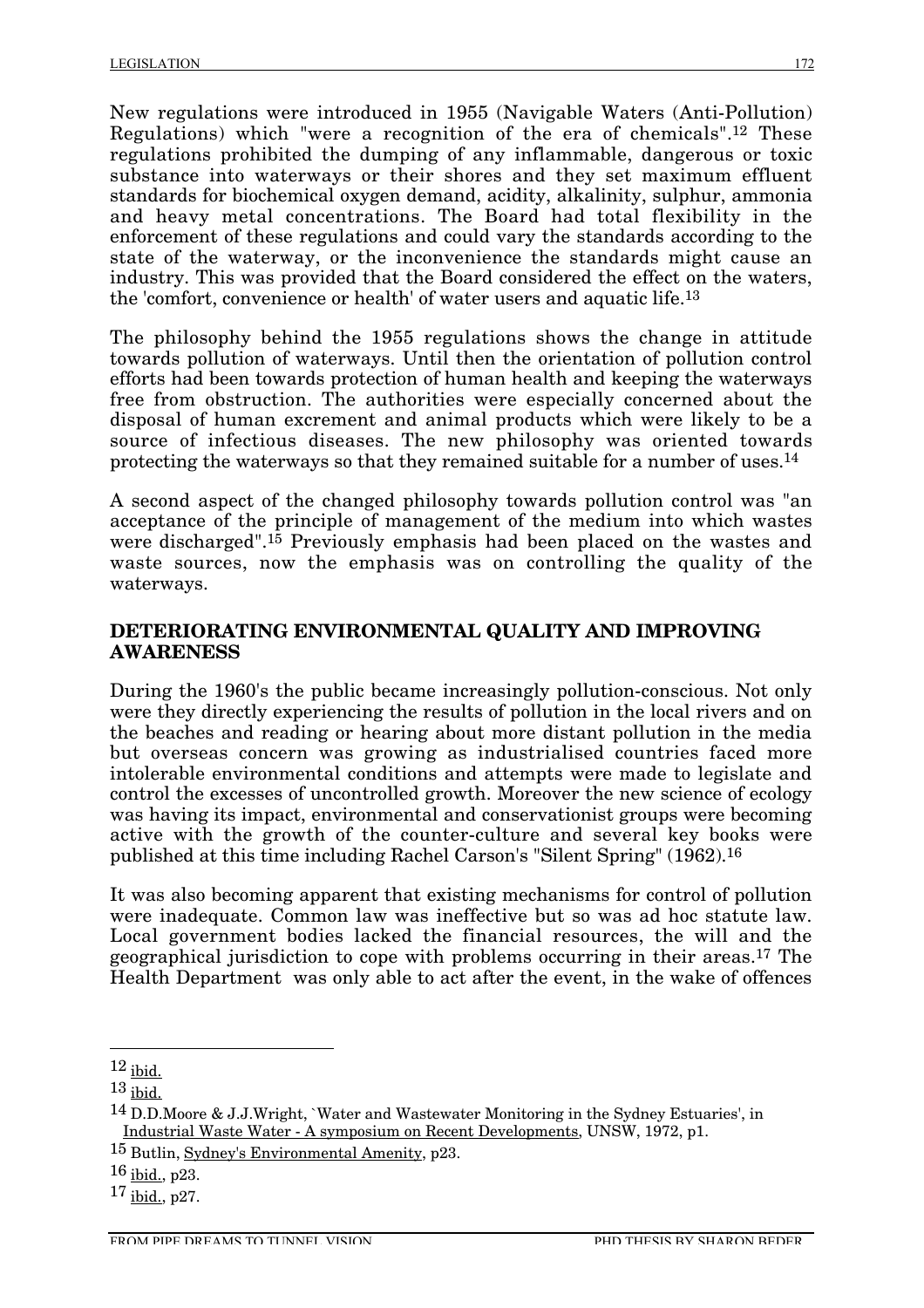committed, and then they were generally unsuccessful in catching and prosecuting the culprits.18

The growing public consciousness of pollution in NSW began to make itself felt at a government level from the early 1960s when the then Minister for Health, Mr Sheahan, set up a standing committee in 1961 to inquire into the causes of water pollution and ways of preventing and reducing it. The committee, comprising of representatives of the various public bodies with some responsibility for water pollution, was to compile and publish requirements for industrial waste treatment.19

In September 1962, the Government Analyst, Mr Ogg, caused a stir when he reported on the condition of the George's River (location shown on figure 6.1) which he said was a menace to public health. Ogg had made his investigations on instruction from the Minister for Health after river swimming pools had been closed because of pollution. Ogg found that in parts of the river even eels, notorious for their tolerance of pollution, had been killed.20

Five years before the river had been used for bathing, fishing, picnicing and boating but now swimming was unsafe and fish few and far between. Ogg blamed the effluent from the Fairfield sewage treatment plant particularly, but also garbage dumping and runoff from unsewered areas.<sup>21</sup> A year later  $Oge$ submitted a second report on the George's River, again pointing to the pollution and health dangers. Oyster farmers also complained that their leases were being ruined by pollution and boats in Botany Bay, which the River runs into, were being coated in slime and oil. Pollution was attributed to sewage treatment works, garbage dumping, topsoil runoff and factory wastes.<sup>22</sup>

In 1966 it was reported that thousands of fish had been killed in the Parramatta River (location shown on figure 6.1). Industries sited on river banks were reported to be pouring their wastes directly into the waterways. In fact industries were establishing themselves next to watercourses because they offered the opportunity for no cost waste disposal. Several reports highlighted the alarming state of river and stream pollution. The Water Board chief medical officer, Dr. Flynn, described the condition of the Parramatta River at the time as "woeful". The Cooks River (location shown on figure 6.1), too, was used "just as a trade sewer"23

A year later the Mirror, in a major article described the Parramatta and Cooks rivers as being covered with green slime, depleted of the once plentiful scollops and littered with hundreds of dead fish floating "belly-upwards after any sudden increase in industrial effluent."24 The paper reported that a Maritime Services Board spokesmen had emphasised the need for being realistic. He had argued that Maritime Services Board couldn't expect businesses to shut their factories

 <sup>18</sup> ibid., p29.

<sup>19</sup> Sun, 13th December 1961.

<sup>20</sup> Mirror, 13th September 1962.

 $21$  ibid.

 $22$  Mirror, 19th September, 1963.

 $23$  Telegraph, 23rd May 1966, 8th June 1966.

<sup>24</sup> Mirror, 19th July 1967.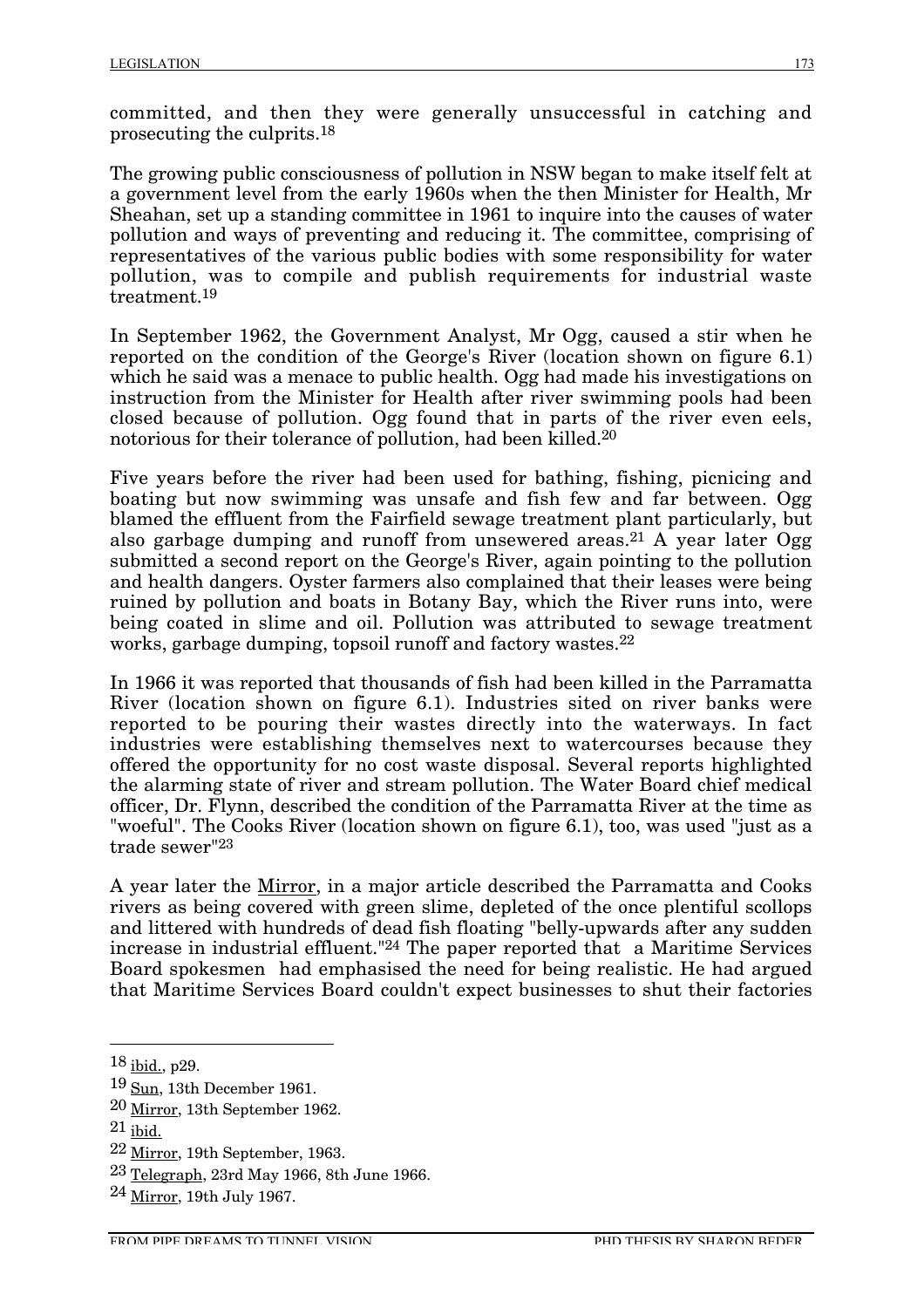and send their workers home just because they were putting some pollutants in the water.25



Source: Caldwell Connell, <u>Environmental Impact Statement:</u> Malabar Water Pollution Control Plant, MSW&DB, 1979, p2.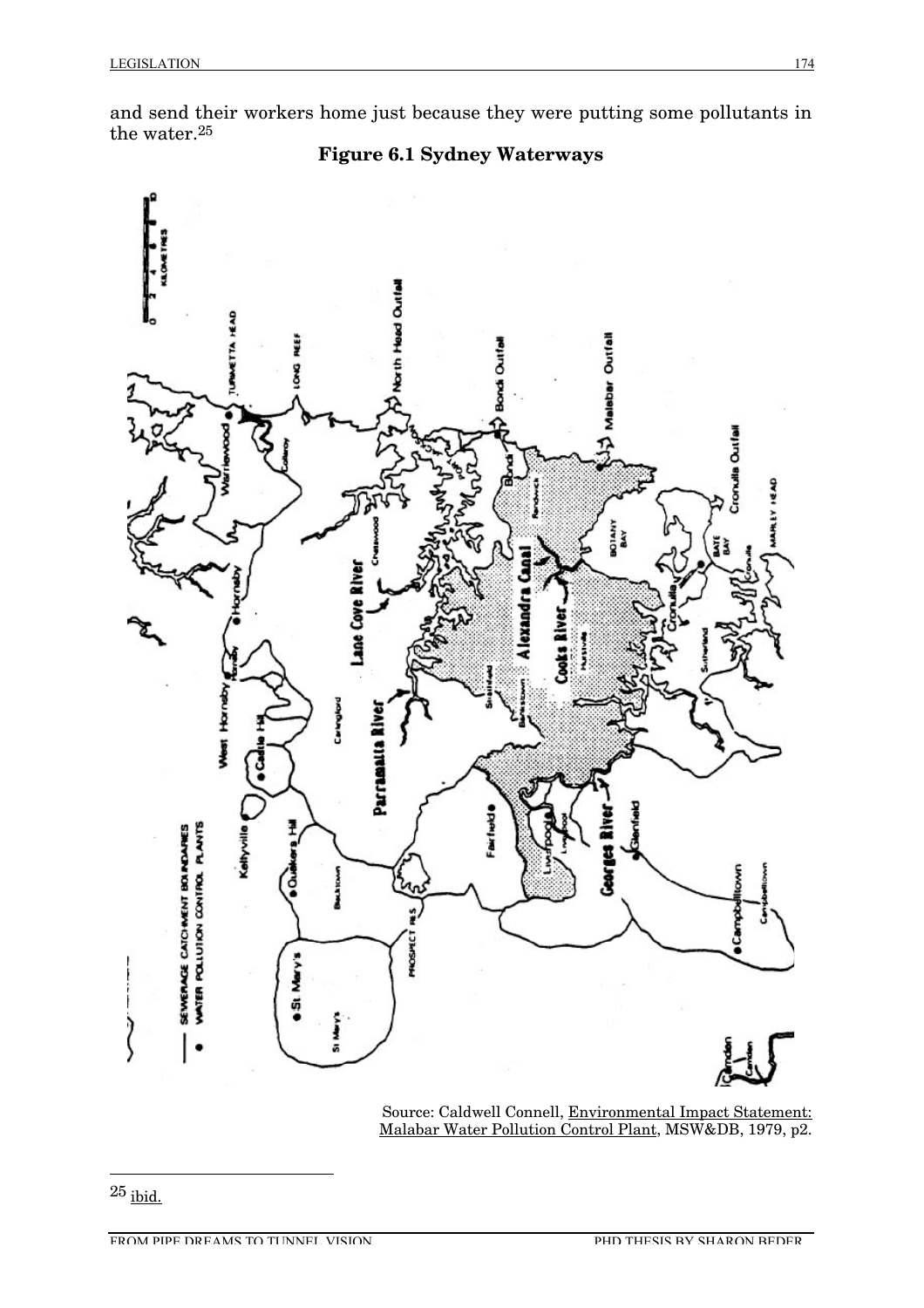In mid 1969 the Sun published an article about the Alexandria Canal (location shown on figure 6.1) headlined "Filthy canal makes strong men sick". They described the canal as "nothing more than a stinking industrial sullage channel", "vile smelling", with thick black water "dotted with psychedelic patterns of pink dyes, scrap metal and other industrial wastes". The Canal was lined on one side by factories and the 1000 plus people who worked in the Government-owned woolshed on the other side of the canal had held four mass meetings and elected the "Alexandria Canal Anti-Pollution Committee" in an effort to get something done about it because they believed it was a health hazard. The Canal was controlled by the Maritime Services Board (responsible for navigation and pollution) the Water Board (responsible for stormwater drains running into the canal) and the Public Works Department (responsible for dredging the canal and removing debris).26

The Herald described the Alexandra Canal in 1970 as "Sydney's blackest stretch of water". They quoted the Metropolitan Health Officer as saying it presented no health risk because even bacteria could not survive the degree of chemical contamination present in the Canal. The Canal had at one time been used for swimming, prawning and transport but boats became covered in a "black, oily, gluey substance" that could not be removed.27 In a later article they described the effluent from a paperboard manufacturer which turned the water of the Alexandra Canal red, white or blue depending on the colour of the paperboard which was being milled. A sample taken by the <u>Herald</u> was way above limits set by the Maritime Services Board for suspended solids and biochemical oxygen demand.28

The Herald also described the "warm, frothy, dirty discharge" from the Australian Paper Manufacturers' mill into Botany Bay. APM had set up on Botany Bay because of the availability of cheap bore water, a never-ending supply of cooling water and because they could easily get rid of their wastes into the Bay. Both an APM spokesman and the Maritime Services Board claimed that the effluent caused no harm. The Herald took two samples and found that both were many times more than the Maritime Services Board limits for suspended solids and biochemical oxygen demand so that there was a possibility that the life on the sea bed could be stifled by paper fibre and marine life could be deprived of oxygen.29

The recognition by the newspapers and various public servants that water pollution was reaching crisis proportions in N.S.W. was reiterated by a Senate Select Committee on Water Pollution in Australia which tabled its report in June 1970 following two years of investigations and hearings, and over 5000 pages of evidence. The Committee found the conditions in N.S.W. were repeated throughout Australia and that pollution of waterways was so bad in some places they could no longer be used except as sewers.30 Despite this, they argued that public awareness of the problem was very limited outside of conservation groups

 <sup>26</sup> Sun, 27th June 1969.

<sup>27</sup> Sydney Morning Herald, 16th April 1970.

<sup>28</sup> Sydney Morning Herald, 22nd April 1970.

<sup>29</sup> Sydney Morning Herald, 21st April 1970.

<sup>30</sup> Senate Select Committee on Water Pollution, Water Pollution in Australia, Canberra, 1970, p183.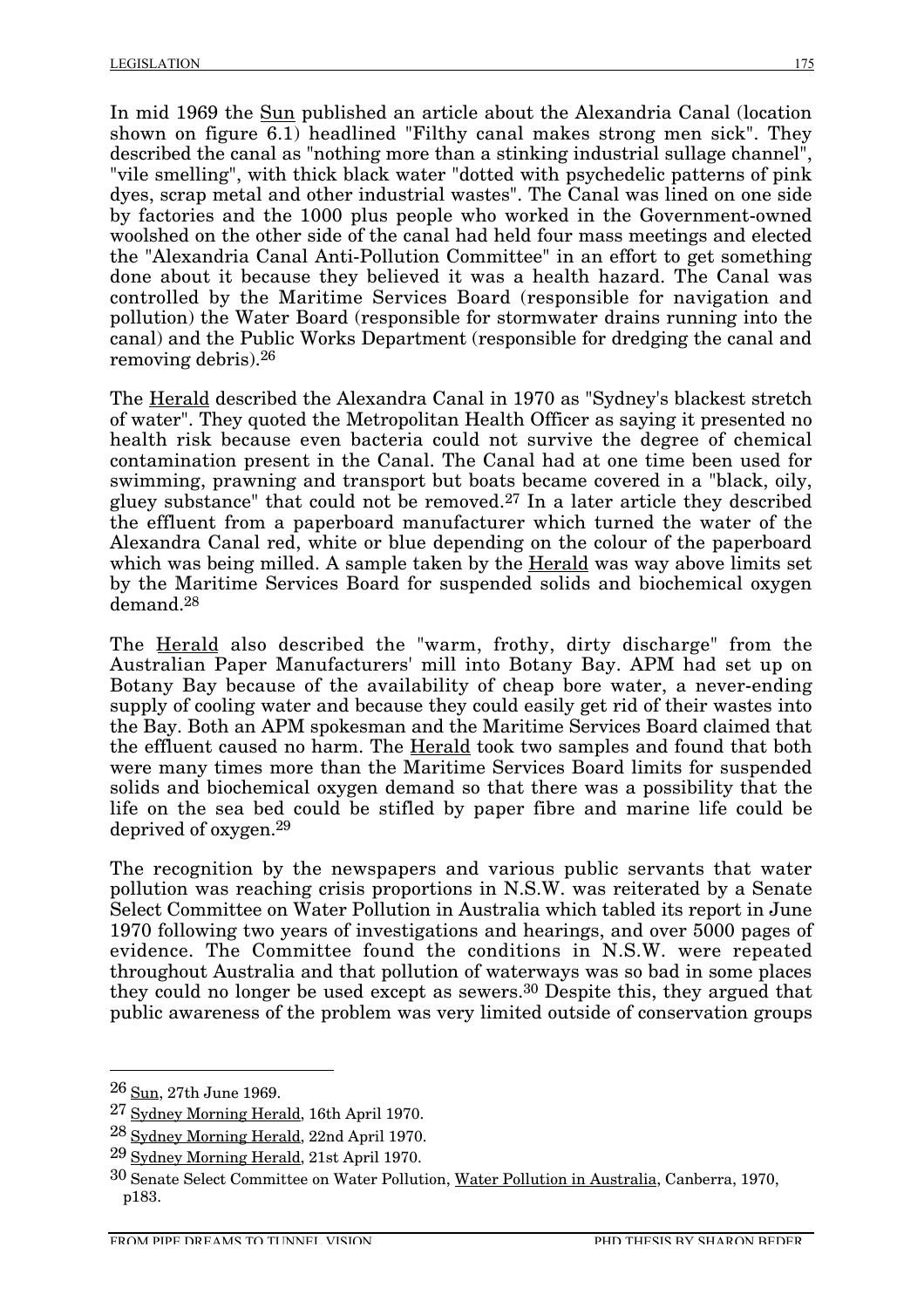and voluntary organisations and expertise in the field of water pollution was lacking in Australia. Education of the general public and in technical fields was inadequate. Information and research was scarce.31

The Select Committee was particularly concerned that Australia's scarce water resources were not being protected at a time when water was becoming more valuable as population and industry grew. Water was being "squandered, by neglect or deliberate action, or by lack of administrative co-ordination," because water was considered to be free.<sup>32</sup> The reliance on "private conscience, rather than upon public action, to preserve our waters" had failed.<sup>33</sup>

The three main causes of pollution, cited by the Committee, were sewage, industrial effluents and salinity. The Committee argued that pollution had been too often justified by false economics. "Easily measured private profits had been used "as a facile argument to justify intangible and immeasurable social losses."<sup>34</sup> They believed that since pollution was justified in economic terms so economic arguments would be the most successful in putting the pollution abatement case. Costs and benefits had to be balanced.

The situation in N.S.W. at this time was further exacerbated by a crisis in industrial waste disposal that occurred at the end of 1969 when the last of the suburban council tips, at St.Peters, was closed to industrial waste. These council tips had been progressively closed as they became overloaded with "obnoxious industrial overflow". The tips were closed partly on the advice of the Board of Health but also in response to complaints from local people. A request by the Minister for Local Government, that 40 councils spread the industrial load between them, had been turned down.35

The closing of council tips to industrial waste prompted a situation which no single public authority was able to cope with. There was no body able to direct the industrial wastes to particular locations that would have a minimum impact on the environment and take charge of the crisis.36 Before the last council dump closed its gates to industrial waste, three major and a few minor contractors collected about 300,000 gallons of industrial waste every week and disposed of it. Afterwards they were only collecting 100,000 gallons and it was assumed that the remaining 200,000 gallons per week of sludges and liquid wastes were being dumped illegally.37

The crisis extended into 1970 and industrial waste was being illegally dumped in bushland, into waterways and into the sewers and stormwater drains.38 A Health Department official gave examples of trade waste abuses including a sludge carter dumping acid sludge into the Lane Cove River (see figure 6.1), a

 $31$  ibid., p184.

<sup>32</sup> ibid., p183.

<sup>33</sup> ibid., p91.

<sup>34</sup> ibid., p184.

<sup>35</sup> A.E.Barton, Investigations into the Problem of Waste Disposal in the Metropolitan Area of Sydney, 1970, p10; Sydney Morning Herald, 17th April 1970.

<sup>36</sup> Butlin, Sydney's Environmental Amenity, p29.

<sup>37</sup> Sydney Mornng Herald, 17th July 1970.

<sup>38</sup> Sydney Morning Herald, 26th February 1970.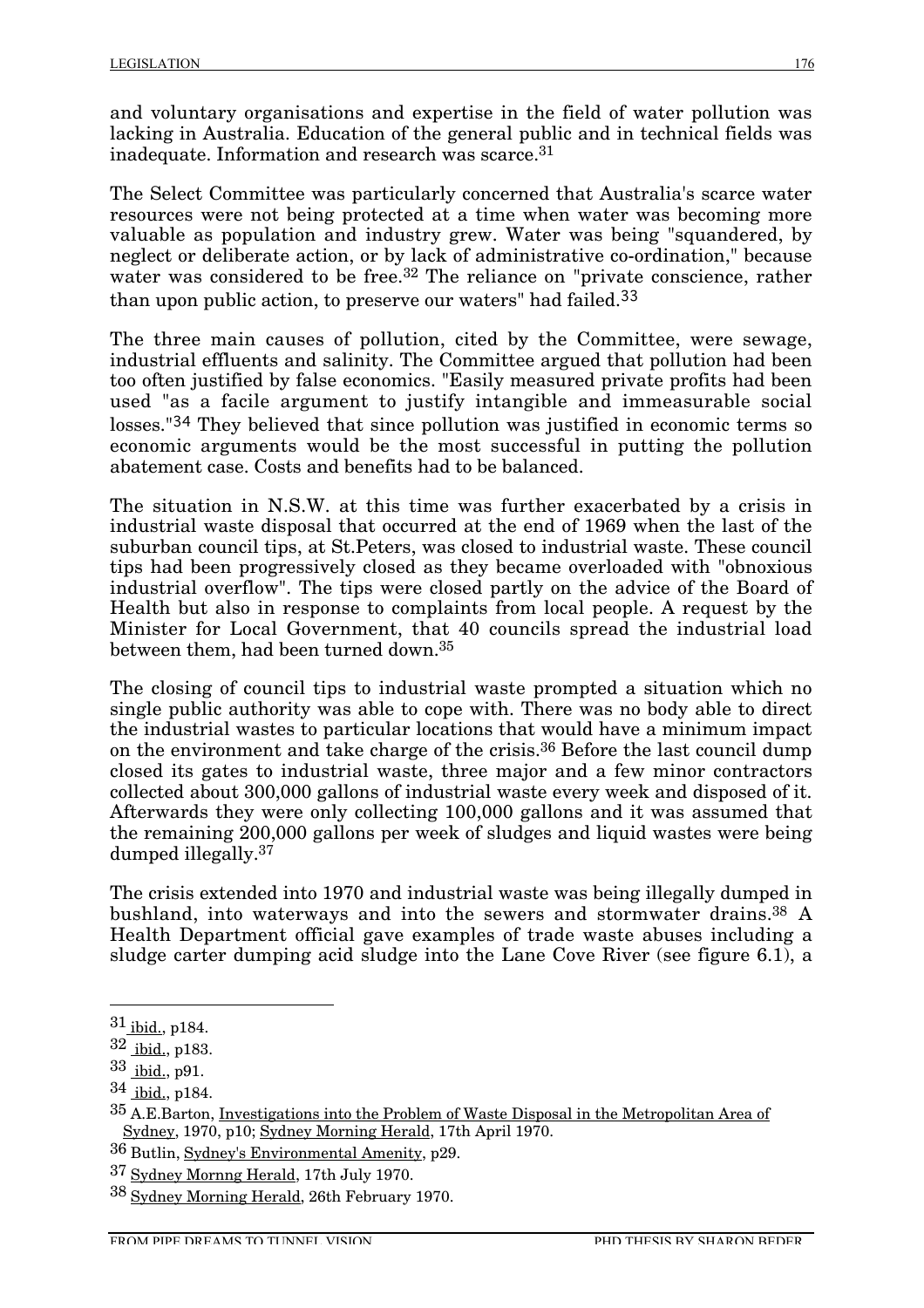tanker driver splashing oil for several miles along Parramatta Road and two explosions and a death resulting from the cartage of incompatible liquids.<sup>39</sup> A Water Board member claimed that untreated industrial waste was polluting the harbour and beaches and causing "enormous damage and loss to the Board and ratepayers".40

There were plans to fall back on that old reliable dump - the sea - but this was objected to by local residents.41 The Government responded that this waste would be small in volume compared to what already went out the outfall, and that much of this waste was already going into the sewers without treatment because of illegal dumping.42 The Herald was also critical of the government plan to discharge selected industrial wastes, "which are often the most objectionable and difficult component to dilute", at Malabar since illegal dumping had already caused serious pollution problems on the beaches. The paper criticised the inability of the government to prepare for the situation since it should have known that the council tips were going to close down.43

In May 1970, twelve outer-Sydney councils agreed to consider accepting limited quantities and types of liquid industrial wastes at their garbage tips as an interim measure to help in the liquid waste disposal crisis. The local government association, however, believed that the ultimate responsibility lay with the industries that created the waste.44

In the meantime South Sydney Council threatened to prosecute the Minister for Public Works, Mr Davis Hughes, if he did not have the Alexandra Canal cleaned up within three months.45 A Water Board Member, Mr Wallace, described the laws for prosecuting companies illegally discharging wastes as making "a mockery" of the board. At a meeting of the Board a "large industrial concern" which they knew was causing pollution of the beaches was discussed. The company was causing hundreds of thousands of dollars worth of damage to the beaches and the board's reputation but could only be fined a maximum of \$100 if it was successfully prosecuted.46

## **COMBINED CALLS FOR COMPREHENSIVE LEGISLATION**

Almost everybody who reported on or commented on the pollution problems of the 1960s called for a more comprehensive set of controls that were more centrally administered. When Ogg, the government analyst reported in the early 1960s he claimed the reason that the Georges River was so foul was the number of authorities involved in preventing its pollution and he called for a single authority with overriding control of all waterways.47 The Telegraph supported this idea in its editorial a few days later and called for a "kind of standing body

 <sup>39</sup> Sydney Morning Herald, 18th June 1970.

<sup>40</sup> Sydney Morning Herald, 26th February 1970.

<sup>41</sup> Telegraph, 10th April 1970; *Sun*, 10th April 1970.

<sup>42</sup> Sydney Morning Herald, 14th April 1970; *Telegraph*, 14th April 1970.

<sup>43</sup> Sydney Morning Herald, 13th April 1970.

<sup>44</sup> Telegraph, 10th May 1970.

<sup>45</sup> Sydney Morning Herald, 30th July 1970.

 $46$  ibid.

<sup>&</sup>lt;sup>47</sup> Telegraph, 14th September 1962.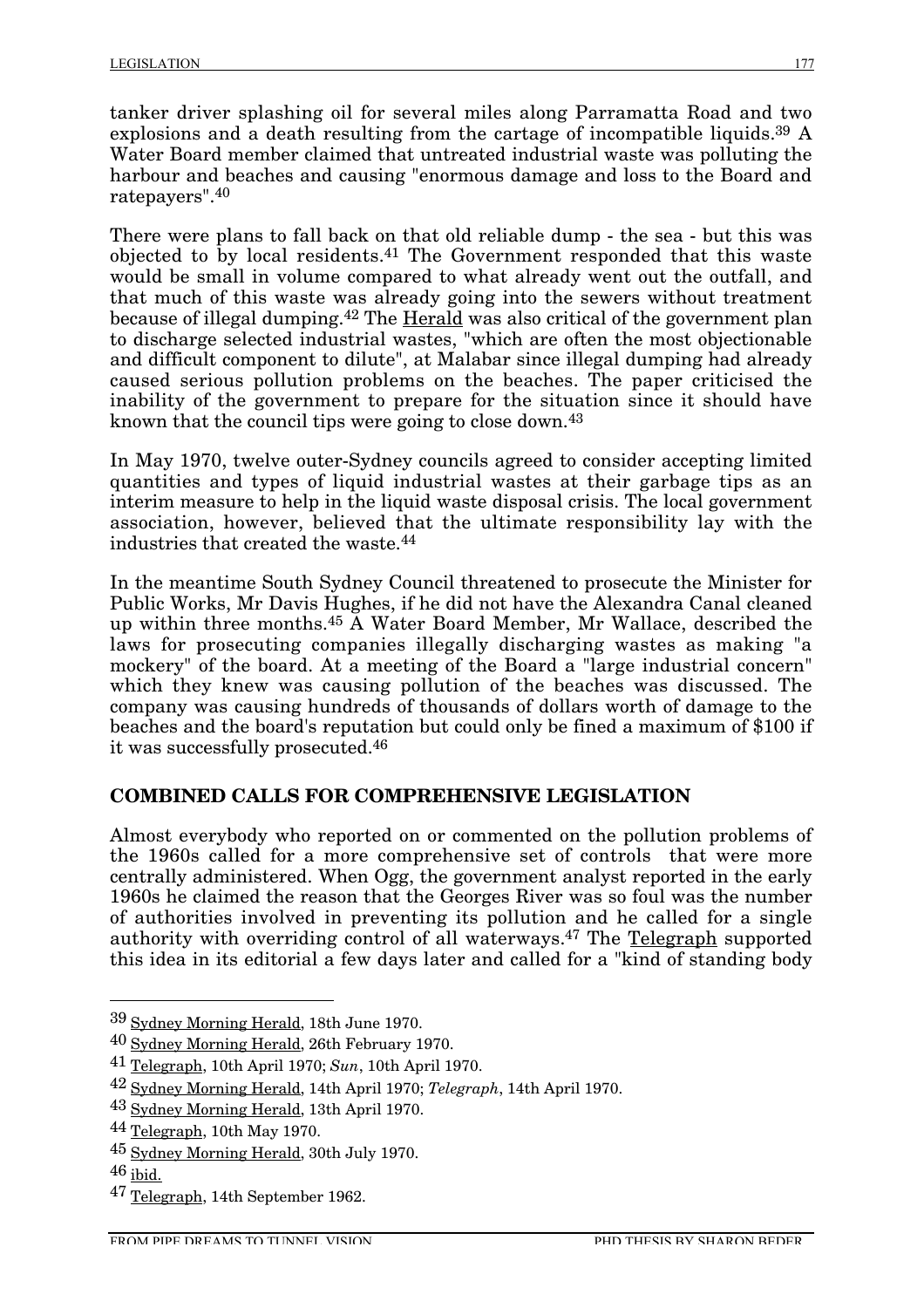with overriding powers and a continuing responsibility for policing the disposal of factory waste, sewage and garbage in river areas."48The newspapers kept up their lobbying for such a body over the next few years.49

In May 1970 Allan Barton, an English expert brought out by the State Government to advice on the disposal of waste and garbage, completed his report. Barton argued that the formation of a single authority which would be responsible for all waste disposal was absolutely essential and urgently required. This authority would be a specialist authority "whose sole interest would be centred upon waste disposal."50 At the time local authorities, the State Board of Health and the Department of Public Health, the Maritime Services Board and the Water Board all had powers to do with waste disposal but none of these authorities had a sole or specialised interest in it.51 Pollution control, he said, had to be comprehensive, effective and actively enforced. Had there been a coordinating authority the existing "critical situation" would never have arisen.<sup>52</sup>

The Senate Select committee was particularly scathing about the plethora of organisations and laws concerned with pollution in all states of Australia. They described "a remarkable lack of cohesion bordering on the chaotic."53 The consequence was that responsibility was ill defined and diffused and completely uncoordinated.54 In NSW 5 government departments, 5 state government instrumentalities and all local government authorities were concerned with pollution prevention and control.55 In addition legislative control of water pollution in NSW was affected by at least 30 acts.<sup>56</sup> They argued that there was "nothing in the present piecemeal and parochial administration of water to prevent the insidious growth of pollution excesses."<sup>57</sup>

Action on pollution usually only occurred in response to imminent danger from overt dumping and incidents which caused social outrage.58 There seemed to be "a marked lack of enthusiasm in enforcing the powers to abate pollution" and anyway government instrumentalities were often exempted from the provisions of the law.59

Only a united, comprehensive, national approach would suffice, claimed the committee. This was necessary to ensure co-ordination between the States and the Commonwealth, to make an overall assessment of the country's resources and the threat to them, to provide and coordinate technical resources and skills,

58 ibid., p91.

 <sup>48</sup> Telegraph, 17th September 1962.

<sup>49</sup> for example Telegraph, 23rd May 1966; Sydney Morning Herald 8th June, 1966; Mirror, 19th July 1967.

<sup>50</sup> A.E.Barton, Investigations into the Problem of Waste Disposal in the Metropolitan Area of Sydney, 1970, p21.

 $51$  ibid., p10.

 $52$  ibid., p19.

<sup>53</sup> Senate Select Committee on Water Pollution, Water Pollution in Australia, p138.

<sup>54</sup> ibid., p185.

<sup>55</sup> ibid., p121.

<sup>56</sup> ibid., p122.

<sup>57</sup> ibid., p185.

<sup>59</sup> ibid., p139.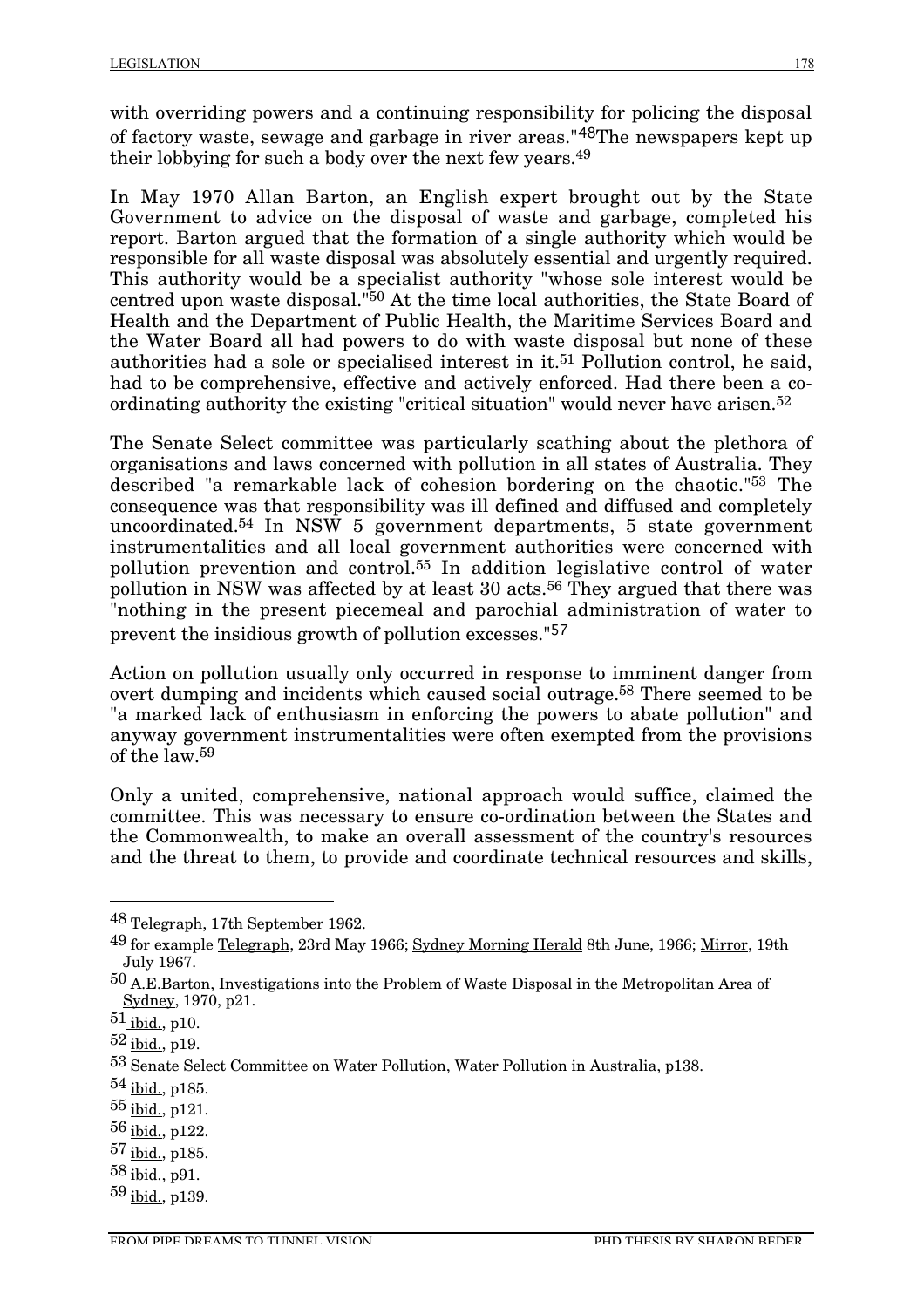to determine general standards and criteria for classifying waters for specific uses, to give financial aid, to ensure new legislation would be unified and coordinated, and to arbitrate when conflicts arose.60

Other reasons given, by the committee for more centralised control included the variation in attitudes and policies between local government authorities, the fact that local authorities were more subject to local pressures and the influence of local industries that were important to employment or council's revenues.<sup>61</sup> Also an overall pollution body would be more able to lobby for funds from the government for pollution control.62 Pollution could not be contained within national boundaries, nor political divisions and therefore demanded national and international measures.63

The Select Committee therefore recommended that a National Water Commission be set up which would formulate policy, assess water resources and program conservation and development of those resources. This body would encourage, assist and co-ordinate legislation, finance, research and education. It would be assisted by "a multi-discipline administration involving specialists" in a number of fields and a voluntary advisory body which would utilise conservation groups and provide for public participation.<sup>64</sup> Each state should create its own central pollution authority to co-ordinate State activities. These authorities would systematically assess water quality and regularly monitor pollution in the waterways.65

Several attempts had been made by various N.S.W. governments throughout the 1960s to deal with water pollution legislation. In 1966 the Askin government had announced that it was introducing legislation to control water pollution throughout the state and that a Water Pollution Advisory Committee would be established. The Advisory Council would make recommendations, advise public authorities and investigate conflicts of interests between different authorities and industries.66 In 1969 the State Government again proposed legislation to "restrict and control" pollution ("prevent" no longer used).

Mr Jago, Liberal Minister for Health, told parliament that a Water Pollution Bill had been drawn up by an interdepartmental committee. He expressed the hope that the bill would help achieve "better utilization of our existing resources" and spoke of how fine rivers had been turned into "stinking drains by what we empty into them". Legislation from overseas had been considered when the bill was drafted, especially that of New Zealand, which had had similar legislation since 1953, and of the United States.67

The Government allowed some time for comments and submissions to be made on the Bill and it was reintroduced at the end of October 1970 as the Clean

 $60$  ibid., pp186-7.

<sup>61</sup> ibid., pp130-140.

<sup>62</sup> ibid., p140.

 $63$  ibid., p8.

<sup>64</sup> ibid., pp188-9.

<sup>65</sup> ibid., p189.

<sup>66</sup> Sydney Morning Herald, 8th June 1966.

<sup>67</sup> Mr. Jago, Water Pollution Bill, Second Reading, Legislative Assembly, 12th April, 1969.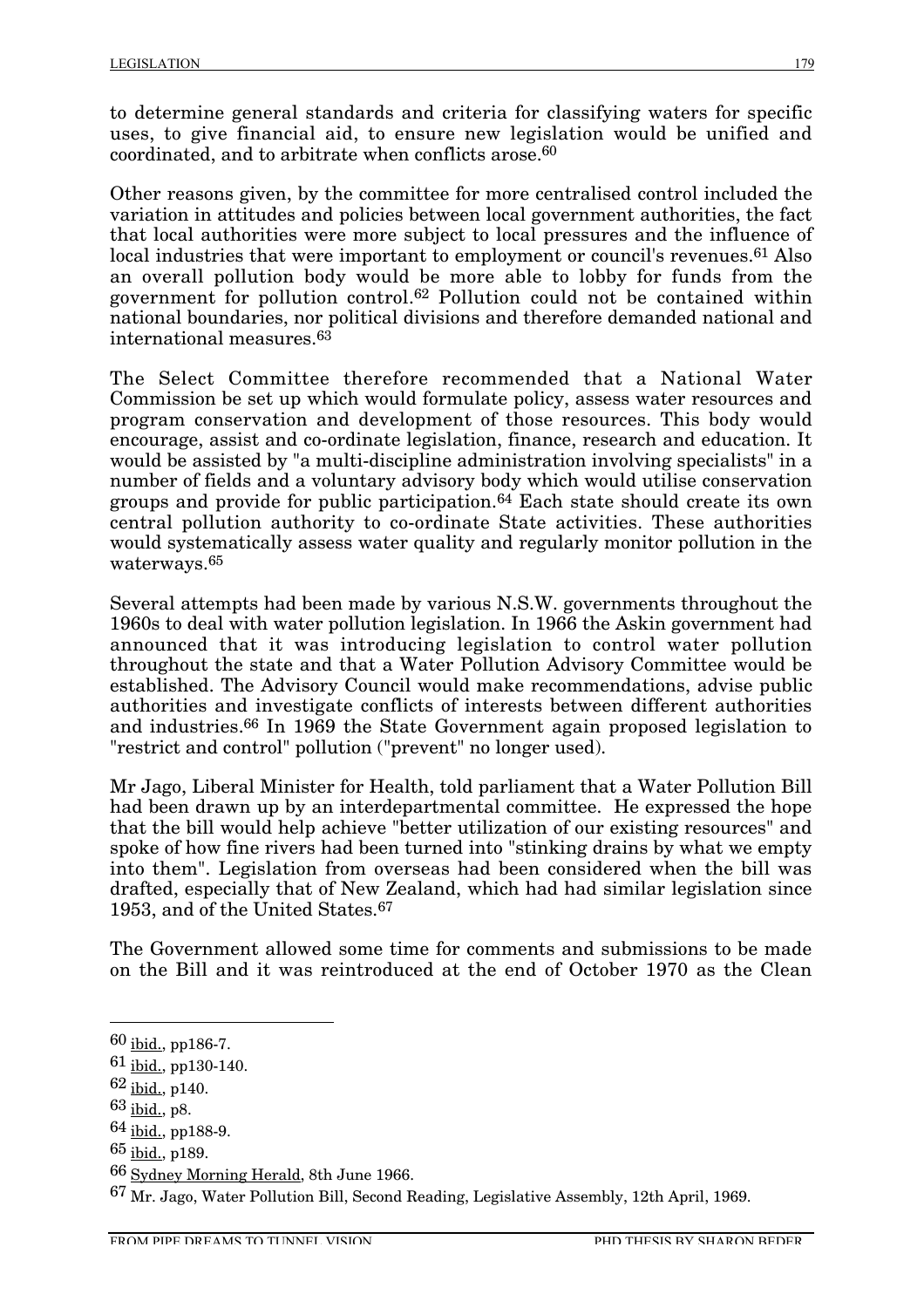Waters Bill.<sup>68</sup> Few revisions had been made but the name had been changed to place more emphasis on the prevention of pollution because some critics had suggested that the Water Pollution Bill would become an Act authorizing the pollution of water because of the provisions which would license organisations to discharge waste into waterways.<sup>69</sup>

The major public criticism of the bill had been that it was not comprehensive enough. The Telegraph criticised Jago's proposed Water Pollution bill as "patchwork legislation" and called for a "master plan" like that of President Nixon. There had been too many committees, conferences, promises to "get tough" and too little action.

Mr Jago's projected Bill may impose harsh penalties on polluters but it will not solve the real problem of how to render harmless enormous masses of industrial waste or dispose of it in a harmless manner.<sup>70</sup>

In late July, 1970 a meeting of metropolitan council representatives also criticised the proposed Water Pollution Bill as being a "piecemeal approach". They called for a single authority to control land, sea and air pollution in NSW with sufficient powers to police regulations, and a "continuous program of environmental research and education". The councils also supported the idea of a National Environmental Control Council to co-ordinate State activities.71

The Premier immediately announced that the government would establish a State Pollution Control Authority and also a Sydney Metropolitan Regional Waste Disposal Authority. The announcement was welcomed by local government bodies.72 In October a Commonwealth Office of the Environment was announced and welcomed in the pages of the Sydney Morning Herald, which welcomed the possibilities for uniform pollution controls across the states, financial assistance to the states in their fight against pollution and even taxation relief incentives to industry.73

By 1972 a new legislative approach to environmental management was in place in NSW with two new government organisations set up with responsibilities for liquid waste management. The new administrative arrangements are shown in overview in figure  $6.2$ .

# **COMPROMISE - TIPPING THE BALANCE TOWARDS POLLUTERS**

Although the new water pollution legislation was established to clean up the State's rivers and waterways the government was careful to ensure that the legislation would "cause minimum hardship to industries and services which need to use areas of water for waste disposal."74 There was therefore no goal of

 <sup>68</sup> Mr. Jago, Clean Waters Bill, Introduction, Legislative Assembly, 27th October 1970.

<sup>69</sup> Mr. Jago, Clean Waters Bill, Second Reading, Legislative Assembly, 4th November 1970.

<sup>70</sup> Telegraph, 5th March 1970.

<sup>71</sup> Sydney Morning Herald, 28th July 1970.

<sup>72</sup> Telegraph, 30th July 1970.

<sup>73</sup> Sydney Morning Herald, 24th October 1970.

<sup>74</sup> Sydney Morning Herald, 12th March 1969.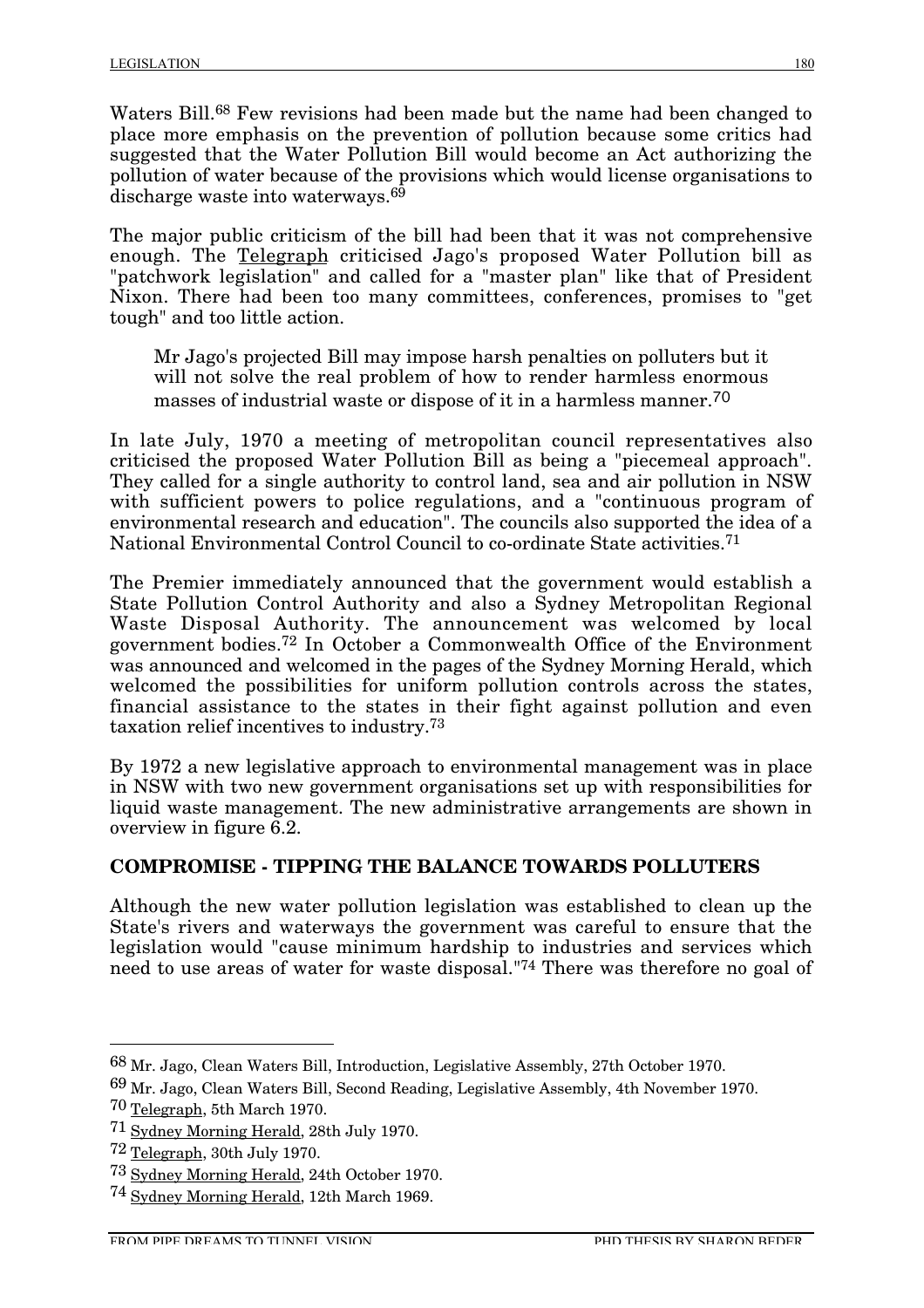ridding the waterways of pollution but rather the strategy was to keep pollution "to a level where it will cause the least possible harm".

where a degree of pollution is unavoidable because of the need to dispose of sewerage and industrial wastes, it is permitted in a controlled fashion designed to meet the needs of the community as a whole.75





urce: C.Joy et al, Liquid Waste Management, Botany Bay Project, Canberra, 1978, p44.

 <sup>75</sup> Mr. Jago, Water Pollution Bill, Introduction, Legislative Assembly, 27th March 1969.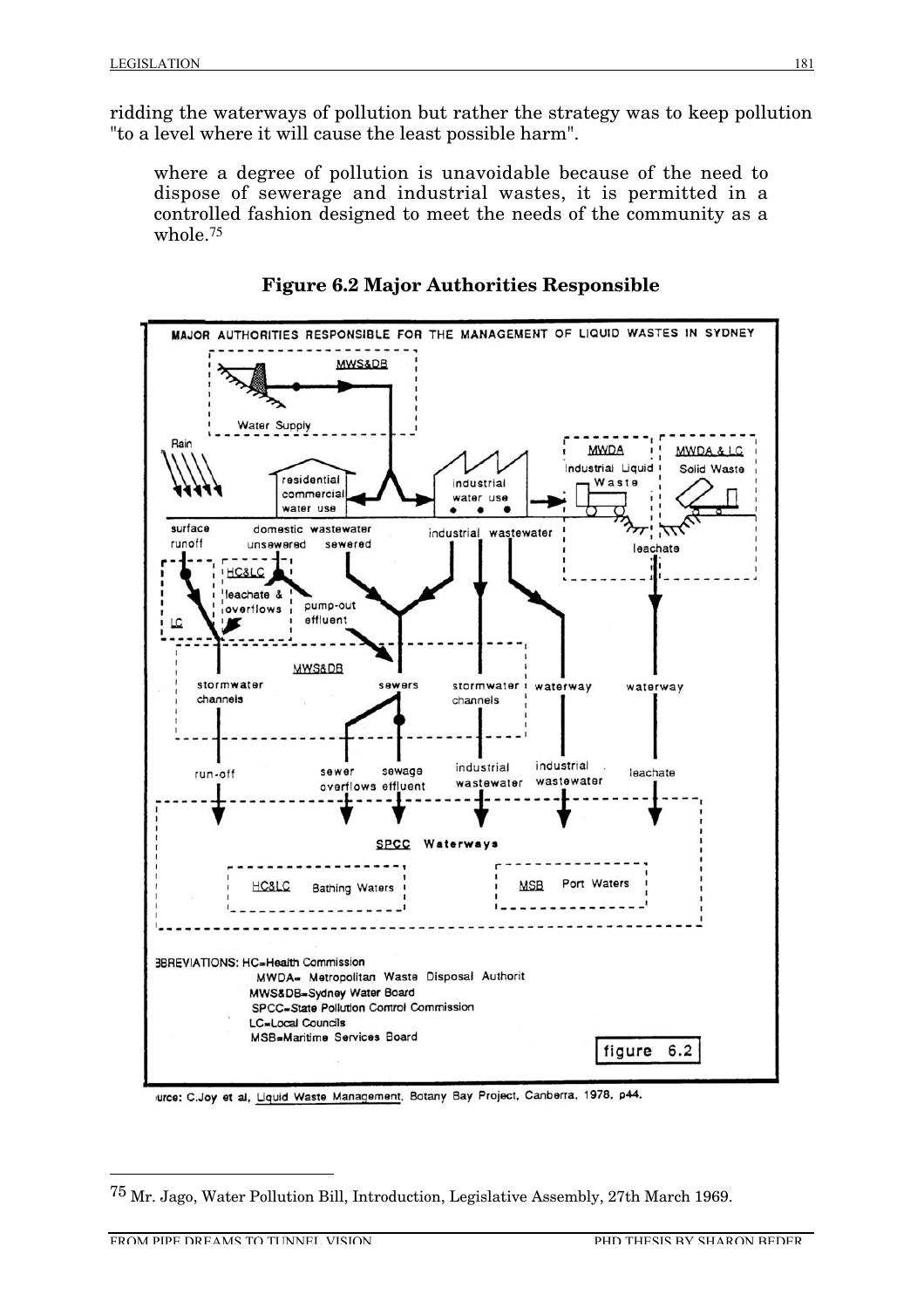Each waterway was to be classified according to its use. For each classification there would be a standard of water quality set which would imply acceptable pollution levels for that waterway. Once a waterway was classified a polluter would require a licence to discharge waste into it. Section 16(6) of the Act stated

Notwithstanding the foregoing provisions of this section it shall not be an offence against this Act arising under these provisions for a person to pollute any waters if he holds a licence and does not pollute the waters in contravention of any of the conditions of the licence.<sup>76</sup>

The licence would specify the nature, quality and quantity of waste that could be discharged.77 Classification determined the degree to which a body of water could be polluted. The philosophy behind such a system is expressed well by the Victorian Environment Protection Authority in 1975 when it said

One has to strike a compromise in all of these matters. If industry is to exist, some degree of pollution must be permitted;... industry must be permitted to continue, and to continue to discharge waste, so long as the environment can absorb it without detriment to the quality of the environment and other characteristics.78

Similarly, two officers of the Water Control Branch of the Health Department in NSW told a waste water symposium that although no waters would be classified for use as an open sewer, "the reasonable and necessary use of waters in the final distribution of the community's water-borne wastes must be recognised."79 (This attitude of compromise contrasts with the spirit of the U.S.Clean Waters Act also brought in in 1972.It aimed to eliminate all discharge of pollutants into navigable waters including the ocean by 1985.80)

The maximum penalties for breaches of the Act provided for in the Water Pollution Bill had been criticised as inadequate and these were doubled in the Clean Waters Bill but Jago was careful to point out that the concept behind the bill was that it should be "administered with an educative and persuasive approach rather than a punitive approach." Also a distinction should be made, Jago said, between those who pollute because there is no reasonable alternative available to them and those who pollute because it is the easiest and cheapest thing to do. Education and gentle persuasion had proved to be "protracted, inefficient and demoralizing on water pollution control staff" in New Zealand and the fines would be a backup for those who fell into the second category of polluters.81

The Water Pollution Bill had made provision for people or companies who had been regularly discharging pollutants into waters to be given a two year period of grace during which they could continue to discharge the same wastes at the same rate. During this time they would be able to install treatment plants. Jago had

 <sup>76</sup> Clean Waters Act, 1972, Section 16(6).

<sup>77</sup> Mr. Jago, Water Pollution Bill, Second Reading, Legislative Assembly, 12th April, 1969.

<sup>78</sup> quoted in Bates, Environmental Law in Australia, p160.

<sup>79</sup> Moore & Wright, 'Water and Waste', p9.

<sup>80</sup> Annmarie Walsh, 'The Political Context', in Virginia Tippie & Dana Kester, eds, Impact of Marine Pollution on Society, Praeger, Mass., 1982, p3.

<sup>81</sup> Mr. Jago, Clean Waters Bill, second reading, Legislative Assembly, 4th November 1970.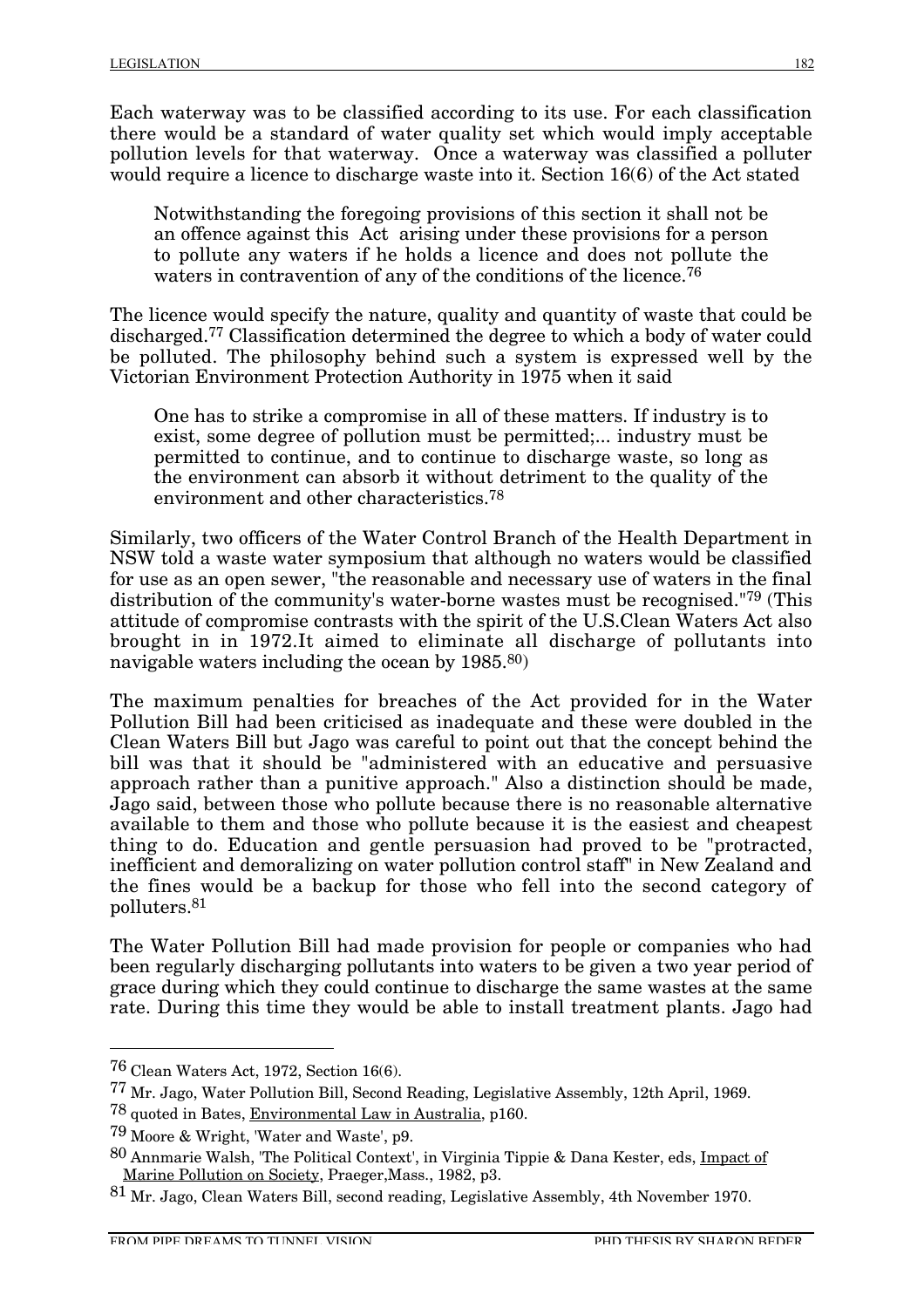explained that extensions to that two years would inevitably be necessary.82 This two years or more exemption was a particular source of public complaint. The meeting of harbourside councils conservation and anti-pollution groups expressed their concern about it. This was time enough, a Bankstown Aldermen claimed, for pollution to kill the rivers.83

Jago argued that immediate implementation of the Act's provisions were impracticable because industry "could not possibly cease operating as suddenly as that without disrupting the economy and other problems associated with drastic action of this kind.84 The bill was amended, however, to ensure that, where a suitable alternative to disposal into a waterway was immediately available, such as discharge into the sewers, the discharger would not be given the two years exemption. On the other hand there was still provision for some industries to be given extra time beyond the two years.85

The opposition, whilst not disagreeing with the general thrust of the legislation which represented a compromise between environmental protection and the protection of industrial interests nevertheless opposed the clause granting two years exemption to polluters. They pointed out that it was already nineteen months since the water pollution bill was first introduced and even before that the various laws did not permit many of the discharges that would now be given a two year exemption.86 These polluters would not do anything about cleaning up their act till the two years had expired. The opposition wanted the blanket exemption to be replaced by individual discretionary exemptions when circumstances merited them and the details of these exemptions to be published. The opposition also did not like the escape provision in the Act which allowed the Minister to exempt people or premises from the provisions of the Act.<sup>87</sup>

The State Pollution Control Commission incorporated the attitude of compromise implicit in the legislation. It stated its environmental control philosophy in 1975 as being based on "balance".

the Commission seeks to find a balance between environmental, social and economic factors. It does not demand that the environmental factors shall transcend the other factors, but it does demand that they shall receive adequate and balanced consideration<sup>88</sup>

The flexibility of NSW legislation can be contrasted to that of Victoria. In a 1978 case in Victoria (*Phosphate Co-operative Co of Australia Ltd v Environmental Protection Authority*) the High Court ruled that only environmental considerations could be taken into account in determining licence conditions for discharge of wastes. Technical and financial burdens of the licence holder were deemed to be irrelevant. Similarly in the case of *Tarrant v. State Electricity Commission of Victoria,* where the action involved a government authority, the

88 SPCC, Annual Report, Year Ended 30 June 1975, p15.

 <sup>82</sup> Mr. Jago, Water Pollution Bill, second reading, Legislative Assembly, 12th April 1969. 83 Telegraph, 11th June 1970.

<sup>84</sup> Mr. Jago, Clean Waters Bill, second reading, Legislative Assembly, 4th November 1970. 85 ibid.

<sup>86</sup> Mr. K.J.Stewart, Clean Waters Bill, second reading, Legislative Assembly, 4th Nov. 1970. 87 Mr. K.J. Stewart, Clean Waters Bill, In Committee, Legislative Assembly, 11th Nov. 1970.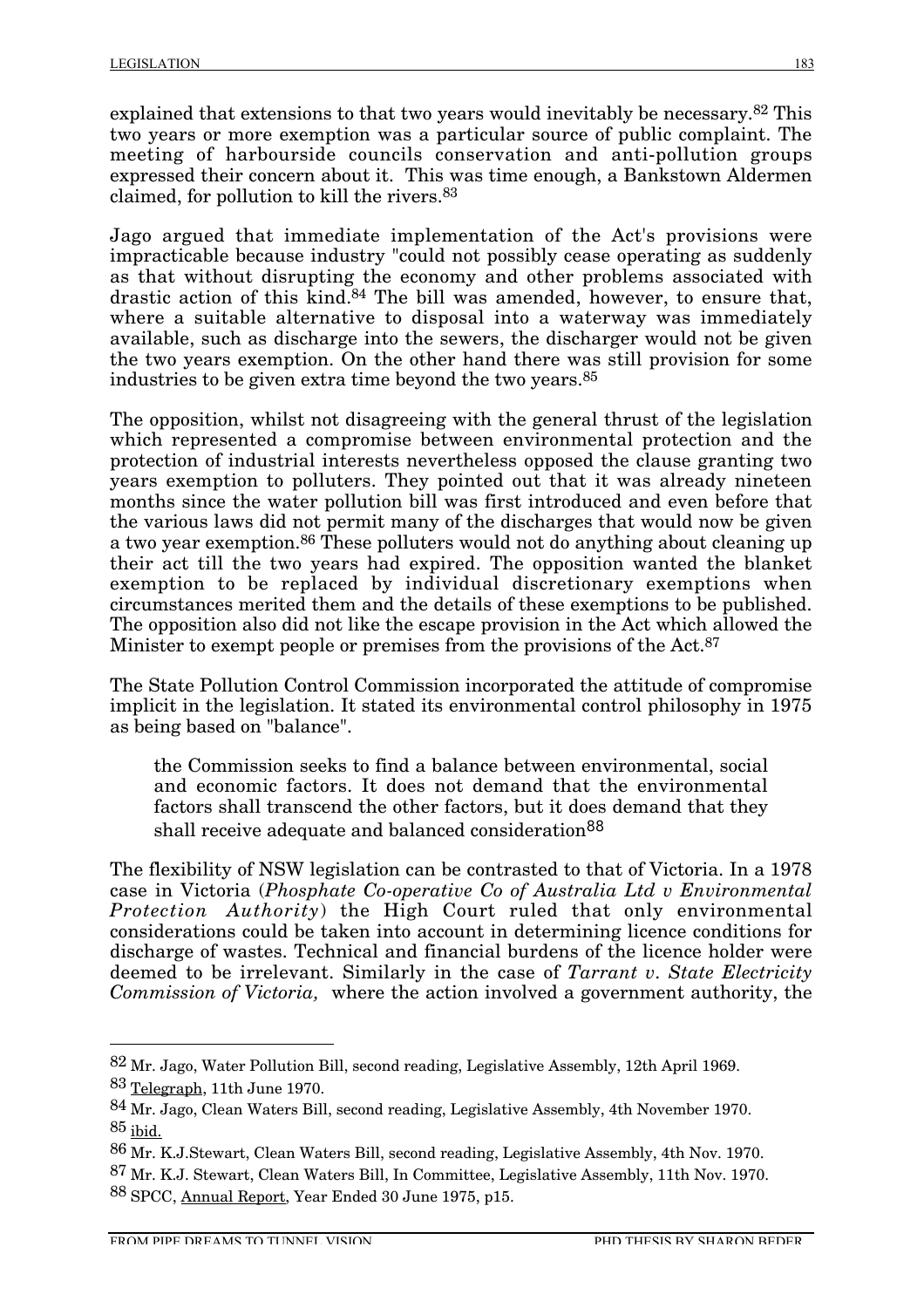Environment Protection Appeal Board rejected evidence relating to the economics and politics of the proposal. It stated that "mere financial hardship" was not a valid reason for "failure to comply with conditions designed to protect the environment against pollution..." 89

Thus in Victoria, it is only at the stage of working out overall environmental quality objectives, that economic factors can be taken into consideration. Once those objectives are set, they must be applied to all individual licence applications.90 The courts have ruled that the function of the Environmental Protection Authority "is not to minimise pollution to the extent consistent with maintenance of the existing or some other level of industrial and commercial activity"91 and that the objective of their Act was to require decisions to be made on licensing of discharge waste "only from the point of view of protection of the environment". This is markedly different from the attitude adopted by the SPCC in NSW.

More recently, the NSW Environment Planning and Assessment Act, 1979, has followed a similar compromise approach to that inherent in the Clean Waters Act. The Principles in the legislation state;

If, however, the Environmental Impact Statement suggests that the proposal should be rejected or curtailed on environmental grounds, there are other factors which must be considered. Such a decision should only be taken after it has been determined that the unavoidable detrimental considerations outweigh the beneficial considerations, after taking into account the pertinent social and political factors as well as the environmental factors.<sup>92</sup>

## **STACKED COMMITTEES AND WEAK ADMINISTRATION**

The compromise with polluters, both industrial and government, was incorporated in the administrative structure of the Clean Waters Act. It was to be administered by the Minister for Health with the assistance of an advisory committee. The Clean Waters Advisory Committee would have representatives from government and industry including the Director General of Public Health or his delegate (chair) and representatives from the Department of Public Works, the Chief Secretary's Department, the Water Conservation and Irrigation Commission, the Maritime Services Board, the Sydney Water Board, the Local Government Association, the Shires Association, primary industry, secondary industry, the Hunter District Water Board, the State Planning Authority of NSW, conservation interests and recreation pursuits and also two technical experts. All members would be appointed.<sup>93</sup> The committee would make recommendations and advise on classifications.94

 <sup>89</sup> D.E.Fisher, Environmental Law in Australia: An Introduction, University of Queensland Press, p181.

<sup>90</sup> Bates, Environmental Law in Australia, pp157-8.

<sup>91</sup> Fisher, Environmental Law in Australia, p182.

<sup>92</sup> quoted in Robert J Fowler, Environmental Impact Assessment, Planning and Pollution Measures in Australia, Australian Govt Publishing Service, Canberra 1982, p55.

<sup>93</sup> Mr. Jago, Clean Waters Bill, second reading, Legislative Assembly, 4th November 1970.

<sup>94</sup> Mr. Jago, Water Pollution Bill, second reading, Legislative Assembly, 12th April, 1969.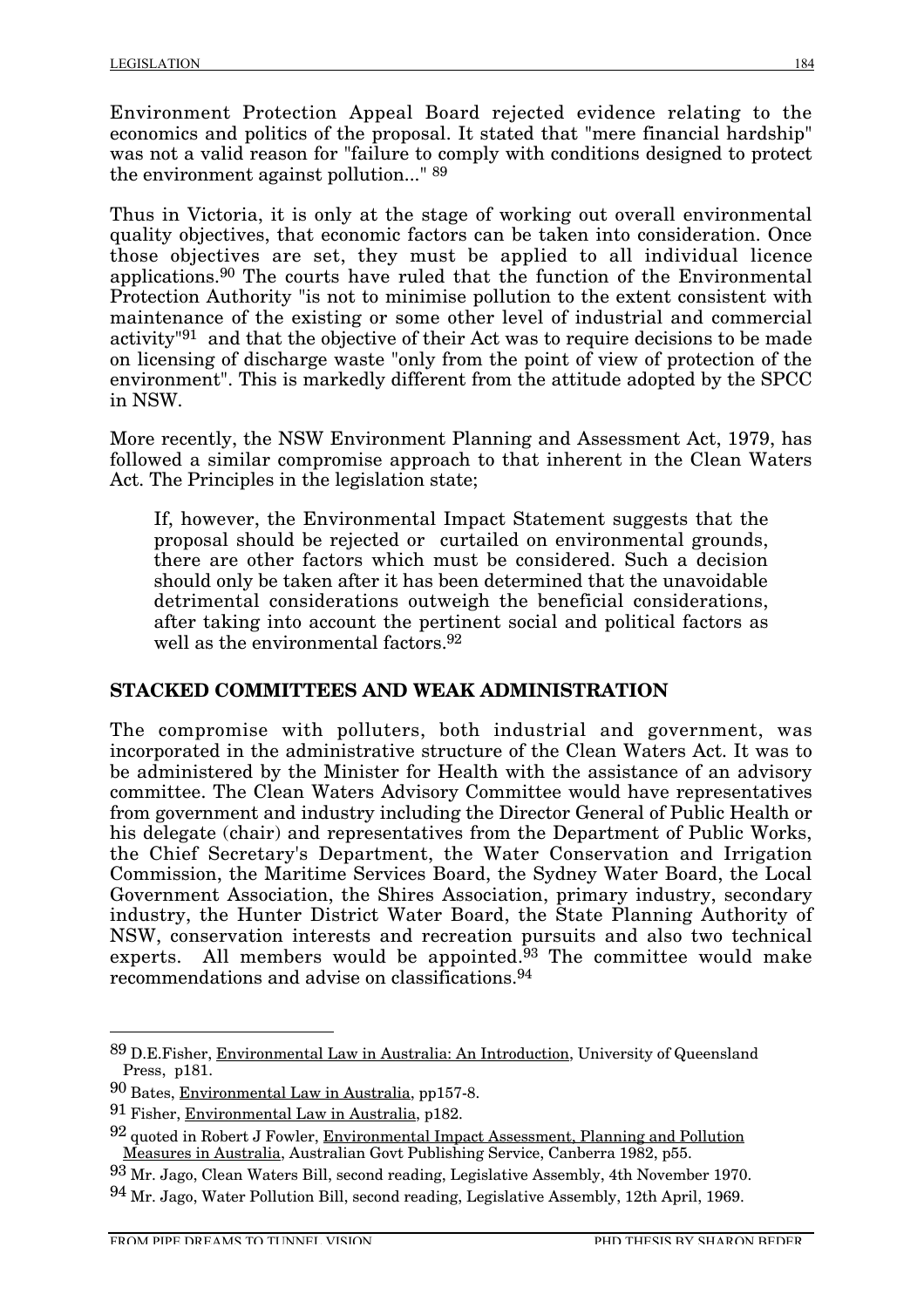The composition of the advisory committee ensured a conservative bias and, as the opposition argued at the time, consisted of a majority of polluters of the State's waterways.95 The groups represented, the opposition claimed, had a vested interest in pollution. The Water Board was particularly singled out as "the greatest single polluter of our waterways and water".<sup>96</sup> The representatives on the Advisory Committee might be dedicated and devoted but as public servants they were bound by the terms of their employment and by ministerial directions.<sup>97</sup>

Despite the distortions and compromises inherent in the composition of the Advisory Committee the government ensured that the powers of the Committee remained subordinate to the government and another criticism of the Clean Waters Legislation was that the Committee would only have "fairy floss powers" and could only recommend and report.<sup>98</sup> It has been argued that the Committee was in fact intended merely "to act as a coordinating mechanism between government departments."99

Disputes were to be settled by the Premier with no right of appeal. At the time the premier was also Treasurer and ministerial head of the water board and the opposition doubted that he would be likely to take sides against the Water Board, especially if a large sum of money was required to prevent pollution from the Board's primary treatment plants.100 The opposition had contented that the Premier was basically concerned with financial costs and therefore he should not have the final say.101

When the State Pollution Control Commission was set up shortly afterwards the government was again careful to maintain control. The State Pollution Bill was introduced into the State Parliament at the end of 1970 by the Liberal Premier, Mr Askin. The bill provided for the setting up of an organisation which would have a supervisory, advisory and coordinating role with respect to pollution control, waste disposal and environmental protection and would be responsible to the Premier. It would also set environmental standards to be met.<sup>102</sup>

Askin referred to the "growing awareness of the the serious problems posed by the contamination of the environment<sup>103</sup> and at the second reading quoted President Nixon and referred to the forthcoming United Nations Conference on Human Environment which was to be held in 1972. He spoke of Australia benefiting from overseas experiences in order to avoid mistakes made elsewhere. The establishment of a State Pollution Control Commission (SPCC) would be the

- 97 Mr. Petersen, Clean Waters Bill, in committee, Legislative Assembly, 10th November 1970.
- 98 F.J.Walker, Clean Waters Bill, in committee, Legislative Assembly, 10th November 1970. 99 Clark, 'The Philosophy of Australian Water Legislation', p14.

 <sup>95</sup> K.J. Stewart, Clean Waters Bill, second reading, Legislative Assembly, 4th November 1970. 96 Mr. Cahill, Clean Waters Bill, second reading, Legislative Assembly, 5th November 1970.

<sup>100</sup> Mr. Cahill, Clean Waters Bill, second reading, Legislative Assembly, 5th November 1970.

<sup>101</sup> Mr. Petersen, Clean Waters Bill, in committee, Legislative Assembly, 10th November 1970.

<sup>102</sup> Mr. Askin, State Pollution Control Commission Bill, Introduction, Legislative Assembly, 19th November 1970; Mr. Askin, State Pollution Control Commission Bill, second reading, Legislative Assembly, 24th November 1970.

<sup>103</sup> Mr. Askin, State Pollution Control Commission Bill, Introduction, Legislative Assembly, 19th November 1970.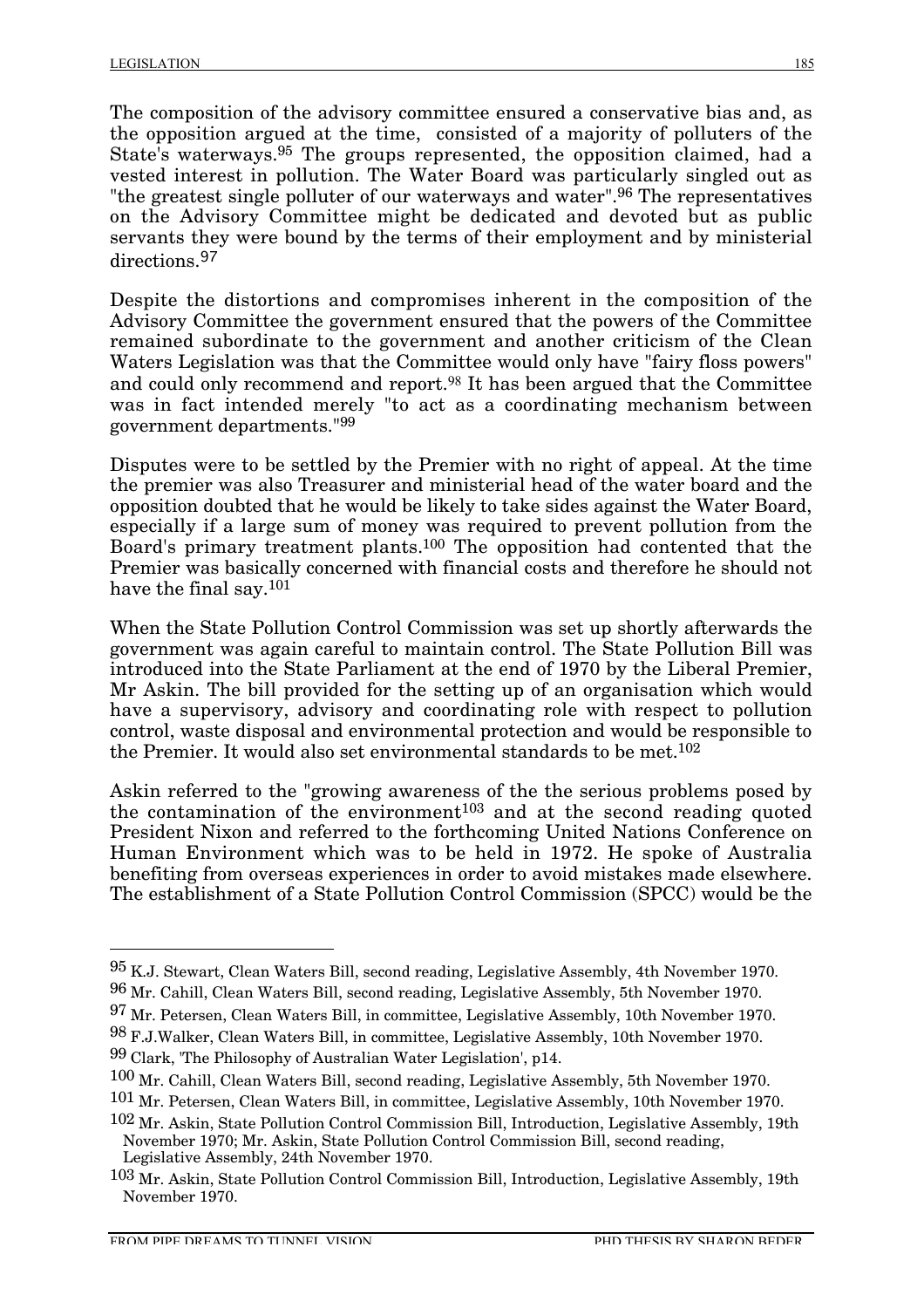main feature of a "coordinated and vigorous attack on pollution in all its forms."104

The SPCC would not take over from any authorities already dealing with pollution but merely oversee these activities. It would achieve its purposes through cooperation with these authorities although it would have certain powers to direct them "in appropriate circumstances".105 There were no sanctions or penalties for non-compliance with SPCC directives and it was envisaged that disputes would be settled by the Premier and enforced at ministerial or Cabinet  $level<sub>.106</sub>$ 

The Commission would have twelve members; the under secretary of the Department of Health, the under secretary of the Department of Local Government, the President of the Water Board and nine government appointees; a chairman, director and representatives of Local Government, the Shires Association, primary industry, secondary industry, commerce, conservation and recreation.<sup>107</sup> As in the debate over the Clean Waters Act, the opposition argued that the members of the Commission represented the main polluters and objected to the lack of power that the Commission and its advisory committee would have as well as the "paltry" fines of \$1000 for transgressors of the legislation.108

There was also public criticism of the SPCC, after it was set up, for being heavily weighted towards government and business interests with no representation from unions, women's groups nor conservation lobbies.109 The Commissioners were described as being "drawn from influence-wielding sectors of society". Apart from the legislated industrial representatives on the Commission the actual choice of members by the government reinforced this tendency. The first Commission had a director who had previously been a Director of Caltex Oil Company and Manager of A.O.R. oil refinery and even the Commissioner who had been appointed to represent conservation (disowned by the conservation movement) was NSW Manager of ICI (a major multinational chemical company) and Director of other chemical and plastics manufacturers.110

The opposition had argued that the Advisory Committee for the Clean Waters Act should have been made up of technical experts from a variety of disciplines such as zoologists, biologists, chemical engineers, ecologists, and oceanographers.111 It was suggested that civil and mechanical engineers should be avoided since they were the ones responsible for existing sewerage outlets.112 The subject of water pollution was technically complex and required scientific

 <sup>104</sup> Mr. Askin, State Pollution Control Commission Bill, second reading, Legislative Assembly, 24th November 1970.

 $105$  ibid.

<sup>106</sup> ibid.

<sup>107</sup> ibid.

<sup>&</sup>lt;sup>108</sup> ibid.; Mr. Askin, State Pollution Control Commission Bill, Introduction, Legislative Assembly, 19th November 1970

<sup>109</sup> Sydney Morning Herald, 25th October 1973.

<sup>110</sup> Butlin, Sydney's Environmental Amenity, p35.

<sup>111</sup> K.J. Stewart, Clean Waters Bill, second reading, Legislative Assembly, 4th November 1970.

<sup>112</sup> K.J. Stewart, Clean Waters Bill, in committee, Legislative Assembly, 11th November 1970.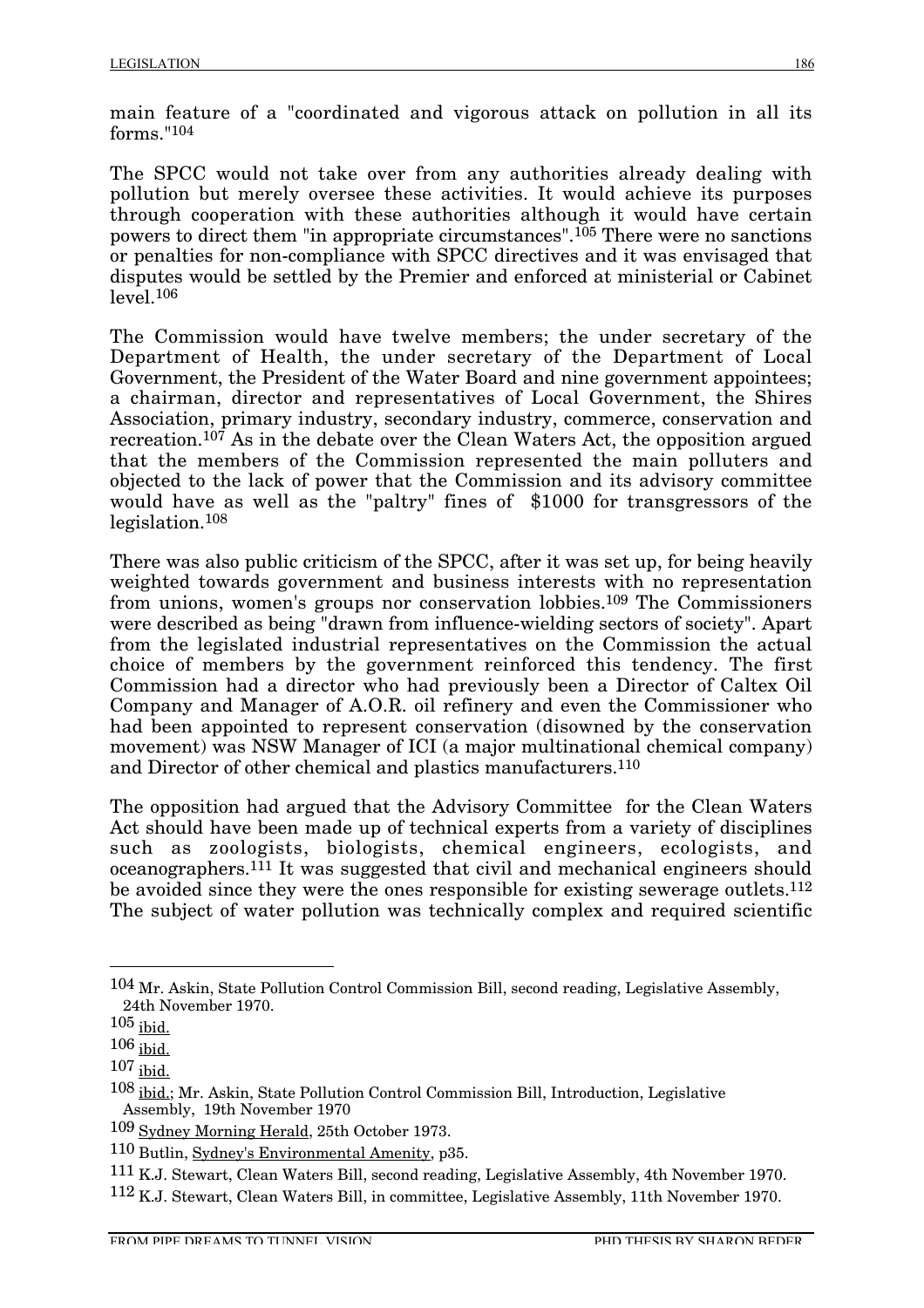people rather than administrators that did not know what they were administering.113 The government responded to this criticism by claiming that most of Australia's pollution experts were within government departments such as the Water Board<sup>114</sup> and that the government was following a world-wide trend in bringing the people who are principally involved into an advisory position.115

Nevertheless the SPCC legislation tried to combine expertise with government interests. It was to be advised by a technical advisory committee which was to be chaired by the SPCC director. The sixteen other members would be government appointees and would include officers from the Departments of Agriculture, Decentralisation and Development, Motor Transport, Public Health, Public Works, Conservation (or the Water Conservation and Irrigation Commission or the Soil Conservation Service) and the National Parks and Wildlife Service and the Chief Secretary's Department as well as representatives from the Metropolitan Waste Disposal Authority, the Water Board, the Maritime Services Board and the State Planning Authority and also a health inspector and three other persons with professional or technical qualifications.116

Before the SPCC was established in June of 1971 a general State election resulted in both parties promising to form a super-department to coordinate all environmental policies and activities so that when the SPCC finally got off the ground there was a Minister for Environmental Control and a Department of Environment which had similar powers of supervision and coordination as the SPCC. This not only created confusion and uncertainty but also encouraged a competitive approach to pollution control. $117$ 

The Minister for Environment Control made the SPCC dependent on the Department of Environment for funding and staff and the SPCC "was prevented effectively from building up its administrative arm".118 The SPCC in turn complained publicly that it had insufficient funds to be able to carry out its responsibilities.119 In its first annual report the SPCC argued for more centralised administration of pollution control legislation

Legislation relating to environmental control in New South Wales is fragmented and a number of authorities administer it. The proper evaluation and control of environmental problems of significance almost always involves more than one public authority.120

In turn the Minister for Environmental Control, Mr Beale, complained that he was unable to recruit sufficient staff for his department and although his department was supposed to control all anti-pollution legislation, the Health Department administered the air and water pollution legislation and he had

 <sup>113</sup> Mr Haigh, Clean Waters Bill, second reading, Legislative Assembly, 5th November 1970.

<sup>114</sup> Mr Coleman, Clean Waters Bill, second reading, Legislative Assembly, 5th November 1970.

<sup>115</sup> Mr Jago, Clean Waters Bill, in committee, Legislative Assembly, 10th November 1970.

<sup>116</sup> Mr Askin, State Pollution Control Commission Bill, second reading, Legislative Assembly, 24th November 1970.

<sup>117</sup> Butlin, Sydney's Environmental Amenity, p31.

<sup>118</sup> ibid., p31.

<sup>119</sup> Sydney Morning Herald, 24th November 1972.

<sup>120</sup> S.P.C.C., Annual Report, Year Ending 30 June 1972, p9.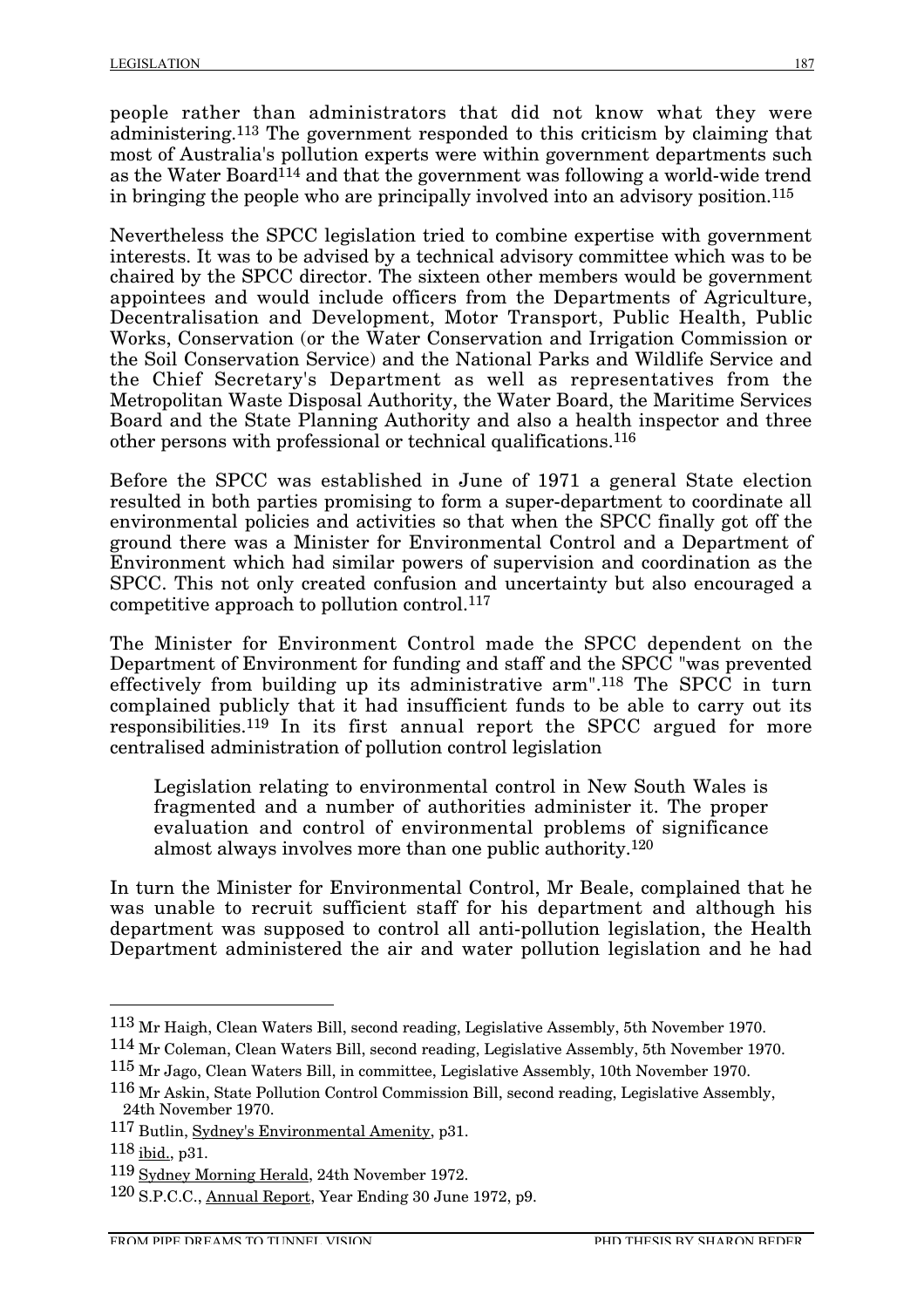been unable to get the staff of the Health Department who were engaged in this work under his control.121

The Telegraph took this opportunity to criticise the lack of action that had occurred with regard to water pollution by highlighting the condition of the Alexandra Canal into which, they claimed, 80 firms legally dumped 40 million gallons of waste every week including oil, acid, detergent, sludge, chemicals, tar and sewage.122

because of the State Government's division of authority on pollution control between his [Beale's] department, the Health Department and the Public Works Department, Mr Beale can't do a damn thing about it.123

In October of 1972 the SPCC was forced, upon instructions from Beale, to limit its activities and powers.124 This followed the appointment of the Director of the SPCC, Mr Coffey, to the head of the Department of Environment, a move which would have given the SPCC a certain amount of power over the Department. Beale claimed his directive was made because he wanted the SPCC to concentrate on its supervisory and clean-up role. Other theories put forward by the Herald are that the SPCC was regarded as a failure or that the SPCC was a threat to cabinet because of its powers to direct other departments to take action with regard to pollution.<sup>125</sup>

Beale had suggested the reconstitution of the SPCC into two bodies, one would be more widely representative of the community though having fewer powers and the other would be a proposed Ministry for Environment Control which would take over the advisory and regulatory functions of the SPCC.<sup>126</sup>

Very similar problems were being experienced in Victoria at this time which point to the problem being a general one rather than specific to the SPCC. In Victoria the Environmental Protection Agency was being being hamstrung by the Ministry of Conservation and was experiencing losses of staff, a lack of financial resources and interference from the Ministry which was usurping staff and resources. Such moves were impeding the ability of the regulatory agency to be effective in protecting the environment.127

In Victoria the Head of the Environmental Protection Agency (EPA), Alan Gilpin, was forced out of his position by the government of the day. In NSW Beale announced his retirement amidst rumours that he was tired of heading a department without any significant power. The Herald suggested, in an article headlined "Portfolio Without Power", that Beale was able to pressure the government into setting up a small Ministry of Environment Control by

 <sup>121</sup> Sydney Morning Herald, 25th November 1972.

<sup>122</sup> Telegraph, 27th November 1972.

 $123$  ibid.

<sup>124</sup> Butlin, Sydney's Environmental Amenity, p31.

<sup>125</sup> Sydney Morning Herald, 25th October 1973.

 $126$  ibid.

<sup>127</sup> Peter Russ & Lindsay Tanner, The Politics of Pollution, Visa, 1978, ch 2.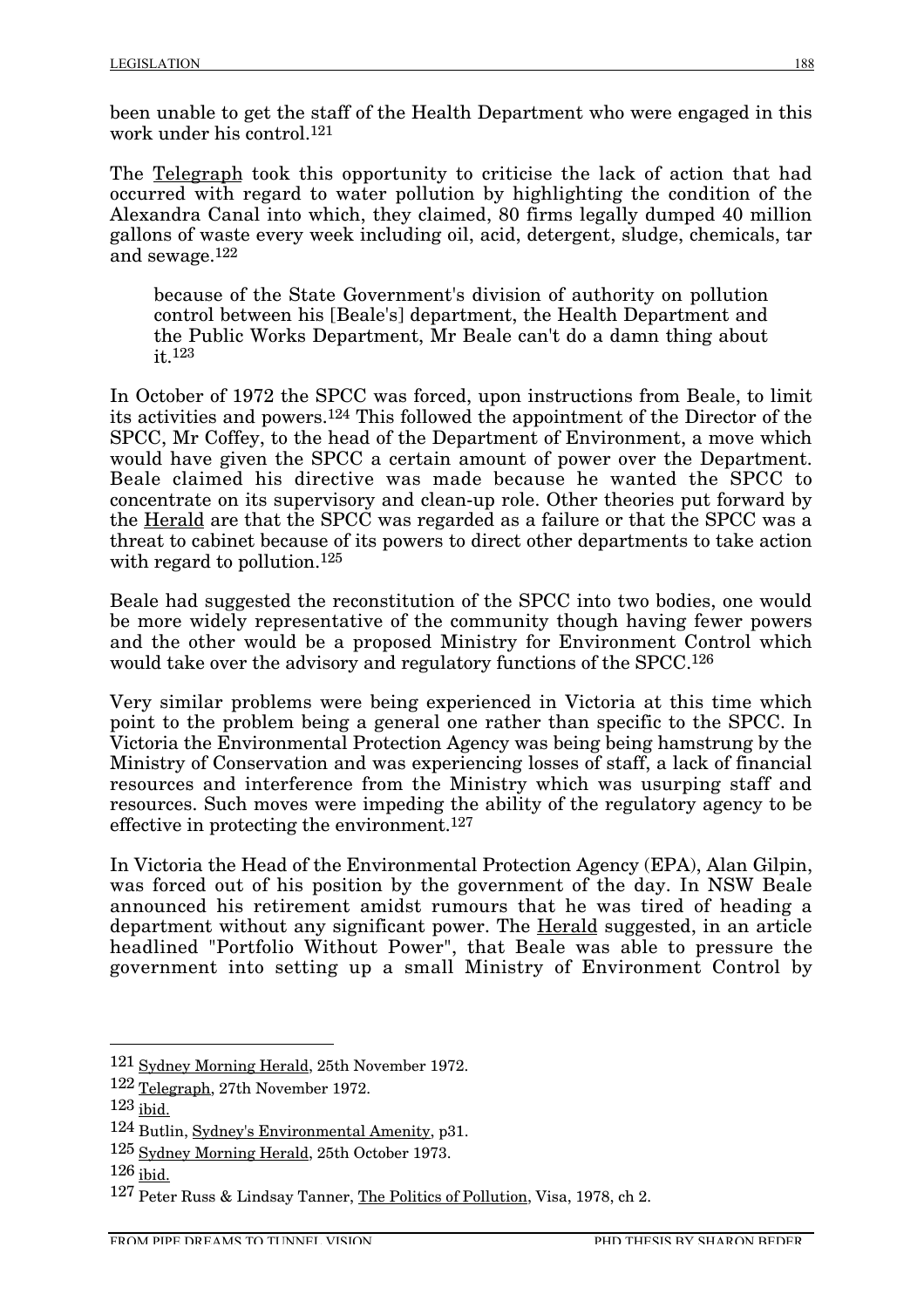promising to go quietly at a time when the government "did not want a row over such a touchy issue as the environment with an election not far off."<sup>128</sup>

The Herald suggested that the Government had tried to satisfy two completely opposite political lobbies, big business and the environmentalists both of which were perceived, at the time, to be Liberal voting groups.<sup>129</sup> It had instituted the structure for environmental reforms to please the conservationists but had not actively utilised that structure for fear of displeasing industry.

In an attempt to appear to reconcile the irreconcilable, the Government erected a facade of environment legislation which, in reality, was a portfolio without power.130

Beale was replaced by J.B.M Fuller, previously Minister for Decentralisation and Development for many years, and Fuller was given the new title of Minister for Planning and Environment. The change of title from Environmental Control to Planning and Environment signified the desire to bring economic considerations within the embrace of environmental protection.

Shortly afterwards the Planning and Environment Commission Act was passed and the Department of Environment was abolished to be replaced by the NSW Planning and Environment Commission. The Act moved the staff administering the Clean Air and Waters Acts into the SPCC, thus reinforcing the SPCC's central role in pollution control and giving it direct control over the anti-pollution legislation. The Planning and Environment Commission would plan for the future environment whilst the SPCC looked after existing environmental problems.131

Today the SPCC retains its centrality in pollution control whilst the Department of Environment and Planning became the Department of Planning when the new Liberal State Government gained power in 1988.

#### **CLASSIFICATION IS SUBVERTED**

When the Clean Waters Act and Regulations came into force at the end of 1972 six classifications for waterways were prescribed:132

S - Specially Protected Waters

no waste discharges permitted, impounded waters for public water supply, waters in the vicinity of an intake point for potable supplies, waters originating in nature reserves and national parks and in places of scientific interest.

P - Protected Waters

waters flowing into potable supplies, adjacent to oyster leases, tidal enclosures for public swimming, ocean-beach pools and similar recreational

 <sup>128</sup> Sydney Morning Herald, 25th October 1973.

<sup>129</sup> ibid.

<sup>130</sup> ibid.

<sup>131</sup> S.P.C.C., Annual Report, Year Ended 30 June, 1974; Butlin, Sydney's Environmental Amenity, pp31-2.

<sup>132</sup> S.P.C.C., An Atlas of Classified Waters in New South Wales, S.P.C.C., January 1980, pp2-3.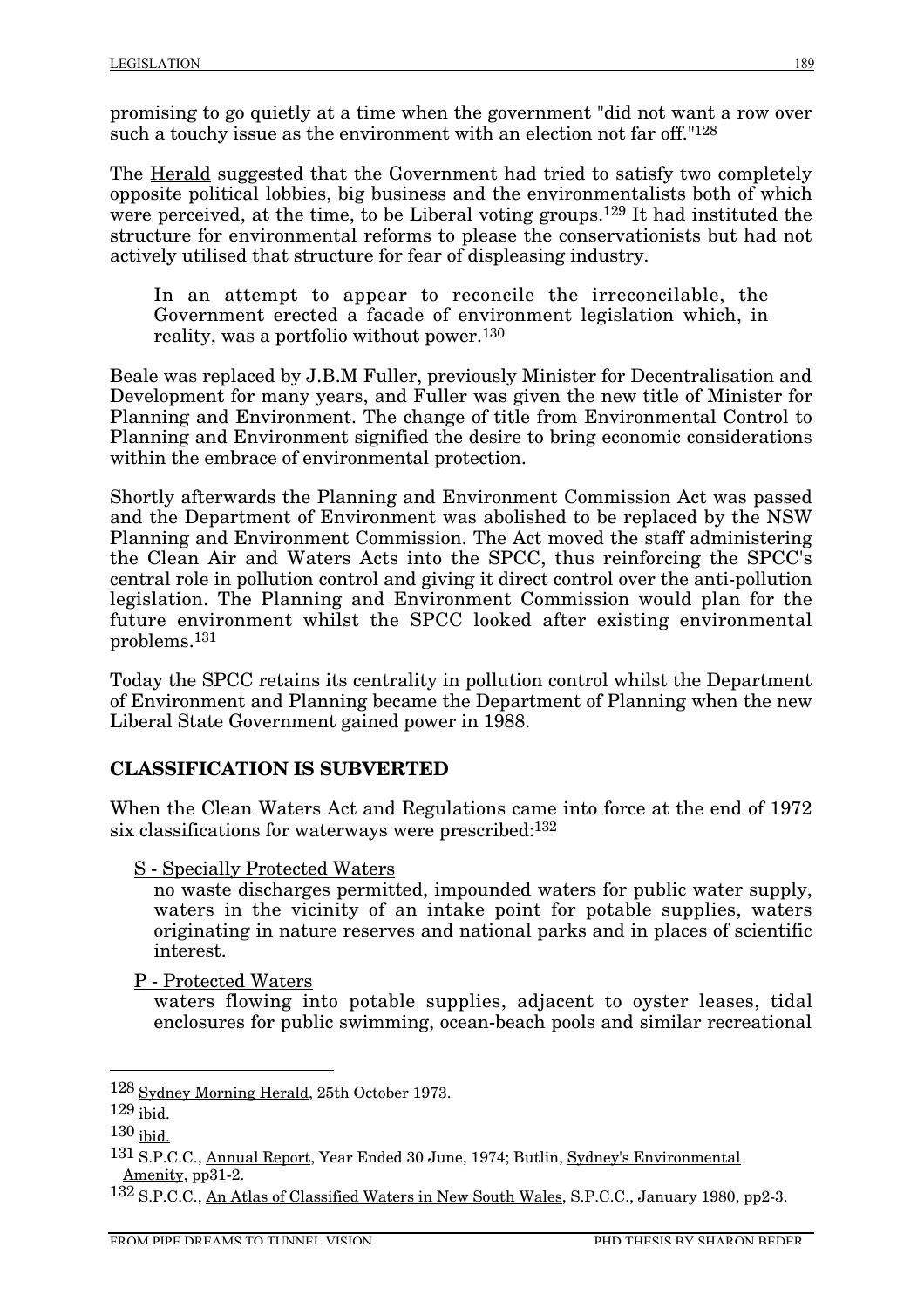areas, sensitive aquatic environments, waters flowing through parks and reserves.

C - Controlled Waters

waters which may eventually flow into public water supplies, large well flushed estuarine zones.

R - Restricted Waters

waters not used for domestic water supply, waterways affected by extreme variations in flows, to be safeguarded for recreational purposes and to ensure conservation of aquatic life and water-associated wild life.

O - Ocean Outfall Waters

unconfined coastal waters into which no wastes are to be discharged that might adversely affect beaches or marine life or that contain visible grease, oil or settleable matter.

U - Underground Protected Waters

In its first report in 1973, the Clean Waters Advisory Committee stated that classification of waters was a prerequisite for the granting of licences. The function of classification was to provide guidelines for specifying licence conditions and effectively to provide "a management plan for the waters classified". The most polluted waters would therefore be classified first.133 Another writer has put the importance of classification more bluntly;

The classification attached to a waterbody determines, to a large extent, the degree to which it can be legally polluted.<sup>134</sup>

The government had argued that water classifications could be upgraded as a particular river or waterway was cleaned up. No waters, they promised, would be given over completely to waste disposal as their exclusive use.135 New Zealand had spent 17 years classifying 18 areas and the NSW government hoped to learn from this and stated that they intended to complete classification within 5 years.136 However this resolve gradually faded. The SPCC reported in 1974 that classification work had been delayed because priority had been given to approvals and investigations which were necessary for immediate waste control but the long term necessity of classification for determining licence conditions was reaffirmed.137

efforts have been concentrated on the control of pollution sources rather than on the detailed monitoring of water quality. It was accepted that the quality of many streams required improvement, and concentration on control of sources was considered to be the most effective line of  $\arctan 138$ 

 <sup>133</sup> Clean Waters Advisory Committee, Annual Report , Year ended 30 June, 1973, p6.

<sup>134</sup> C. Joy, `Management Policy and Practice' in C.Joy, W.Hickson and M.Buchanan, Liquid Waste Management, Botany Bay working paper no 2, Canberra, 1978, p60.

<sup>135</sup> Jago, Clean Waters Act, second reading, Legislative Assembly, 11th November 1970.

<sup>136</sup> Jago, Clean Waters Act, second reading, Legislative Assembly, 4th November 1970.

<sup>137</sup> SPCC, Annual Report, Year Ended 30 June 1974, p32.

<sup>138</sup> ibid., p28.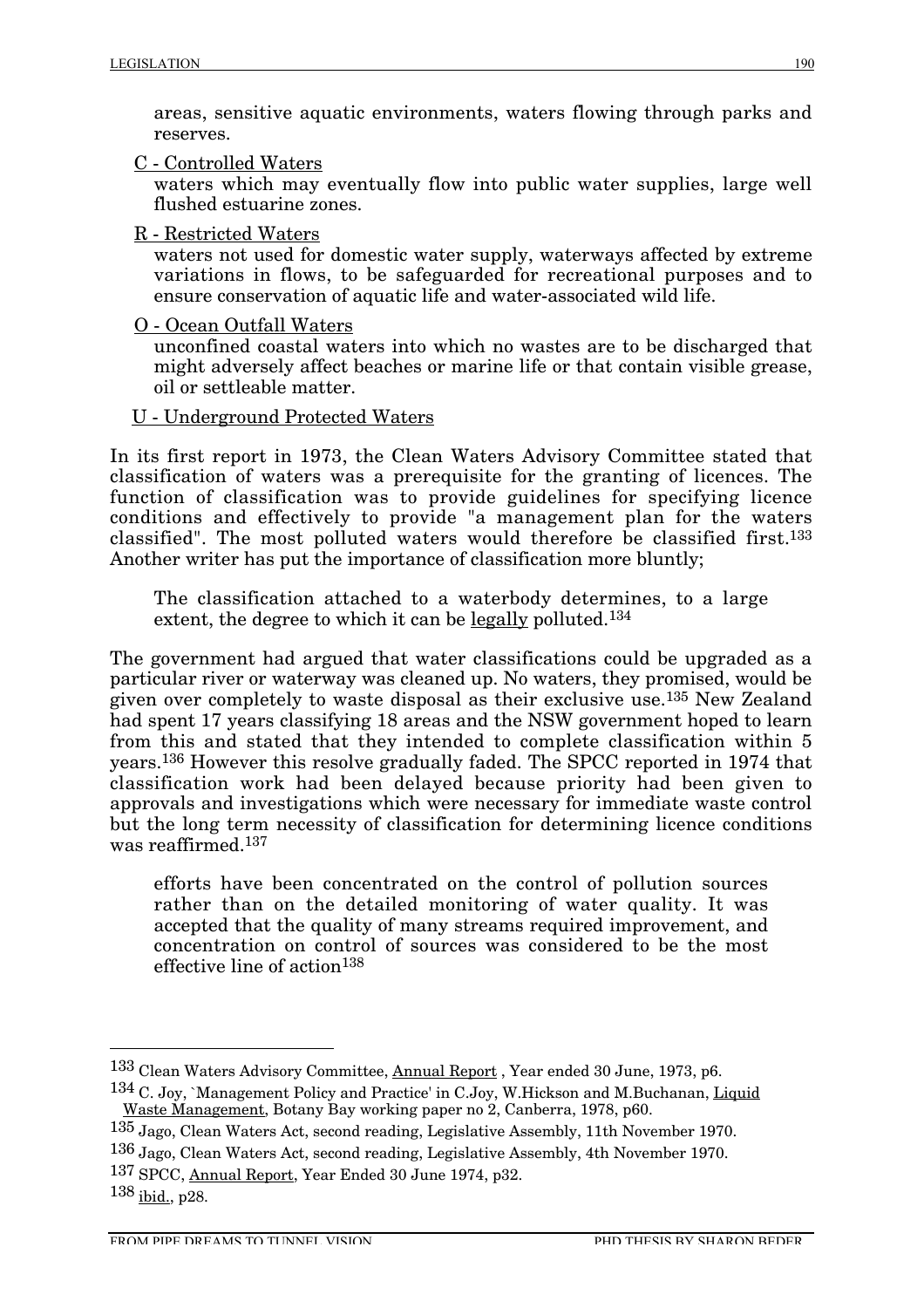At the end of 1975 new regulations were introduced which made it an offence for anyone to discharge wastes into waters without a licence whether or not those waters were classified.139 In their 1975 annual report the SPCC nonetheless claimed that water classification was a "fundamental concept of the Clean Waters Act". Priority was still being given to the most polluted waters and classification for polluted waters would be aimed at restoring "lost uses, such as swimming and other recreational activities."140 The job of classifying waters was also transferred from the Clean Waters Advisory Committee to the SPCC, although the classification would still be approved by the Clean Waters Advisory Committee.

As late as 1977 the Clean Waters Advisory Committee was emphasising the importance of classification of waters as a means of "providing a statutory framework around which the Commission may formulate plans for the protection of waters".141 Nonetheless classification was virtually abandoned in 1979. The SPCC claimed that the work of classification was labour intensive and could not be continued in the face of staff cutbacks. Classification, they said, was unnecessary since licence conditions could be and were set for unclassified waters.142 Although the Georges River, Cooks River and Alexandra Canal were classified by this time, the Parramatta River, Botany Bay and Sydney Harbour remain unclassified despite the fact that a draft classification scheme for the Parramatta River and Sydney Harbour was presented to the Clean Waters Advisory Committee in 1978.

The labour intensity of the classification process is difficult to understand if the purpose of classification is taken literally. It would seem to be a simple matter to determine what uses a waterway was being or would be used for, whether it was used for drinking water, whether people fished or swam in it etc. In fact classification depended not just on the use of the waterway, it involved judgments regarding amenity values, costs, benefits, equity and a reconciliation of conflicting interests.143

Classification reflected objectives that could "realistically" be achieved in the opinion of those working out the classifications. If a waterway was polluted from sources the SPCC officers felt they could not remove or prevent then they would classify it so that the water quality standard would not require what they felt was an unrealistic task.<sup>144</sup> Moreover, if the effluent of a sewage plant was going into a stream and there was no where else for it to go then the classification would have to allow for this.145

For example a draft proposal for general guidelines for the classification of inland waters considered the implications of classification. It pointed out that

 <sup>139</sup> SPCC, Annual Report, Year Ended 30 June 1975, p55.

<sup>140</sup> ibid., p67.

<sup>141</sup> Clean Waters Advisory Committee, Bacteriological Criteria for Waters Classified Under the Clean Waters Act, Business Papers, 8th September 1977, p49.

<sup>142</sup> correspondence, W.G.Hicks, S.P.C.C., to Richard Gosden, S.T.O.P., 30th June 1987.

<sup>143</sup> Joy, `Management Policy and Practice', p60

<sup>144</sup> interview with Tony Farrugia, Senior Investigations Officer, Chemicals Branch, SPCC, 15th April 1987.

<sup>145</sup> interview with Russel Cowell, Officer-in-Charge, Water Investigations & Acting Senior Scientist, Water, SPCC, 7th April, 1987.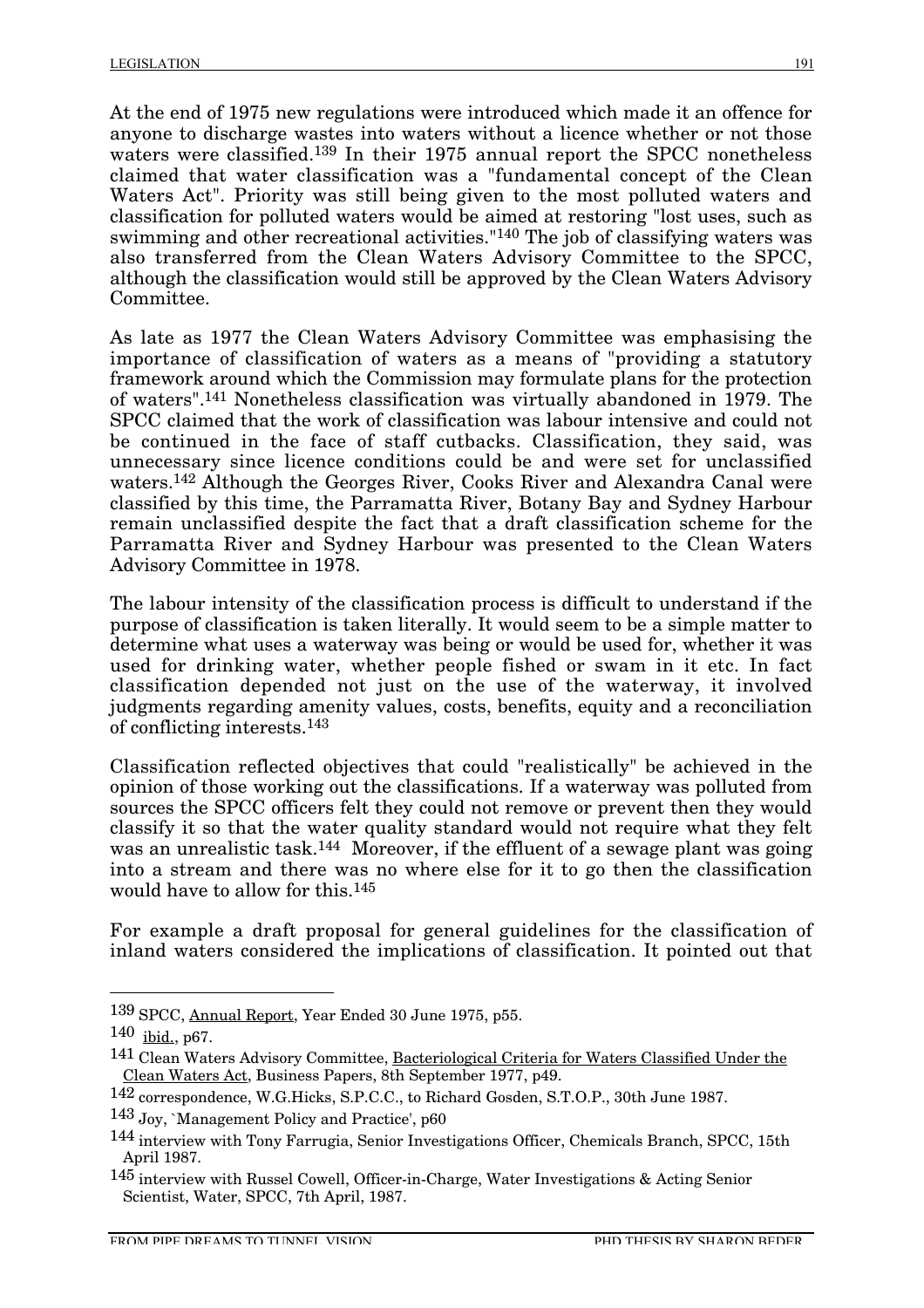only class P (Protected) waters could flow into class S (Special) waters and that whilst it might be desirable to classify the waters in a National Park as S this would require all waters upstream to be P. Since national parks might be downstream from a number of discharges that would preclude a P classification, then the National Park rivers affected would have to be classified P rather than S, a necessary downgrading.146 The logic of classification had therefore been reversed in the first few years of its operation so that instead of licensing discharges to fit classifications based on usage, the classifications were being worked out to fit in with existing discharges.

A further example of the distortion of the classification process was manifest when the classification for the Sydney Harbour Drainage Basin was presented to the Clean Waters Advisory Committee in 1978. It provided for the freshwater reach of the Parramatta River to be classified C (Controlled) in recognition of the improved conditions of the river since many industrial discharges had been diverted to sewer. The rest of the river and most small watercourses draining into the estuarine waters of the Sydney Harbour basin were classified R (Restricted) which was the lowest classification available for rivers. The draft report said

The major factors influencing the assignment of 'restricted' classification has been dry weather water quality and the capacity of waterways to assimilate wet weather discharges.... That section of the Lane Cove River that has been classified as 'restricted', receives large inputs of urban drainage as well as sewer overflows, which together cause substantial depletion of dissolved oxygen for periods of up to ten days after wet weather. Oxygen content in waters of this section of the river often fall to levels which are not capable of sustaining aquatic life. This classification makes due allowance for these occurrences, and the fact that this part of the river forms a closed-end estuary, but ensures that the waters are suitable for other beneficial uses.147

The report included in appendix the effects the proposed classification was likely to have on licensed discharges in the region providing an indication that the issuing of licenses without classification was not necessarily the same as the issuing of licences after classification. Each licence change was accompanied by a note about the ability of the company affected to accommodate the change. Some were diverting their wastes to sewer. <sup>148</sup> Although this classification scheme was drawn up by the SPCC staff and recommended by the Clean Waters Advisory Committee149, and although the Parramatta River had been publicly given priority in 1974,150 this classification scheme was never implemented and the area remains unclassified.

Since, according to the report, the proposed classification was not going to seriously impact on private firms discharging into the waterways, one must

<sup>146</sup> Draft Proposal for the Classification of Inland Waters, presented at Clean Waters Advisory Committee Meeting, 11th August 1977.

<sup>147</sup> Classification of the Sydney Harbour Drainage Basin, presented at Clean Waters Advisory Committee Meeting, 9th March 1978, p25.

 $148$  ibid., pp29-31

<sup>149</sup> minutes, Clean Waters Advisory Committee Meeting, 9th March 1978.

<sup>150</sup> SPCC, Annual Report, Year Ended 30 June 1974, p30.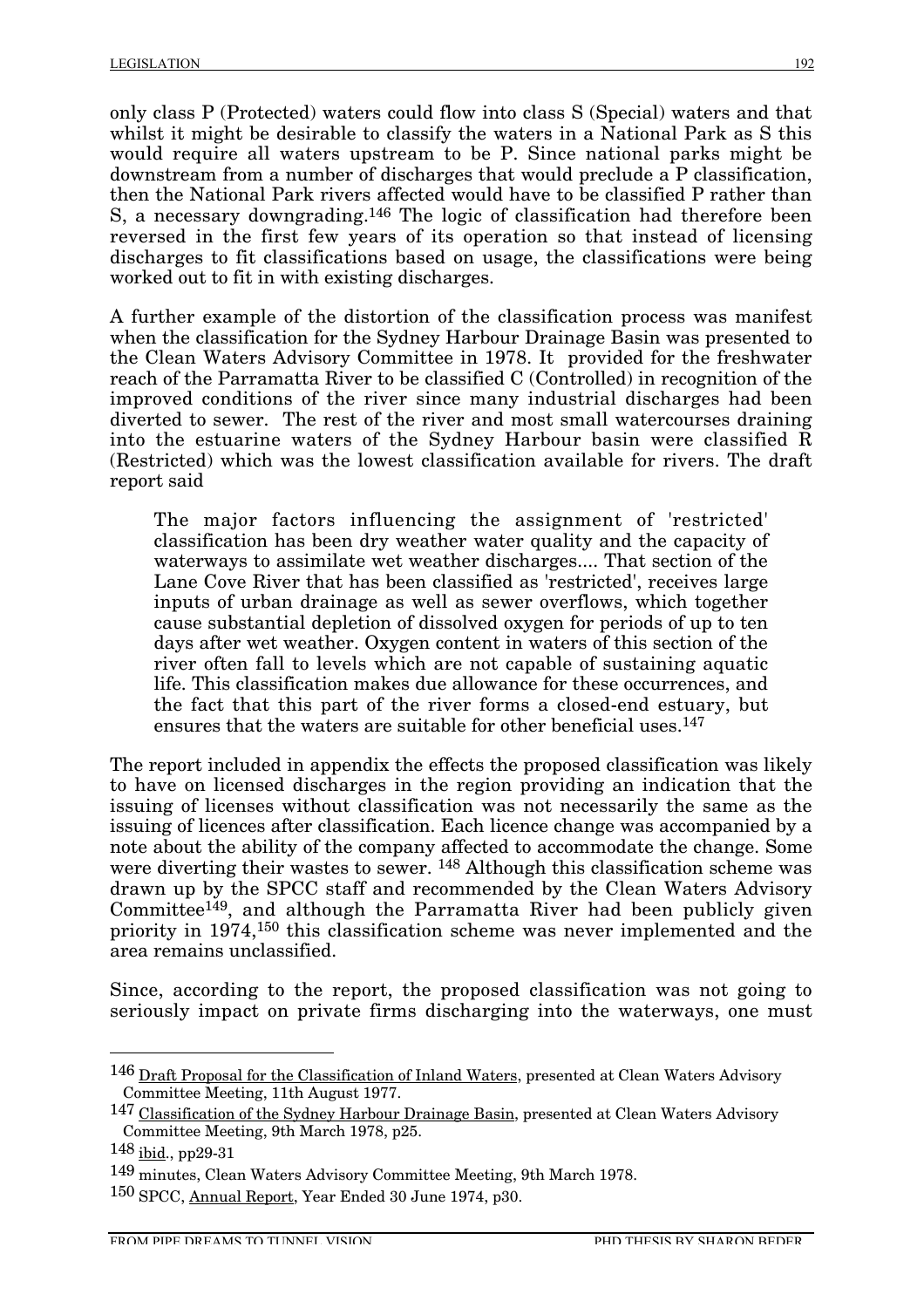assume that it was the Water Board which objected to the proposed classification because of their sewage overflows which would not have been able to meet some of the higher classifications in the upstream areas of the drainage basin.

Similarly a proposed classification scheme for Botany Bay was drawn up for Botany Bay that made the major part of the Bay Class C (controlled) with Quibray Bay Class S (special) and Woolooware Bay as well as enclosed swimming areas Class P (protected). The Clean Waters Advisory Committee recommended that the classification be adopted, in 1979, subject to the SPCC checking with the Federal government about the classification of Weeny Bay (that included Commonwealth land) and subject to discussions with the then Planning and Environment Commission "in view of that Commission's interest in the area."151 Botany Bay was never classified.

It appears that the will of the SPCC was not enough to get these critical waters classified, although just at what level the interference came from is not clear. Classification was not in the interests of industry, nor developers, nor government authorities who needed to use the waterways for waste disposal. In the latter category, the main Sydney authority that uses the waterways in this manner, the Sydney Water Board, has not only to dispose of treated sewage but also to use the waterways as sewer overflow points during wet weather. In 1985, for example, it was suggested at a Clean Waters Advisory Committee Meeting that the conditions for waters classified P should be relaxed to permit the installation of sewer overflows, where necessary, in developing areas.152

It seems that usage of the waterway was being interpreted as including usage for disposal purposes<sup>153</sup> and SPCC officers were spending much of their time and effort determining a compromise water quality standard that they thought could be achieved, that industries could accommodate and that didn't permit any obvious degradation of the waterway. It seems that it all proved too difficult and that it certainly wasn't possible using the given classifications. Moreover given the meandering of the classification process from its original purpose, it is little wonder that the SPCC found it to be an irrelevant process.

The SPCC claims that in the absence of classifications it nevertheless still sets standards for the water quality to be achieved in each waterway. The problem is that the process is no longer public and although polluters can object to the terms of their licence there is no longer any provision for the public to know or object to the water quality standards that are being set for various waterways. In 1977 the Clean Waters Advisory Committee had stated that classification could be interpreted as "a declaration of the Commission's intention to provide a specified degree of protection for a particular waterway".<sup>154</sup> By 1980 the SPCC had decided not to declare such intentions.

Classification was a way of publicly stating the maximum environmental cost that would be borne in catering for waste disposal. Each classification had to be proposed and publicly advertised before adoption. Any person was able to lodge

152 minutes, Clean Waters Advisory Committee Meeting, 12th September 1985, p10. 153 ibid.

 <sup>151</sup> minutes, Clean Waters Advisory Committee Meeting, 8th February 1979, pp3-4.

<sup>154</sup> Clean Waters Advisory Committee, Bacteriological Criteria, p49.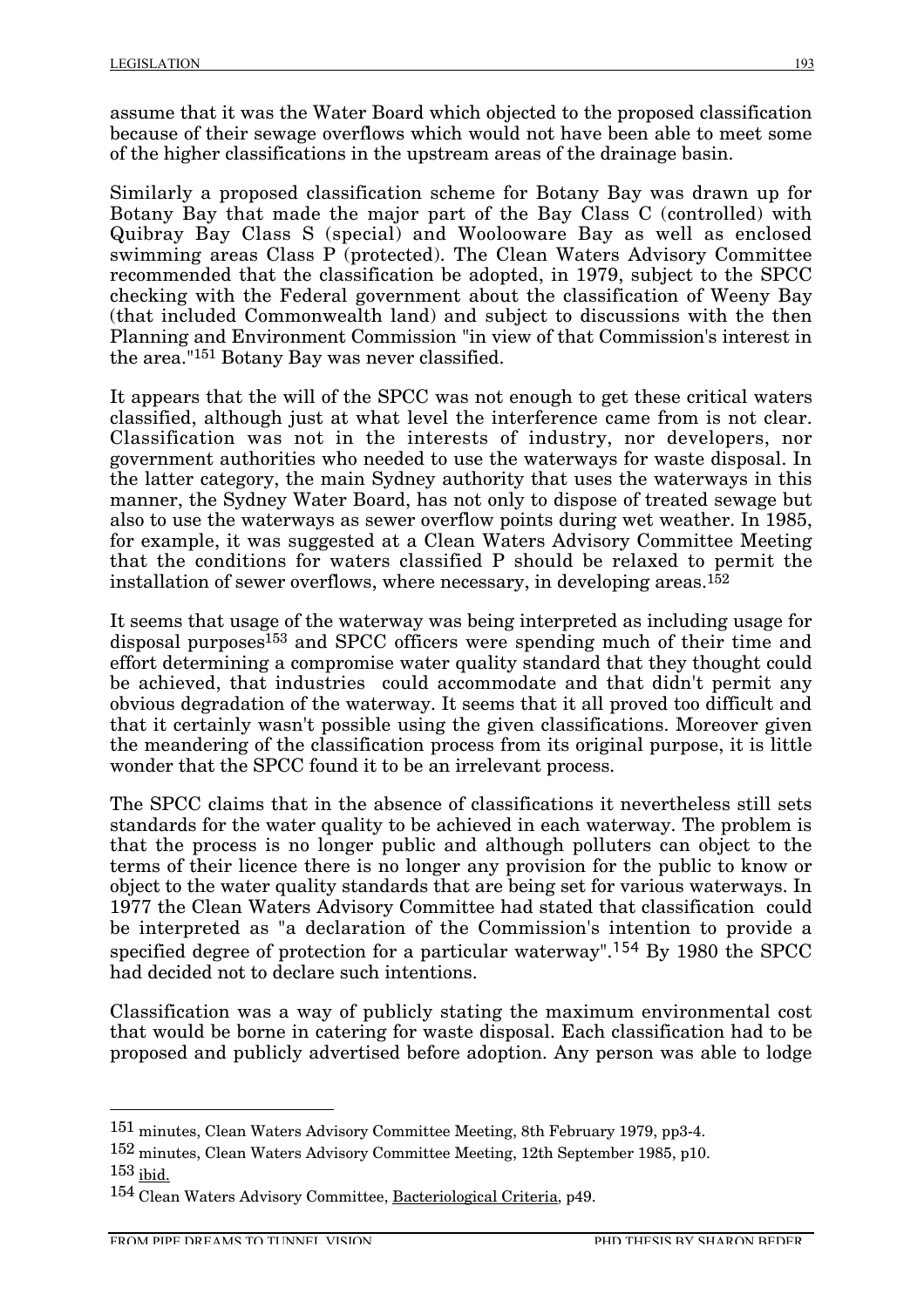an objection to the proposed classification and the objections were to be heard by a Clean Waters Appeals Board.155 As the classification process came to a halt the Appeals Board was dismantled.

Standards can be regulated in various ways. Standards can be incorporated in the law but this would require uniform standards and would offer minimum flexibility. Moreover it would still require a system of policing and prosecution. Alternatively the law can delegate responsibility to some institution that would create and enforce standards. "The Australian system is characterized by the conferment of discretionary controls upon public institutions".156

The abandonment of classification in NSW has increased the discretionary powers of the SPCC. Even with classification the SPCC had wide discretionary power in setting licence conditions. Classification merely set a minimum standard for guidance.157 Without classification even that guidance is gone and SPCC can be completely flexible. They are able to differentiate between industries on the same waterway and change the water quality criteria rapidly and without consultation.158

This serves to centralise power in the SPCC. It can be argued that this is advantageous because the SPCC can then accumulate expertise in pollution control and improve standards159 but given the lack of independence of the SPCC from government their effectiveness depends very much on policy priorities of the government of the day160 and given the composition of its membership, their ability to be rigorous with industry is limited.

If the SPCC fails to act against a polluter a private citizen requires the consent of the relevant Minister or the Director of the administering authority or the S.P.C.C. or some authorised person before they can institute legal proceedings.161 The role of the public in pollution control is therefore severely limited under the existing legislative system as it now operates. The two usual avenues for involvement in licensing and approval procedures are the provision for public submissions or third-party appeals but these are not available.162 Representation on committees is limited to government, industrial and commercial interest with few exceptions and so the only opportunity to have a say is through submissions which can be made when environmental impact statements for proposed developments are displayed or by invitation, which is at the discretion of the government and issued only to selected individuals.163

Public participation is therefore confined to the planning of new developments. Pollution control has therefore "been implemented in a relatively closed administrative system, to which the public has been allowed either limited or no

 <sup>155</sup> ibid., p50.

<sup>156</sup> Fisher, Environmenal Law in Australia, p170.

<sup>157</sup> Haigh, Pollution in NSW, p15018.

<sup>158</sup> interview with Derek Lowe, engineer, Clean Waters Branch, S.P.C.C., 15th April 1987.

 $159$  ibid.

<sup>160</sup> Coward, Environmental Law in Sydney, p57.

 $161$  ibid., p58.

<sup>162</sup> Fowler, Environmental Impact Assessment, Planning and Pollution Measures in Aust., p164. 163 Bates, Environmenal Law in Australia, p156.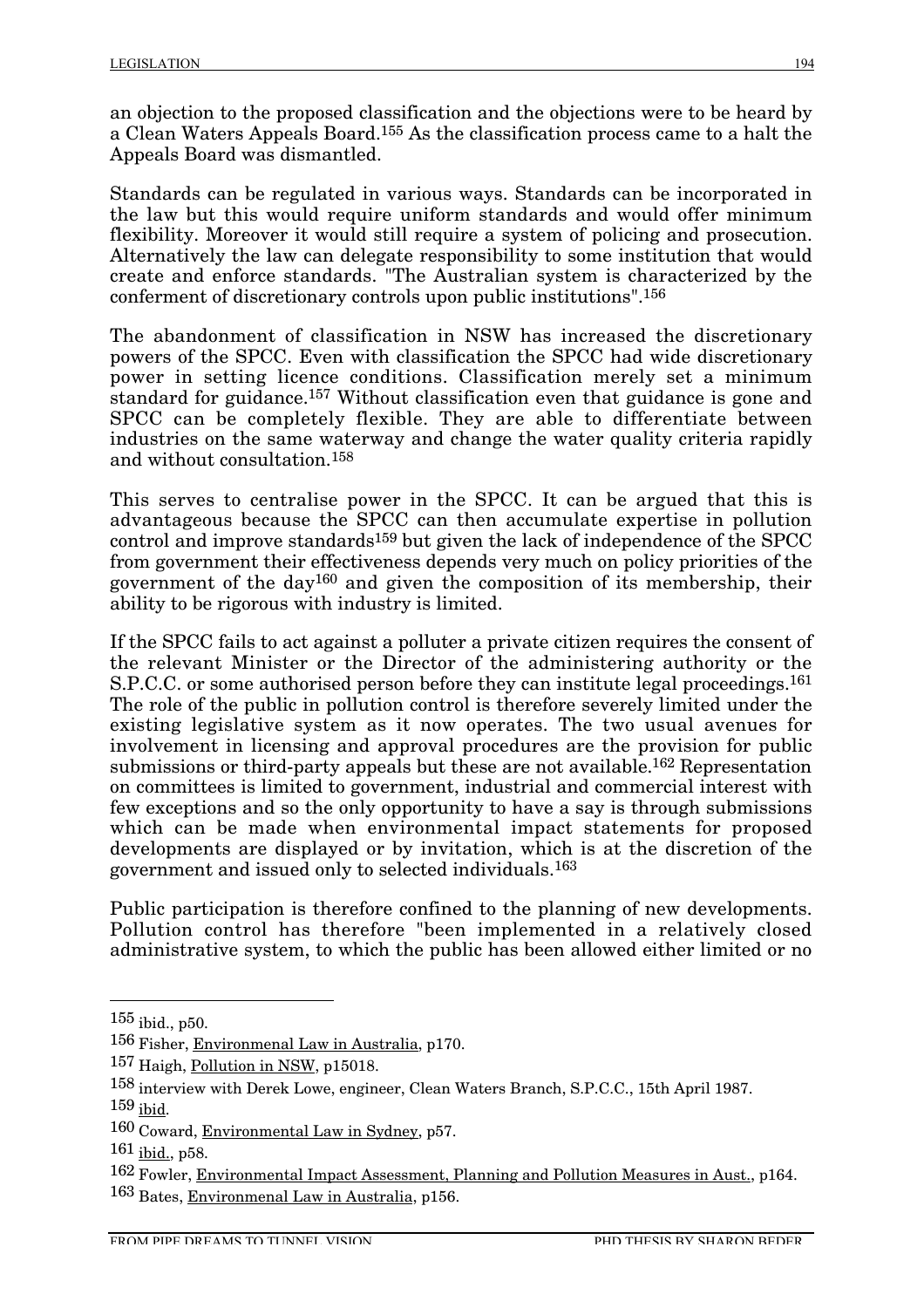access."164 This reinforces a view that pollution control is an activity that requires specialist regulation and expert attention.

Given also the difficulties associated with legal recourse to the courts to resolve environmental problems, it is clear that administrative action in the field of environmental protection enjoys a relative broad immunity from public scrutiny.165

Robert Fowler, who reported for the Federal Department of Home Affairs and Environment on environmental legislation, argued that this immunity from public scrutiny has fostered a 'co-operative' approach in the administration of environmental controls and he questions whether such an approach has been satisfactory. He argues;

The feeling is engendered by current licensing procedures and practices that only rarely will applications be absolutely refused, and that the principle aim of the technique is to conduct negotiations on a co-operative basis concerning the conditions which may be annexed to each licence. In such cases, there is no inducement for industries to seek to reduce their emissions below the levels achieved through compliance with the licence conditions, even should this become technically feasible.166

This affect of this preference for a cooperative approach rather than a confrontational or strict enforcement approach is reinforced in the case of public authorities that pollute because of the provision in the legislation for directions by the SPCC to a body such as the Sydney Water Board to be subject to the overriding discretionary judgement of the Premier. In this way public authorities have "a form of political appeal in relation to public authorities which may be more sympathetic that the conventional appellate system to which private developers must resort."167

## **STANDARDS, GOOD PRACTICE AND COMMUNITY DESIRES**

Varying approaches can be taken with respect to environmental and pollution control standards. One approach is to concentrate on ensuring that all polluters install the "best available" or "best practicable technology". This latter is technology that is readily available and can be economically installed, that is installed by a business without destroying its profitability. In the United States the 'best available technology economically achievable' is the approach adopted by their Environmental Protection Agency.168 This means that in the United States controls are uniform on various industries and make no allowances for the condition of watercourses into which the effluent will be going. 169

 <sup>164</sup> Fowler, Environmental Impact Assessment, Planning and Pollution Measures in Aust., p212.

<sup>165</sup> ibid., p218.

<sup>166</sup> ibid., p218.

 $167$  ibid., pp162-3.

<sup>168</sup> Joy, `Management Policy and Practice', p64.

<sup>169</sup> ibid., p60.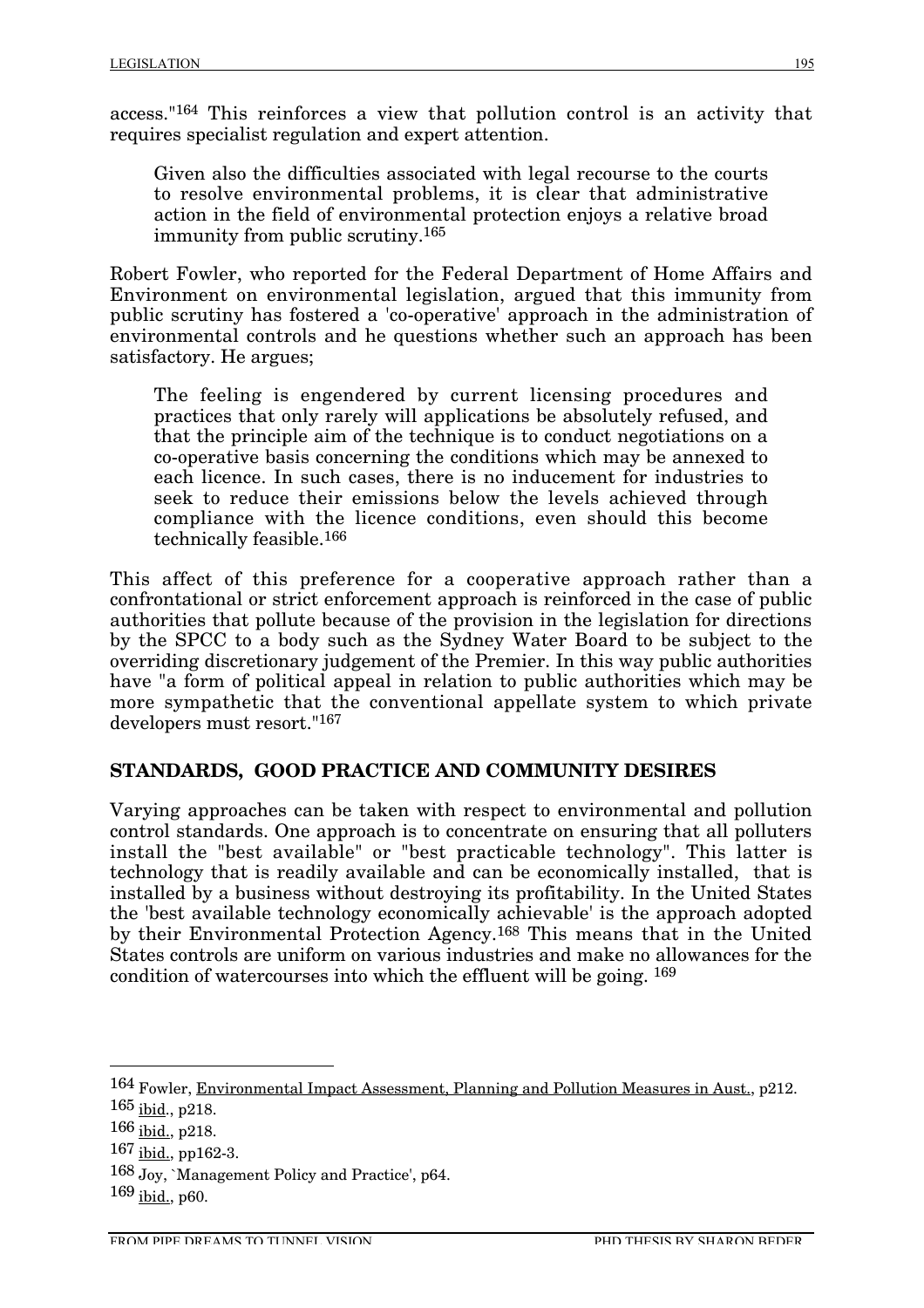The other approach is to regulate by setting effluent standards and allowing polluters to meet those standards in any way they see fit. Within this approach either uniform or ambient emission standards can be set. Uniform emission standards can be set for the waste streams of all industries wherever they are located and whatever their financial position. Ambient emission standards, however, are standards that vary according to the existing environmental conditions in the local area. The existing environmental conditions may include biological properties of the area, the uses to which the waters are put, and the actual despoiling that has already been suffered; a degraded area warranting less protection than a pristine one.170

Classification, and de facto classification, as exists in New South Wales uses the ambient emission approach so that different industries have to conform to different standards depending on where they are located. Similarly sewage effluents on inland waterways must be of a higher standard than sewage effluents going into the sea. Such an approach is more flexible than uniform or maximum standards and allows the SPCC to take account of financial, political and technical limitations when setting licence conditions.171

A uniform standard is more equitable and simplest to administer but is thought to impose 'unnecessary' costs on government and industry.172 The NSW approach by considering the "relative assimilative capacities" of different waterways allows polluters to save money and use less than the best practicable technology in some situations. Environmental protection is therefore a goal mediated by what is considered to be "realistically achievable" and "realistic" is defined by economic considerations.

The setting of ambient emission standards incorporates three levels of objectives. The first are community goals which incorporate objectives for waterways in qualitative terms such as "suitable for swimming". These community goals can be translated into water quality standards that can be expressed quantitatively in terms of concentrations of pollutants. To achieve water quality standards, emission or effluent standards need to be set which specify limits for the concentrations and quantities of pollutants for each waste stream entering the waterway.173

In New South Wales there is no mechanism for translation of community goals into water standards except indirectly through the political process of elected governments directing the State Pollution Control Commission. Thus, whilst the economic cost of cleaning up polluted water or preventing further deterioration of waterways is taken into consideration, they are not adequately balanced against the amenity values that various users (and future potential users) attach to a particular waterway and this means the evaluation of the benefits of clean waters can be underrated.174

 <sup>170</sup> Bates, Environmental Law in Australia, p162.

 $171$  ibid., p163.

<sup>172</sup> Clarence Davies, The Politics of Pollution, Pegasus, 1970, p156.

<sup>173</sup> ibid., p153.

<sup>174</sup> Joy, `Management Policy and Practice', p64.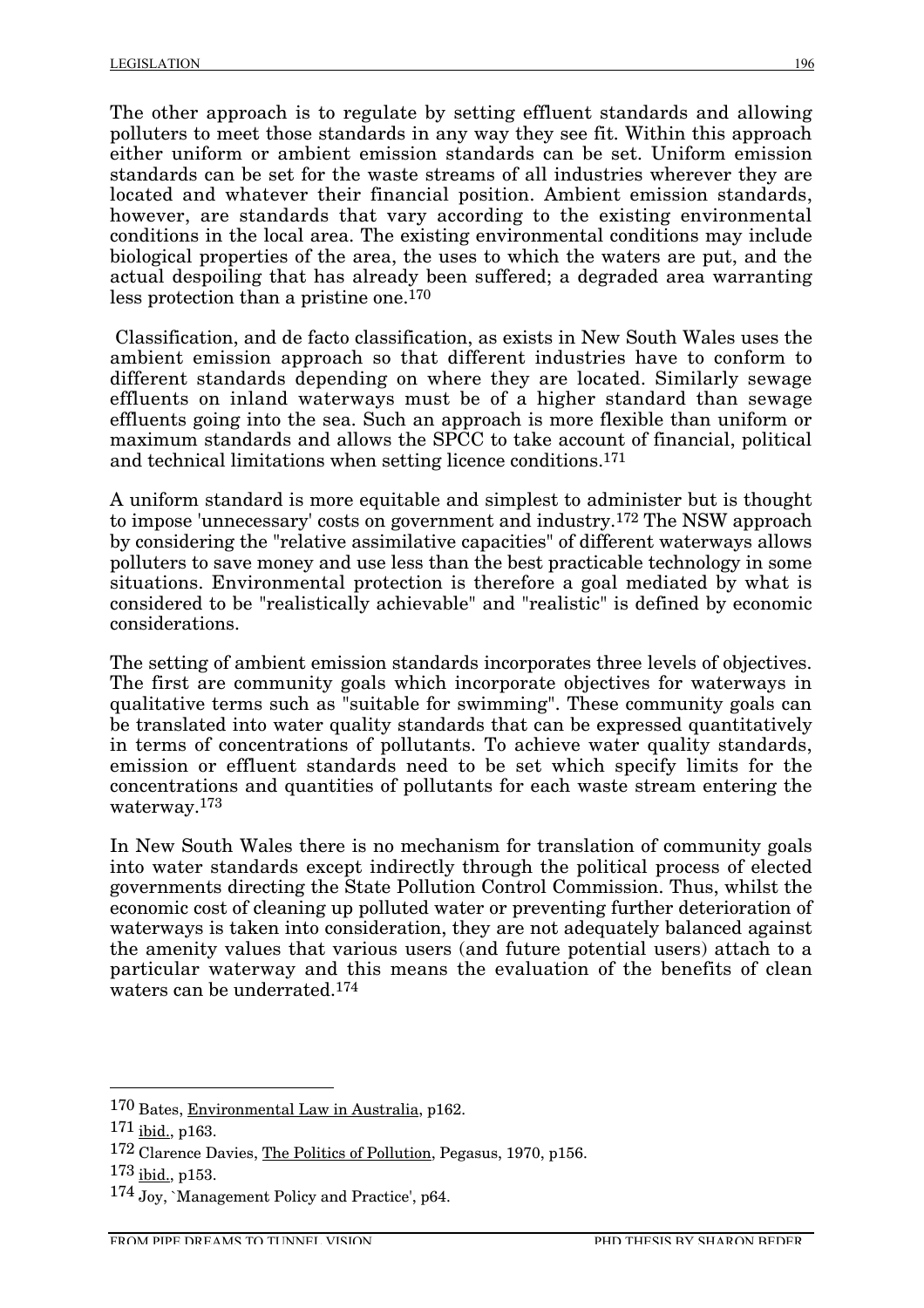If the public is denied input into the legislative process, and this has certainly occurred since classification ceased, then levels of pollution that are determined to be 'acceptable' are based on judgements of public servants in negotiation with industry and government authorities. Moreover, classification (and its de facto confidential replacement) can be considered to be merely a holding operation since water quality standards tend to be based more on existing standards and their protection or slight improvement rather than on ultimate goals for water usage.

The second translation, from water quality standards to effluent standards is also problematical and is not a simple matter of mathematics or analysis. A number of assumptions and value judgements need to be made and usually what ends up happening is that effluent standards tend to be based on "good practice" rather than being directly related to water quality criteria. 175

"Good practice" implies the use of currently available pollution control technology that can be economically installed. Effluent standards are therefore arbitrary in that they are seldom related to water quality except that in cases where the waterways have a low classification, something less that "good practice" or "best practicable technology" can be required. This is what happens in NSW and "best practicable technology" is defined as technology that is already used in other countries, particularly the U.S., Europe and N.Z.176

## **THE IMPACT OF LEGISLATION ON ENGINEERING DECISIONS**

The reliance of the legislation on best practicable technology and the preponderance of engineers in the SPCC, who decide what the best practicable technology is, means that the sewerage treatment paradigm is reinforced rather than challenged by the law and its agents. In practice, when the SPCC is dealing with sewage effluents in various parts of the state, they inform the relevant authority of the water quality objectives that they would like to achieve downstream of the treatment works (generally given in terms of BOD and suspended solids concentrations) and leave it up to the authorities themselves to install the appropriate equipment to achieve the desired water quality objectives.177

In Sydney the licences for the Water Board's main ocean outfalls indicate required treatment technologies rather than effluent quality. For example the Malabar licence states that the Water Board may discharge up to 650 ML/day in dry weather conditions and that this flow "shall receive screening, degritting and primary treatment". The only requirements in terms of effluent quality are that non-filtrable residue in the primary treated effluent should be not less than 0.4 in 50% of samples and that samples should contain less than 40mg/l of grease and oil in 50% of samples and less than 60mg/l of grease and oil in 90% of samples. There are no limits on Biochemical oxygen demand, toxic waste, bacterial or viral concentrations set down in these licences.178

 <sup>175</sup> Clarence Davies, The Politics of Pollution, p155.

<sup>176</sup> interview with Derek Lowe, engineer, Clean Waters Branch, S.P.C.C., 15th April 1987. 177 ibid.

<sup>178</sup> licence for Malabar S.T.P., in force until 1st May 1989.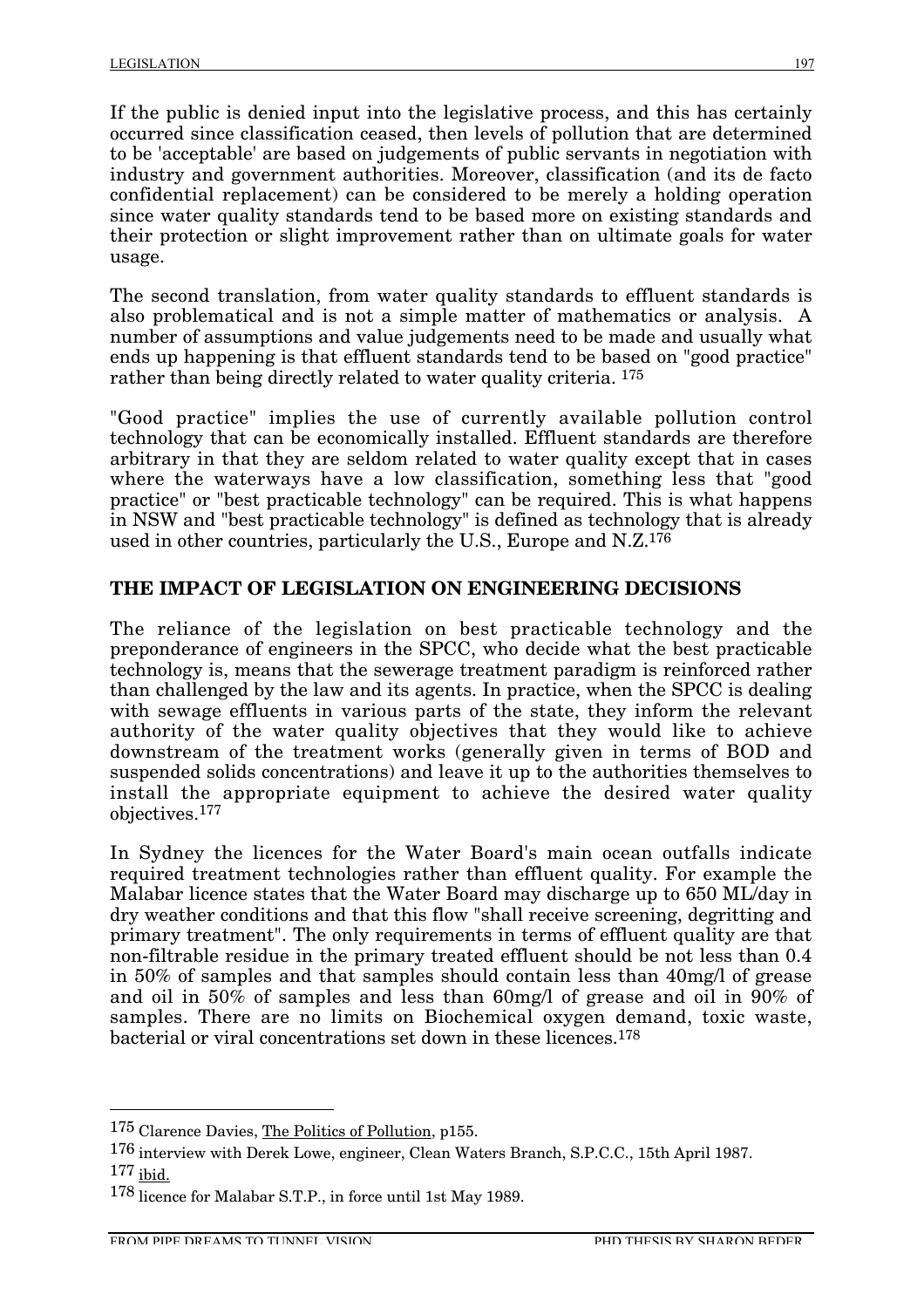For the North Head sewerage treatment plant, where primary treatment is not carried out, the licence conditions are relaxed accordingly. They specify only that the flow needs to receive screening, degritting and scum removal. There are no conditions on grease or non filtrable residue levels.179 The licence conditions for Bondi are very similar to those at Malabar except that less grease and oil is allowed.180 Presumably because there is less grease and oil in the effluent to start with.

The Board also has two other sewerage treatment plants discharging into the ocean off Sydney's coastline. At Cronulla the licence conditions do not allow sludge to be dumped and at Warriewood where secondary treatment is used, the licence conditions specify secondary treatment.181 It is obvious that licence conditions reflect the existing levels of technology installed by the Sydney Water Board rather than water quality objectives. The SPCC are able to do this since the ocean waters have not been classified.

The power of the SPCC to act against polluters is restricted by its lack of staff. In 1987 they only had five inspectors in Sydney to check up on discharges to make sure that no one was discharging without a licence and those with licenses were keeping to their licence conditions.182 The SPCC is increasingly forced to deal with this problem by getting polluters to monitor themselves, by putting selfmonitoring conditions into the licences. In Sydney, the licence conditions for the main ocean outfalls specify what monitoring must be carried out. The Water Board has to take daily samples of primary treated effluent to check for nonfiltrable residues and total oil and grease as well as quarterly samples to check for Biochemical oxygen demand, pH, hydrogen sulphide, phosphorus, faecal coliforms, Zinc, Lead, Copper and Chromium. There is no requirement for sludge to be monitored or restricted substances in sludge to be measured. Beach waters are to be checked by the Board on 5 separate days out of 30.183

The self-monitoring process has led to a certain amount of scepticism about this monitoring. It has been pointed out that the five samples that the Water Board is supposed to take could be taken on days of their choosing, for example when an offshore wind is blowing so that results will be good. Also readings are done during the day, whilst sludge is dumped at night.<sup>184</sup> The irony is, however, that the results of this monitoring do not have to meet legally enforceable standards outside of what is specified in the licences. The SPCC publishes guidelines for bathing water standards but these have no legal force. The guidelines, "Design Criteria for Ocean Discharge" are published for the benefit of polluters so that they will know the criteria the SPCC will consider in reviewing applications for licences to discharge.<sup>185</sup>

 <sup>179</sup> licence for North Head S.T.P. in force until 1st May 1989.

<sup>180</sup> licence for Bondi S.T.P. in force until 1st May 1989.

<sup>181</sup> licences for Cronulla and Warriewood sewage treatment plants.

<sup>182</sup> interview with Russel Cowell, Officer-in-Charge, Water Investigations & Acting Senior Scientist, Water, SPCC, 7th April, 1987.

<sup>183</sup> for example, licence for Malabar S.T.P., in force until 1st May 1989.

<sup>184</sup> Richard Gosden, 'Sewerside Culture', Engineering & Social Responsibility 2(2), March 1985; Sydney Morning Herald, 17th January 1989.

<sup>185</sup> S.P.C.C., Design Criteria for Ocean Discharge, Environmental Design Guide WP-1.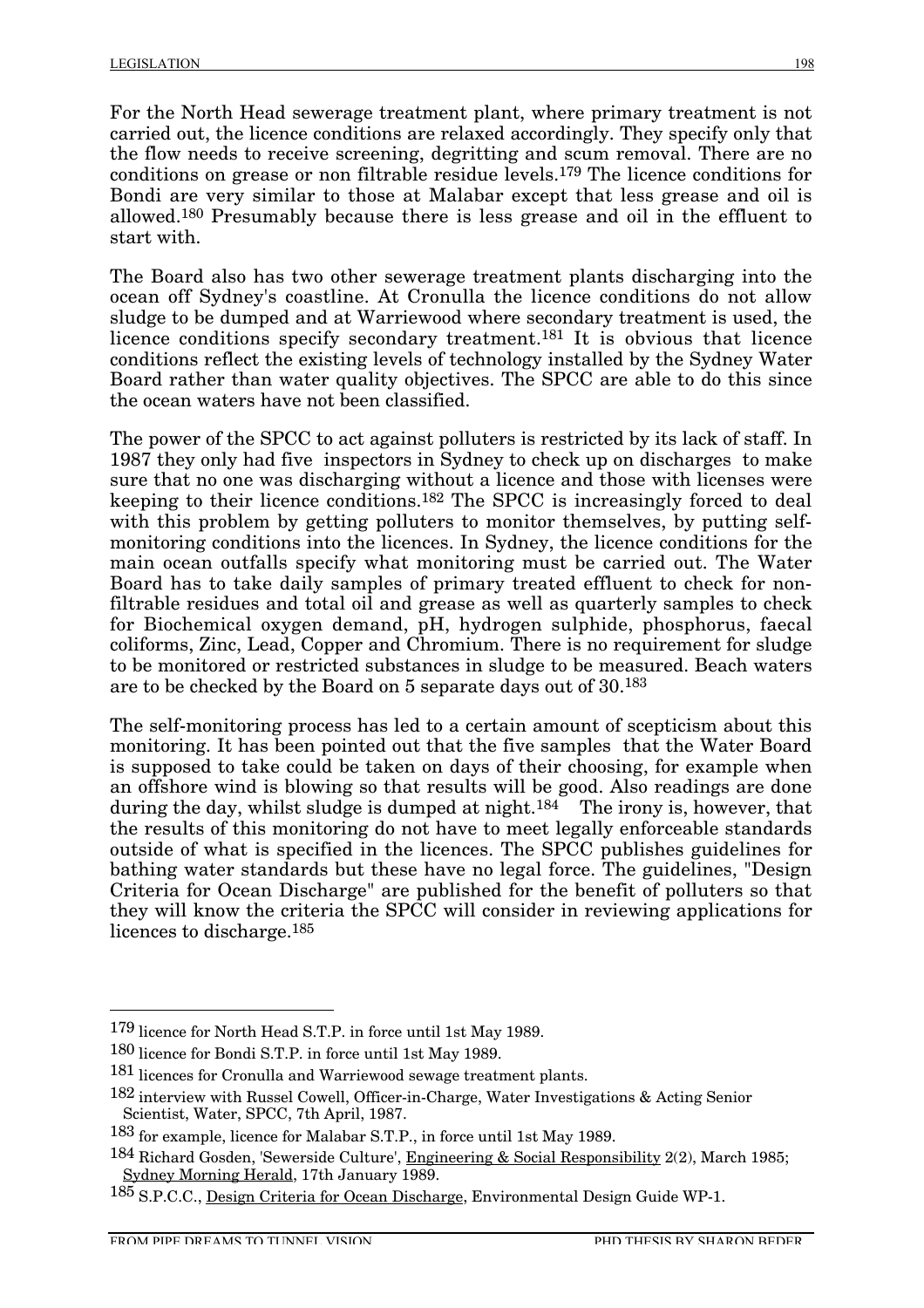The Water Board has never been keen on bacteriological standards because of the fear that they might be forced to install a higher degree of treatment than they would prefer. During 1959 when the Board was drawing up its plans for treatment at the outfalls, one of their representatives told a conference,

In the absence of a sound basis, the arbitrary setting of a justifiably high standard for bathing water quality and/or errors of judgement in determining the form of sewage treatment required to meet the standard, could result in needless expenditure of public funds on the construction and operation of unduly elaborate sewage treatment works.186

Brown and Caldwell concurred a few years later when they were drawing up their own plans for treatment at Malabar, saying that the use of "unjustifiably high standards" would result in the provision of a degree of treatment which might not be necessary and this would result in an unnecessary expenditure of public funds.187 The Board therefore did its best to ensure standards established could be met by their intended treatment and disposal technologies.

The SPCC's bathing water guidelines, often referred to as WP-1, were first drawn up after the Sydney Water Board's consultants, Caldwell Connell, requested guidelines for what conditions the proposed submarine outfalls would have to meet in order to get approval from the SPCC to go ahead. The guidelines subsequently drawn up and published in 1974 specify qualitative criteria for floatables, biochemical oxygen demand and settleable matter and quantitative levels of faecal coliforms concentrations and concentrations of several restricted substances.188 (Faecal coliform are organisms that occur naturally in human and animal guts. The e-coli, a sub-group which is most commonly used, are usually harmless)

The faecal coliform standards were different for summer and winter. Between November and May in areas designated as bathing waters the geometric mean of at least five samples taken in a 30-day period was not to exceed 200 faecal coliform bacteria per 100ml. Also, only three samples taken during the November-May period were allowed to exceed 400/100ml. During the rest of the year the geometric mean could not be more than 1000/100ml and only three samples could exceed 2000/100ml.189 The relaxing of standards during the winter was particularly convenient for the Water Board with their planned submarine outfalls since the submerged field could not be maintained during the winter time because of a lack of a thermoclyne when surface waters were cold. According to their own predictions pollution would inevitably be worse in the winter time.

In 1979 the Sun reported that faecal coliform tests might be out of date. Quoting "an eminent American doctor", Dr Victor Cabelli, professor of microbiology at the University of Rhode Island, and other U.S. experts they said that standard level

 <sup>186</sup> Conference of Professional Officers Representing the Authorities Controlling Water Supply and Sewerage Undertakings Serving the Cities and Towns of Australia, Report of the Proceedings of the Ninth Conference, Melbourne, 1959, paper no 4.

<sup>187</sup> Brown & Caldwell, Design Report: Malabar Sewerage Treatment Works, M.W.S.&D.B., July 1965, p8.

<sup>188</sup> SPCC, Design Criteria for Ocean Discharge, Environmental Design Guide WP-1. 189 ibid.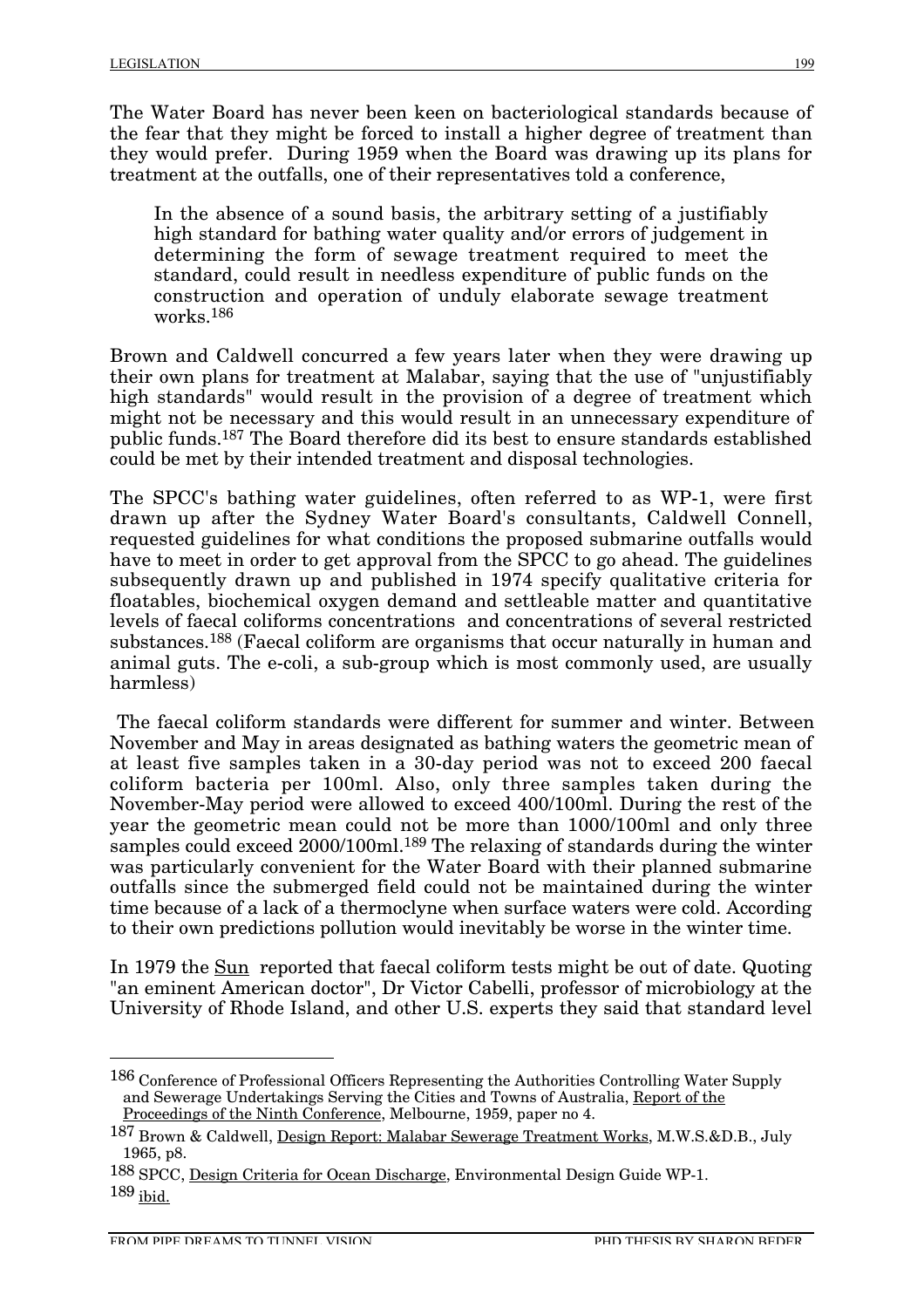of 200 faecal coliform/100 ml of water (the standard used for mean samples in summer in Sydney) was determined in the 1950s. Dr Victor Cabelli had conducted a study for the US Environmental Protection Agency which found that faecal coliform were not a good indicator of sewage pollution.190

A couple of days later the SPCC announced that it would review its testing standards for sewage pollution of Sydney's beaches after finding that faecal coliforms were not a satisfactory indicator and that health risks could not be satisfactorily evaluated in that way.191 An SPCC report published that year as part of a study of Botany Bay on "Health Aspects of Faecal Contamination" examined the question of using faecal coliforms as an indicator. It noted that the detection of pathogens and their identification was an expensive and time consuming process and the difficulties involved had lead bacteriologists to adopt the concept of indicator organisms.192

An ideal indicator would be present when pathogens were present, be easily tested for, and survive longer than enteric pathogens. The e.coli bacteria, a faecal coliform bacteria, had traditionally been accepted as an indicator of faecal pollution and intestinal pathogens in water and it had been assumed that they would survive as long as or longer than pathogens. It had since been realised that e.coli might die off more quickly than some pathogens and it had been reported in 1975, for example, that the survival times for enteric viruses were far greater than faecal coliforms. Whilst it was expected that 90% of faecal coliforms died in 30 mins to 9 hours, enteric viruses survived from 2 days to 130 days in sea water.193

Chlorination or disinfection made the discrepancy worse so that some bacteria might be inactivated by the disinfection but viruses might not be. Moreover another study had shown Salmonella in water containing reduced numbers of e.coli. Also the variation in mortality rates because of the effect of solar radiation on faecal coliform meant that

distributions of pathogens from ocean outfalls and calculations of dilutions will include large errors if faecal coliform measurements are only carried out during daylight and corrections are not made for varying mortality rates.194

The SPCC report concluded that faecal coliforms were inadequate as an indicator of pathogens because the presence of e.coli only indicated recent contamination, the absence of e.coli would not mean an absence of pathogens and finally, decreases in faecal coliform levels didn't necessarily correspond to similar decreases in levels of pathogens, particularly viruses.195 The SPCC noted that the earliest water quality standards for bacteria were "based mostly on

 <sup>190</sup> Sun, 21st November 1979.

<sup>191</sup> Sun, 23rd November 1979.

<sup>192</sup> SPCC, Health Aspects of Faecal Contamination, Environmental Control Study of Botany Bay, January 1979, p5.

<sup>193</sup> SPCC, Health Aspects of Faecal Contamination, p7.

<sup>194</sup> ibid., p9.

 $195$  ibid.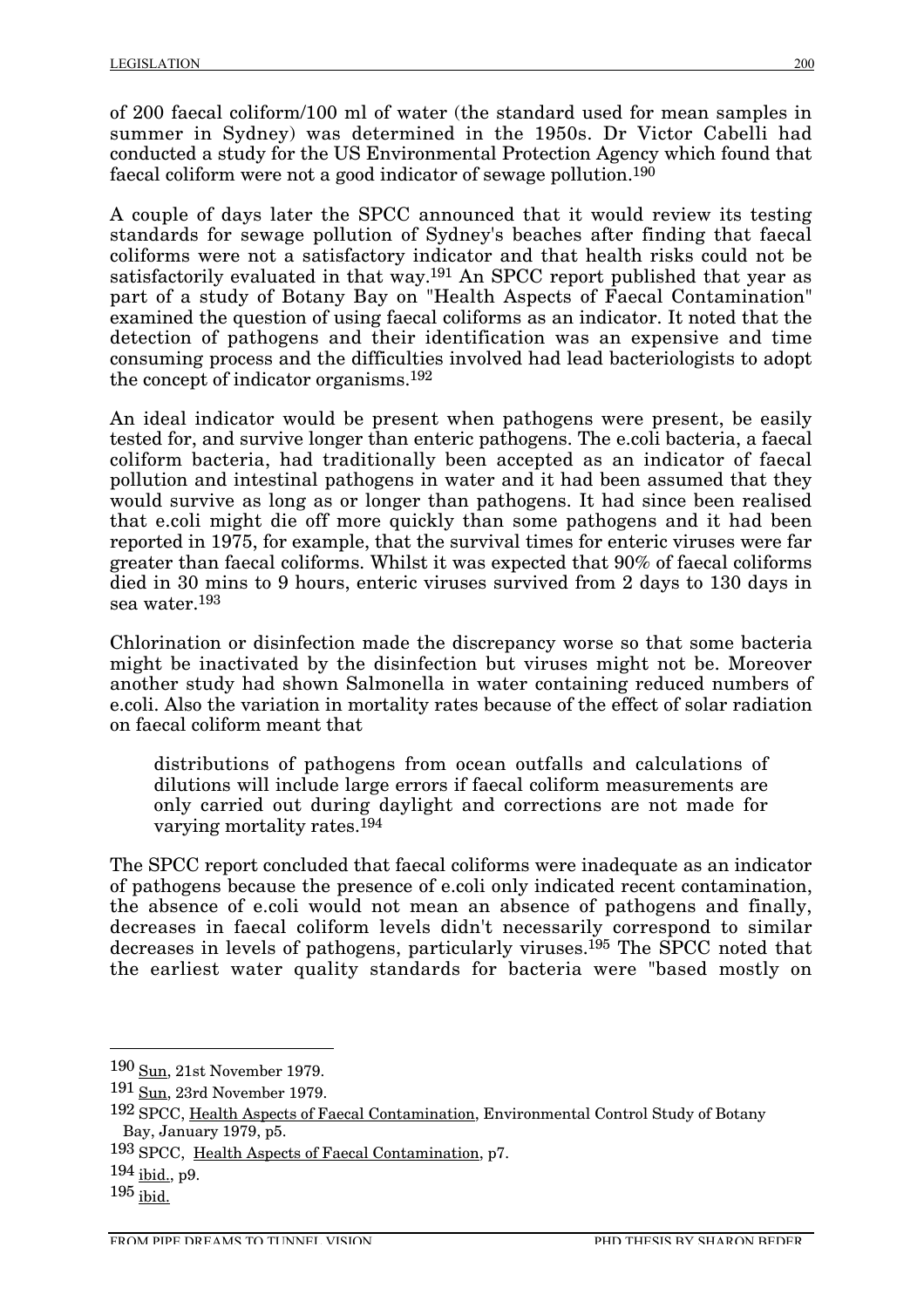engineering feasibility rather than epidemiological and scientific data" and yet these were accepted worldwide.196 This seems to be still the case.

The WP-1 guidelines are based on 'best practicable technology' available at the time and were drawn up by the SPCC engineers.197 The Clean Waters Act provides for the waters at ocean outfalls to be classified 'O' for ocean outfall waters and this is the only possible classification. Yet neither the licence conditions nor the guidelines for approval of sewage treatment plants seem to conform with the requirements for class 'O' waters as defined in the Act. The Clean Waters Regulations under the Act state that wastes are not to be discharged into these waters

- (1) unless the wastes are visually free from grease, oil and solids and free from settleable matter; and
- (ii) where the pH value of the wastes is more than 8.5 or where the discharge induces a variation of more than 0.1 in the pH value of any waters outside the mixing zone; *198*

and yet neither the licence nor the WP-1 guidelines specify conditions for pH values of the Board's discharge. The first condition that the wastes be visually free from grease, oil and solids is translated in the licence conditions into a numerical oil and grease concentration limit which (if the licence conditions are being adhered to) nevertheless causes the sewage field to be regularly visible.199 The WP-1 guidelines translate free from settleable matter into a condition that settleable solids will not be permitted unless the applicant can demonstrate that they will not accumulate in less than 10 metres of water or within 1 km of the shoreline and that outside this area, no "significant adverse effects on the benthos" is likely to occur.200

The Clean Waters Regulations go on that wastes are not to be discharged if the resulting concentration of wastes in the waters-

(i) is or is likely to be harmful, whether directly or indirectly, to aquatic life or water-associated wildlife;

(ii) gives rise or is likely to give rise to abnormal concentrations of the wastes in plants or animals; or

(iii) gives rise to or is likely to give rise to abnormal plant or animal growth.*201*

yet there are no conditions in the licences that marine life should even be monitored or that concentrations of restricted substances in the wastes should be restricted. The WP-1 guidelines say that applicants should provide some relevant information such as concentrations of restricted or other deleterious substances

 <sup>196</sup> ibid., p17.

<sup>197</sup> Minutes, Clean Waters Advisory Committee Meeting, 10th September 1987.

<sup>198</sup> Clean Waters Regulations, 1972 under the Clean Waters Act, 1970, New South Wales, p11.

<sup>199</sup> for example, licence for Malabar S.T.P., in force until 1st May 1989.

<sup>200</sup> SPCC, Design Criteria for Ocean Discharge.

<sup>201</sup> Clean Waters Regulations, p12.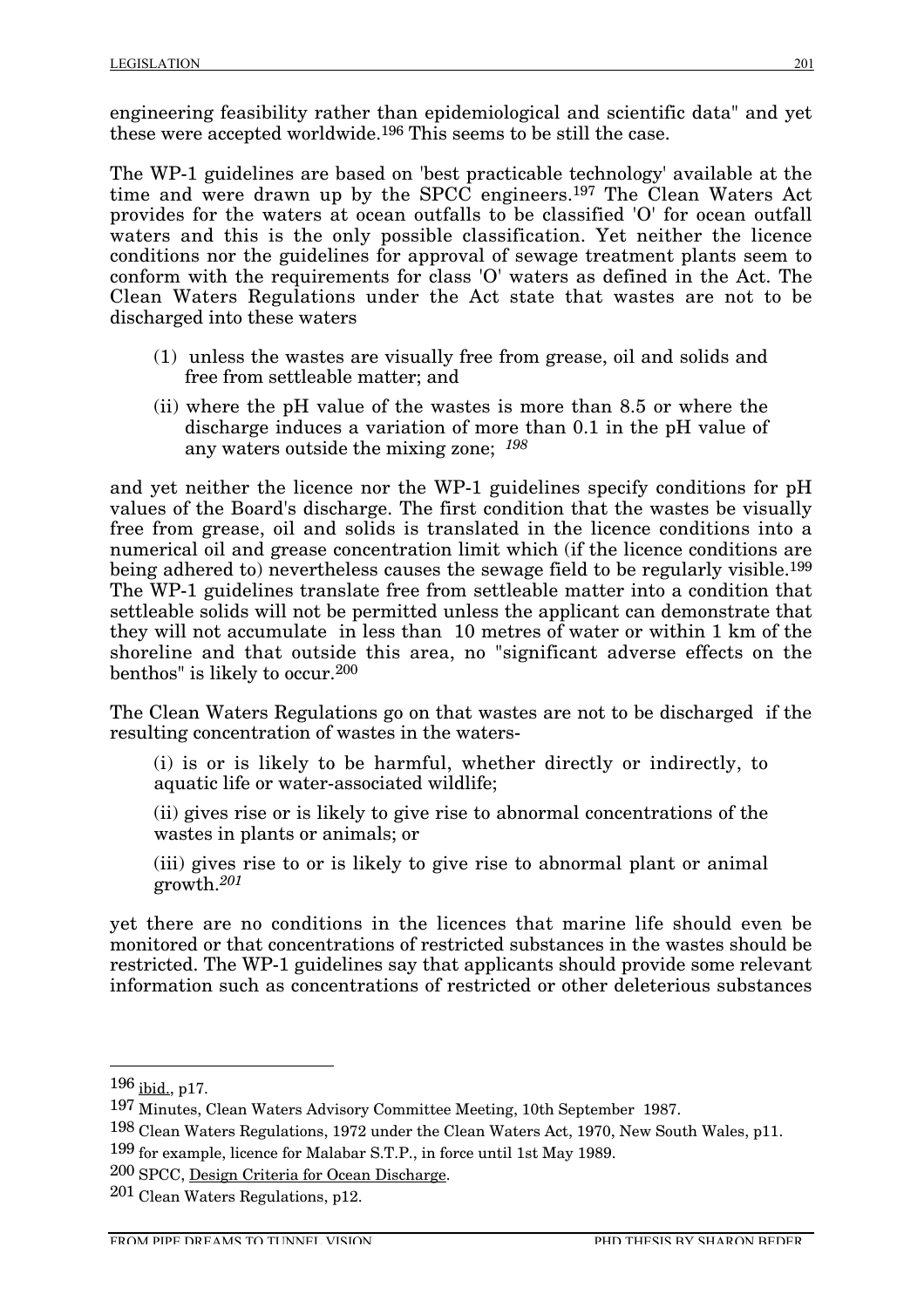and also provides a table of allowable restricted substances.202 These allowable levels are worked out in the absence of any scientific work on the effects of these substances in Sydney's marine waters. The few studies of marine life which have been done show that the level of restrictions stated in the guidelines do not provide the protection that the legislation requires. (more about this in chapt. 7).

The lack of consistency between the WP-1 guidelines and the Clean Waters legislation reflects the ability of the engineers to remove themselves from the legislative process which is supposed to reflect the public will as interpreted by the politicians. The engineers make their own decisions which then commit the public because of the large sums of money being spent. Such a situation ensures that the existing sewerage treatment paradigm remains unchallenged and legislation is not an effective force in the decision making process.

Moreover the weakness of the SPCC, as a regulating agency, with respect to the Board is manifest. At the end of 1979 the SPCC seemed unable to get even the most essential information from the Water Board which was supposed to be monitoring itself as part of its licence conditions. An internal report observed

The monitoring results supplied by the Board do not lend themselves to analysis to see whether they comply with WP-1 bathing area criteria. The readings are too few for any one month. . . Water Board monitoring results are not currently a true indication of the level of pollutants, e.g. toxicants and heavy metals, discharged to the ocean.203

In 1987, the SPCC attempted to revise the WP-1 guidelines to provide guidelines for new sewerage treatment works throughout the State which take account of increased community expectations and cater to criticism leveled by environmentalists.204 The SPCC argued that the revision was necessary because ocean outfalls were being proposed by other NSW sewerage authorities, because the community was no longer happy with looser standards for winter, and because

The criteria apply to industrial as well as municipal discharges. The schedule of restricted substances has been publicly criticised by environmental groups and is now so outdated that it cannot be scientifically justified.205

This move was blocked by the Sydney Water Board. The Water Board had never been happy with the new legislation introduced in early 1970s because it impinged on their autonomy, particularly with regard to discharge of sewage, industrial waste and the installation of sewer overflows.206 At the time they had applied for an exemption from the Clean Waters Act.207 They did not appreciate the idea of being "subservient" to another government authority that could insist

- 203 SPCC, Monitoring of Ocean Beaches for Sewage Pollution, internal report, 13th Nov. 1979.
- 204 Clean Waters Advisory Committee Meeting, Business Papers, 10th September 1987.  $205$  ibid., p25.

 <sup>202</sup> SPCC, Design Criteria for Ocean Discharge.

<sup>206</sup> M.W.S.&D.B. Minutes, 17th September 1969. 207 ibid.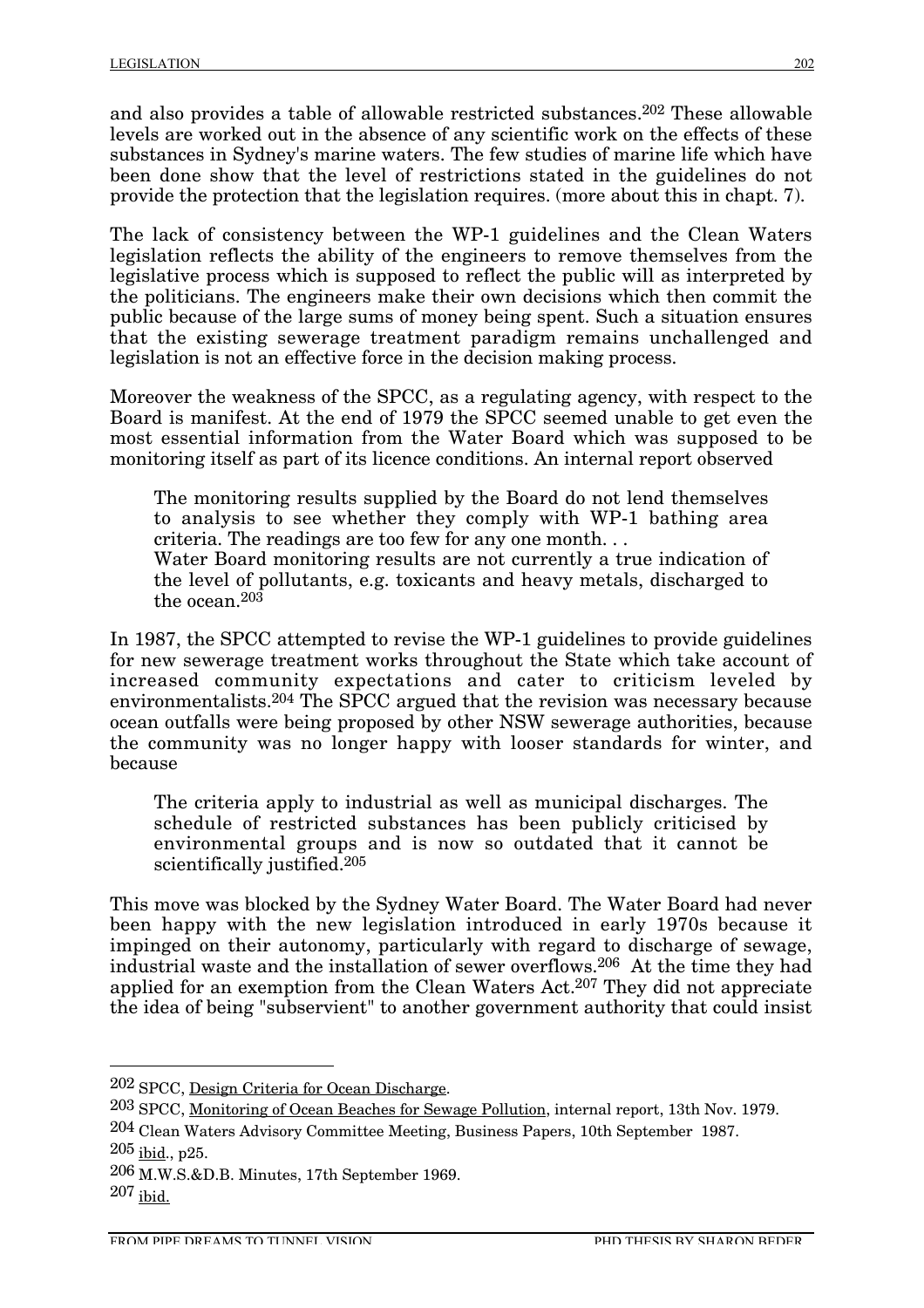that the Board undertake work without any appreciation of the Board's other activities and responsibilities. Such an authority would be only concerned with pollution and could force the Board to place greater emphasis on "anti-pollution measures" without having any idea of the Board's other problems.208

The proposed introduction of new WP-1 guidelines was an example of a conflict of interest between the SPCC and the Water Board that reaffirmed the Board's power. The Sydney Water Board objected to the new guidelines even though they would not be applied to the Board's outfalls and were meant merely as guidelines for new applicants for licences. The Board's representative on the Clean Waters Advisory Committee, John Browne, said that the Board would have trouble meeting the new guidelines with their proposed submarine ocean outfalls. The Board would have problems with the aesthetic criteria, the removal of settleable matter, the protection of in-shore waters and levels of restricted substances. He didn't want the guidelines to be published till after the commissioning of those outfalls (in the 1990s) because although the Board would not have to meet them, the public would use them to re-open debate about the submarine outfalls and to try and force more treatment to be installed.209 In other words it would have been bad for the Board's public relations.

The representative of the Public Works Department, which is responsible for sewage treatment works throughout the State, also argued against the introduction of the new guidelines. He argued that the section on restricted substances should be omitted and also feared that there would be public pressure to have existing outfalls retrofitted to meet the new guidelines.210 The Clean Waters Advisory Committee did not approve the new guidelines and the SPCC was unable to introduce them.

It shows the extent of the power of government polluters that they are able to stop SPCC actions that are not directed at them and have no legal standing, merely because they might be bad for public relations. The old standards therefore continue to be applied to new ocean outfalls and industrial polluters throughout NSW despite being out of date because of the power of Sydney based polluters.

Such instances of conflict between the Water Board and the SPCC are fairly rare however, because both organisations employ engineers who subscribe to the same paradigm. Whilst Caldwell Connell were undertaking their feasibility study for the Water Board, the SPCC got one of their consultants, Paul Ryan, a retired university engineering professor, to do a review of the engineering literature on submarine outfalls for the purposes of informing authorities who might be considering such projects and for the SPCC's own use in assessing applications made by such authorities to the SPCC for approval under the Clean Waters Act.211

Ryan concluded firstly that submarine ocean outfalls were the most advanced method of ocean disposal, "they are certainly the most recent development". The

 <sup>208</sup> ibid.; MWS&DB Minutes, 16th July 1969.

<sup>209</sup> minutes, Clean Waters Advisory Committee Meeting, 10th September 1987. 210 ibid.

<sup>211</sup> Paul Ryan, Submarine Ocean Outfall Sewers, undated, preface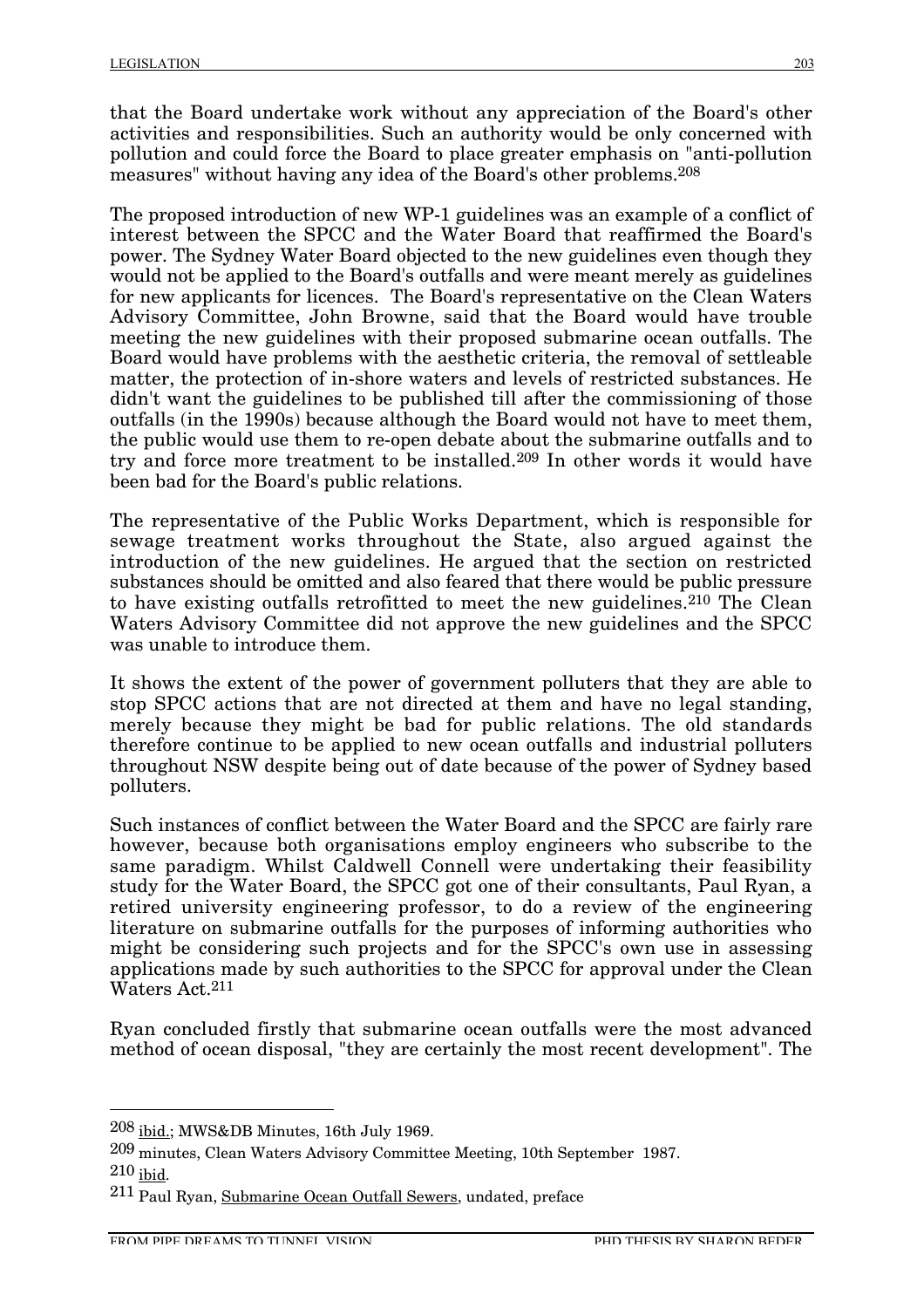United States, particularly California, was virtually the only place to use them. The capital cost of such outfalls was usually less than that of secondary treatment (usually activated sludge plants) and the running costs were considerably less and once built secondary treatment would be unnecessary.212 Ryan also concluded from his review that there was no evidence "that the submarine ocean outfall sewer discharges would have a deleterious effect on marine fauna and flora" provided that certain conditions of discharge were adhered to including the "rigorous source control of toxic and other deleterious wastes".213

Nor is the regulatory agency necessarily a force for improved standards of effluent. In 1974, the Water Pollution Control Branch, which was then part of the Health Commission and later moved to the SPCC, reported to the Clean Waters Advisory Committee on methods of discharging of wastes into the ocean. The report looked favourably upon the discharge of minimally treated sewage through a submarine ocean outfall. This would avoid the need for sedimentation tanks and sludge digesters. They suggested that the Board's plans to install primary treatment and submarine outfalls at the Malabar, Bondi and North Head, was overly extravagant.214

In the selection of any of the above alternatives for ocean discharge of wastes, it is necessary, in addition to considering the many factors involved in the protection of the beneficial uses of the receiving waters, that the alternatives be subjected to economic comparisons to arrive at the most economical proposition.215

Ryan, as an engineer, concurred fully with the philosophy of minimum treatment. He argued that in many cases full primary treatment with sedimentation and sludge collection treatment and disposal could be eliminated.216 He claimed that there was a recent development in use of submarine outfalls that tended towards minimal treatment of the sewage before discharge and that this trend, together with U.K. findings that there was negligible effect on health of bathing in "sewage-diluted sea water",

indicated a return to "common sense" in these matters which may obviate the wasteful expenditure of vast sums in the provision of uneconomic and needlessly sophisticated facilities.217

Thus, the SPCC was amenable to the idea of High-Rate Primary Treatment well before the Water Board finally decided to install it at North Head some years later. Decisions by the regulatory authority were therefore, neither based on "best available" nor "best practicable technology". Nor were they based on legislated standards of water quality or effluent standard. The discretion available to the SPCC and its staffing by engineers combined with its lack of

 $212$  ibid., p216.

<sup>213</sup> ibid., p217.

<sup>214</sup> Business Papers, Clean Waters Advisory Committee Meeting, 18th April 1974.

 $215$  ibid.

<sup>216</sup> Ryan, Submarine Ocean Outfall Sewers, p216.

 $^{217}$  ibid., p12.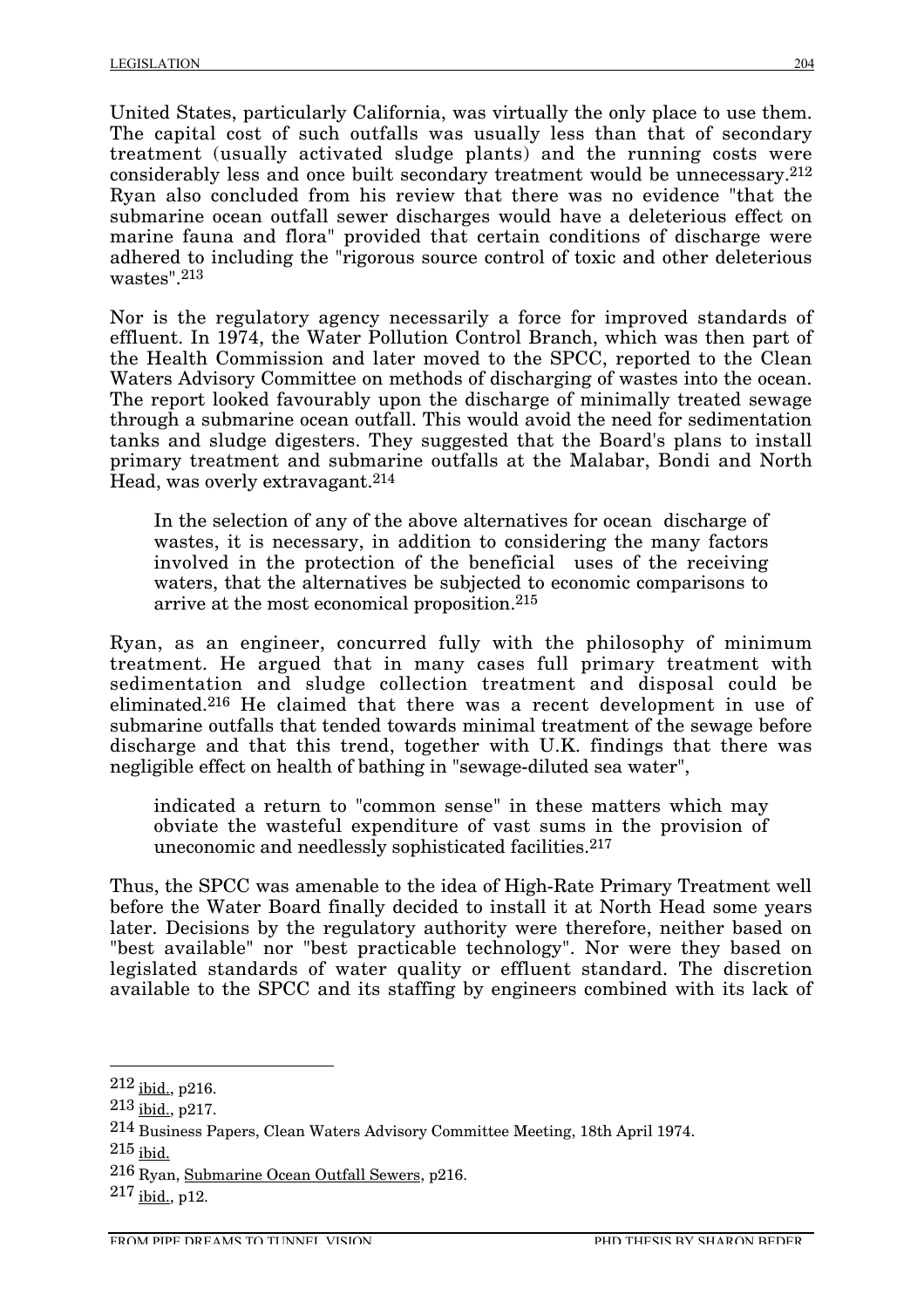power over other government authorities has meant that it is not an effective regulatory force and that it has virtually no influence on engineering decisions.

#### **CONCLUSION - DIVERSION OF WASTES AND RESPONSIBILITY**

Despite the various calls for a comprehensive approach towards waste management and pollution and calls for a single overall authority throughout the 1960s and early 1970s the NSW government was reluctant to give the overriding power and responsibility to a single authority and much of the existing fragmented legislation and dispersed authority was maintained despite the introduction of the Clean Waters Act and establishment of the State Pollution Control Commission.

The need for the government to consider and act upon the various environmental impacts of industrial activity became clear in the face of obvious environmental degradation and increasing public concern. But this need was never allowed to overshadow the greater need to encourage and promote industrial activity and maintain political control. This was ensured by limiting the power and funding of the pollution control authorities and biasing the composition of committees and commissions in favour of those representing industrial and government interests.

Waste management was always considered in terms of disposing of wastes rather than in terms of an overall approach which considered the whole manufacturing process and ways of reducing wastes and preventing the generation of harmful and intractable or nondegradable wastes. Since 'management' meant finding a place for waste disposal the use of waterways for disposal has been a necessary part of waste management strategy. N.G Butlin described the approach taken in Sydney as "partial prohibition", an approach which aims to "regulate the impact of wastes" on the environment.

In short, the current administrative system does not aim to prevent in a systematic way the generation of wastes; it is oriented towards 'accepting' and coping with existing volumes of wastes and shifting partially treated volumes to different parts of the environment.218

Classification determined the degree to which a body of water could be polluted. The degree of pollution allowed depended very much on the judgement, made by the regulating authority, about amenity values, water use, costs, benefits, equity and reconciliation of conflicting interests. Rather than controlling pollution by insisting that industries install the "best practicable technologies", the N.S.W. approach was to allow industries to take advantage of the "relative assimilative capacities" of different waterways and use lesser technologies wherever possible.

The Clean Waters Act, in aiming to clean up waterways without harming industry, was careful to minimise the economic penalty that would be suffered by industry and was unwilling to set down hard and fast standards for effluents that industries might not be able to meet using cheap and readily available technologies. By placing public standards on the water ways and negotiated, unpublished standards on each waste discharge via the licence conditions, the regulatory agencies were able to be more flexible about what they required of

 <sup>218</sup> Butlin, Sydney's Environmental Amenity, p67.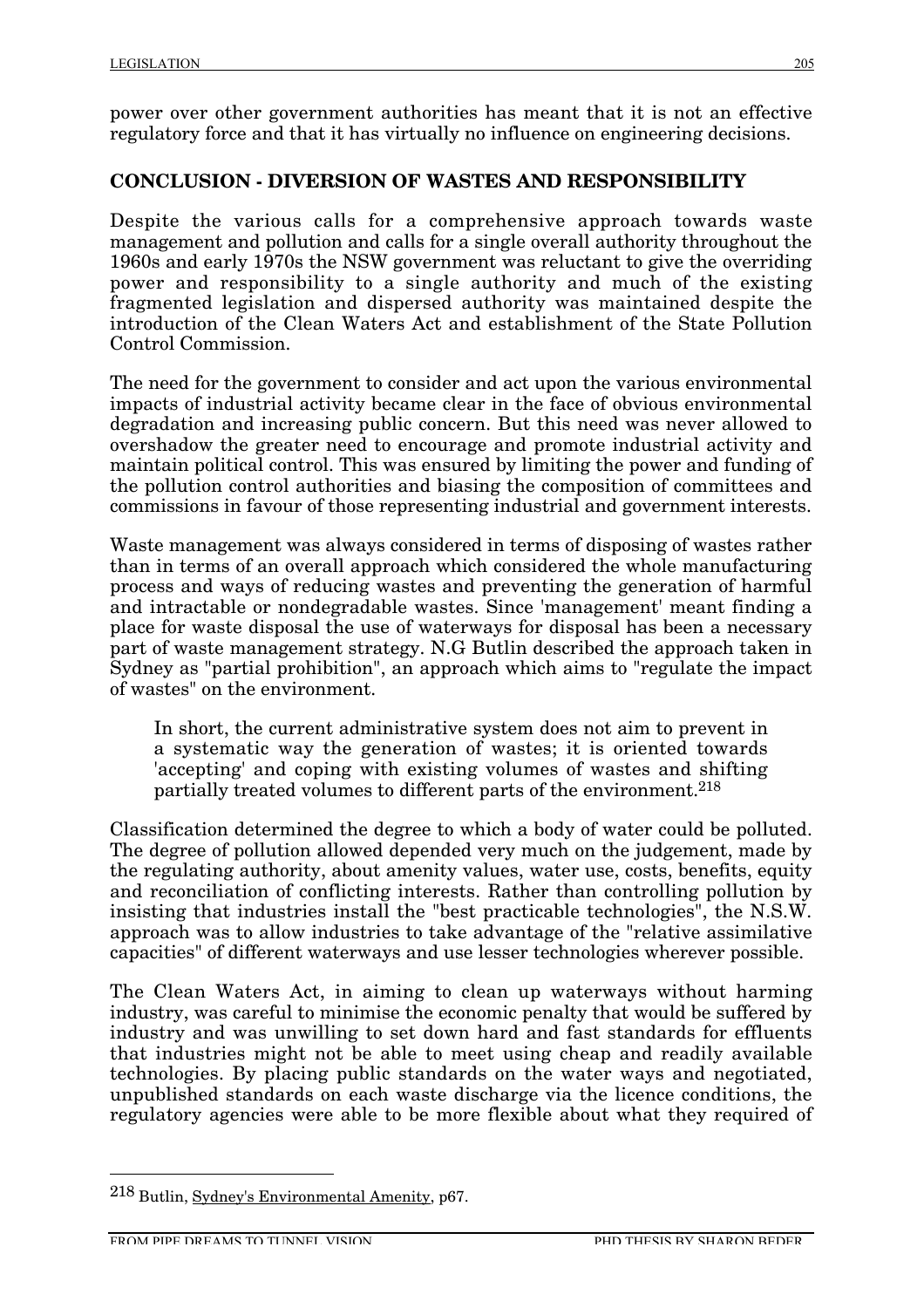particular industries and could take account of what each firm and also the Water Board argued that they could or could not afford to do.

Classification had been the means of publicly applying specific standards. The discontinuation of classification of waterways has meant that the pollution licensing procedure is not based on legally set standards but is based on the judgement of officers of the relevant regulatory authority. The opportunity for the public to have a say in the setting of standards was therefore reduced and the discretion of the regulatory agency became paramount. It has reinforced a situation whereby policy decisions are kept within bureaucracies rather than being debated by the public. Moreover, there is no provision in the legislation for public participation in either the policy making processes or the enforcement of pollution controls. Pollution problems are being pushed "away from the overt political process and into the hands of the technologists, the 'neutral' experts."219 This is despite the fact that such decisions involve social and political choices.

A characteristic of the SPCC, which is common to many regulatory bodies, is the tendency for employees to subscribe to the prevailing engineering paradigms. The regulatory body reflects in microcosm the ideas, values and professional attitudes that operate in the wider technological system which they are regulating. Typically the collective background of personnel in the regulatory body gives a shared framework of orientation and appraisal of the larger system or network.220

Pollution control authorities employ and are advised by engineers who inform them of what can technically be achieved and what can not; in other words pollution control authorities will usually base their standards on what can be achieved by the existing paradigm. Therefore the only mechanism that exists for evaluating the performance of the paradigm - legislation and regulation becomes a tool for perpetuating the paradigm if standards are based on "best practicable technology" or less.

The impact of legislation on engineering decisions is also minimised by a licensing and approvals procedure which often seems to be inconsistent with the legislation and, in the case of Water Board treatment works and discharges, to be surprisingly accommodating. The whole legal process in this area involves a process of negotiation; negotiation about which parameters should be taken as measures of compliance (e.g. faecal coliform) and the levels that these parameters should be set at. This negotiation process occurs between government bodies and between government and industry and there is almost no community input. Engineers in both industry and government bureaucracies seek to redefine legislation and "practicability" to suit their own ends.

The Clean Waters Act was originally aimed at cleaning up the rivers by ridding it of point source industrial waste. Its implementation forced some industries to install rudimentary pretreatment equipment but the main accomplishment of the Clean Waters Act was the diversion of industrial wastes from Sydney's rivers to its sewerage system. Paul Landa, when Minister for Planning and

 <sup>219</sup> Joy, 'Management Policy and Practice', p68.

 $^{220}$  Henk Bodewitze al, 'Regulatory science and the social management of trust in medicine', Wiebe Bijker et al (eds), The Social Construction of Technological Systems: New Directions in the Sociology and History of Technology, MIT Press, 1987, p244.